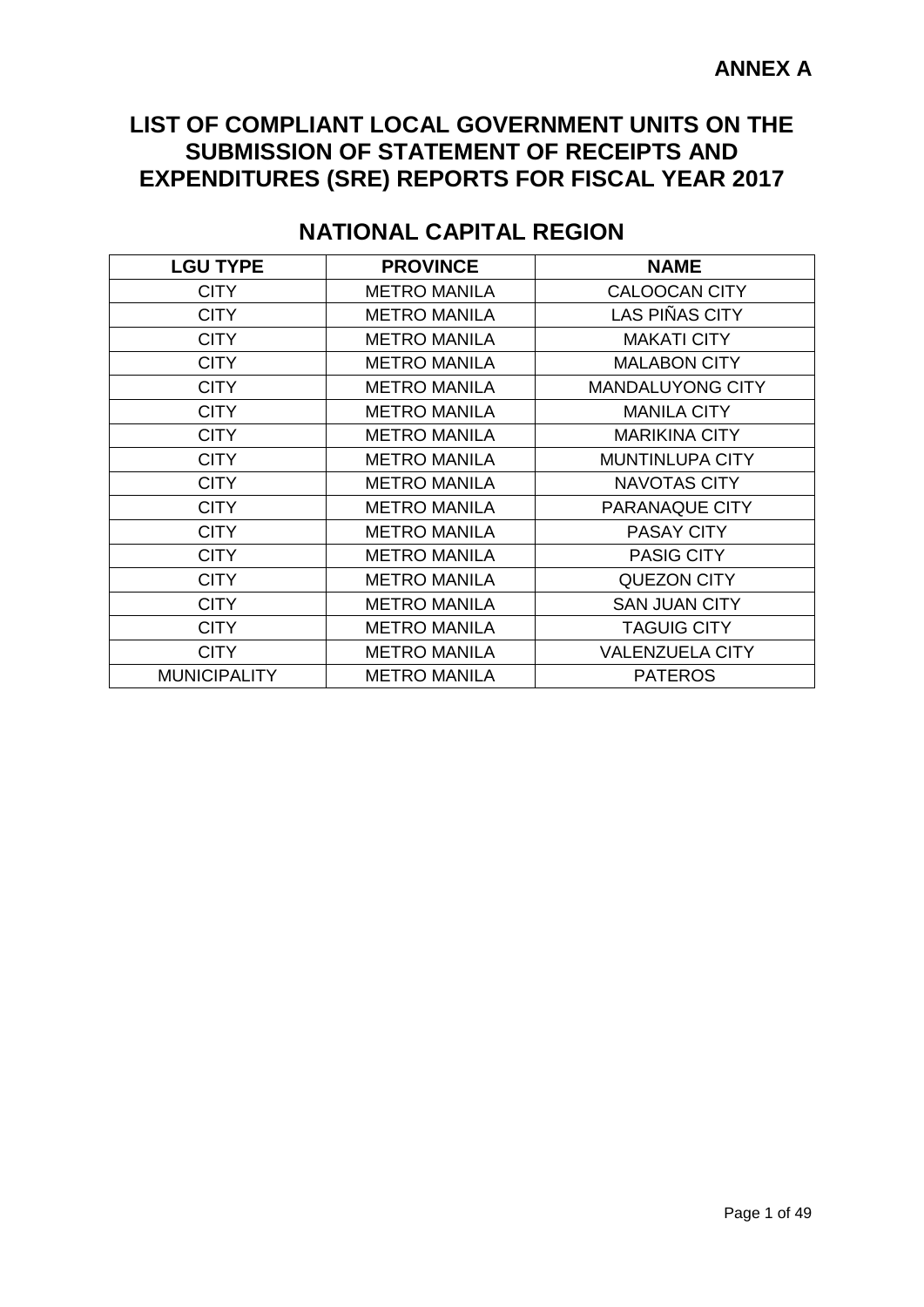# **CORDILLERA ADMINISTRATIVE REGION**

| <b>LGU TYPE</b>     | <b>PROVINCE</b> | <b>NAME</b>              |
|---------------------|-----------------|--------------------------|
| <b>PROVINCE</b>     | <b>ABRA</b>     | <b>ABRA</b>              |
| <b>MUNICIPALITY</b> | <b>ABRA</b>     | <b>BANGUED</b>           |
| <b>MUNICIPALITY</b> | <b>ABRA</b>     | <b>BOLINEY</b>           |
| <b>MUNICIPALITY</b> | <b>ABRA</b>     | <b>BUCAY</b>             |
| <b>MUNICIPALITY</b> | <b>ABRA</b>     | <b>BUCLOC</b>            |
| <b>MUNICIPALITY</b> | <b>ABRA</b>     | <b>DAGUIOMAN</b>         |
| <b>MUNICIPALITY</b> | <b>ABRA</b>     | <b>DANGLAS</b>           |
| <b>MUNICIPALITY</b> | <b>ABRA</b>     | <b>DOLORES</b>           |
| <b>MUNICIPALITY</b> | <b>ABRA</b>     | LA PAZ                   |
| <b>MUNICIPALITY</b> | <b>ABRA</b>     | <b>LACUB</b>             |
| <b>MUNICIPALITY</b> | <b>ABRA</b>     | LAGANGILANG              |
| <b>MUNICIPALITY</b> | <b>ABRA</b>     | LAGAYAN                  |
| <b>MUNICIPALITY</b> | <b>ABRA</b>     | <b>LANGIDEN</b>          |
| <b>MUNICIPALITY</b> | <b>ABRA</b>     | LICUAN-BAAY (LICUAN)     |
| <b>MUNICIPALITY</b> | <b>ABRA</b>     | <b>LUBA</b>              |
| <b>MUNICIPALITY</b> | <b>ABRA</b>     | <b>MALIBCONG</b>         |
| <b>MUNICIPALITY</b> | <b>ABRA</b>     | <b>MANABO</b>            |
| <b>MUNICIPALITY</b> | <b>ABRA</b>     | PEÑARRUBIA               |
| <b>MUNICIPALITY</b> | <b>ABRA</b>     | <b>PIDIGAN</b>           |
| <b>MUNICIPALITY</b> | <b>ABRA</b>     | <b>PILAR</b>             |
| <b>MUNICIPALITY</b> | <b>ABRA</b>     | <b>SALLAPADAN</b>        |
| <b>MUNICIPALITY</b> | <b>ABRA</b>     | <b>SAN ISIDRO</b>        |
| <b>MUNICIPALITY</b> | <b>ABRA</b>     | <b>SAN JUAN</b>          |
| <b>MUNICIPALITY</b> | <b>ABRA</b>     | <b>SAN QUINTIN</b>       |
| <b>MUNICIPALITY</b> | <b>ABRA</b>     | <b>TAYUM</b>             |
| <b>MUNICIPALITY</b> | <b>ABRA</b>     | <b>TINEG</b>             |
| <b>MUNICIPALITY</b> | <b>ABRA</b>     | <b>TUBO</b>              |
| <b>MUNICIPALITY</b> | <b>ABRA</b>     | <b>VILLAVICIOSA</b>      |
| <b>PROVINCE</b>     | <b>APAYAO</b>   | <b>APAYAO</b>            |
| <b>MUNICIPALITY</b> | <b>APAYAO</b>   | <b>CALANASAN (BAYAG)</b> |
| <b>MUNICIPALITY</b> | <b>APAYAO</b>   | <b>CONNER</b>            |
| <b>MUNICIPALITY</b> | <b>APAYAO</b>   | <b>FLORA</b>             |
| <b>MUNICIPALITY</b> | <b>APAYAO</b>   | <b>KABUGAO</b>           |
| <b>MUNICIPALITY</b> | <b>APAYAO</b>   | <b>LUNA</b>              |
| <b>MUNICIPALITY</b> | <b>APAYAO</b>   | <b>PUDTOL</b>            |
| <b>MUNICIPALITY</b> | <b>APAYAO</b>   | <b>SANTA MARCELA</b>     |
| <b>PROVINCE</b>     | <b>BENGUET</b>  | <b>BENGUET</b>           |
| <b>MUNICIPALITY</b> | <b>BENGUET</b>  | <b>ATOK</b>              |
| <b>CITY</b>         | <b>BENGUET</b>  | <b>BAGUIO CITY</b>       |
| <b>MUNICIPALITY</b> | <b>BENGUET</b>  | <b>BAKUN</b>             |
| <b>MUNICIPALITY</b> | <b>BENGUET</b>  | <b>BOKOD</b>             |
| <b>MUNICIPALITY</b> | <b>BENGUET</b>  | <b>BUGUIAS</b>           |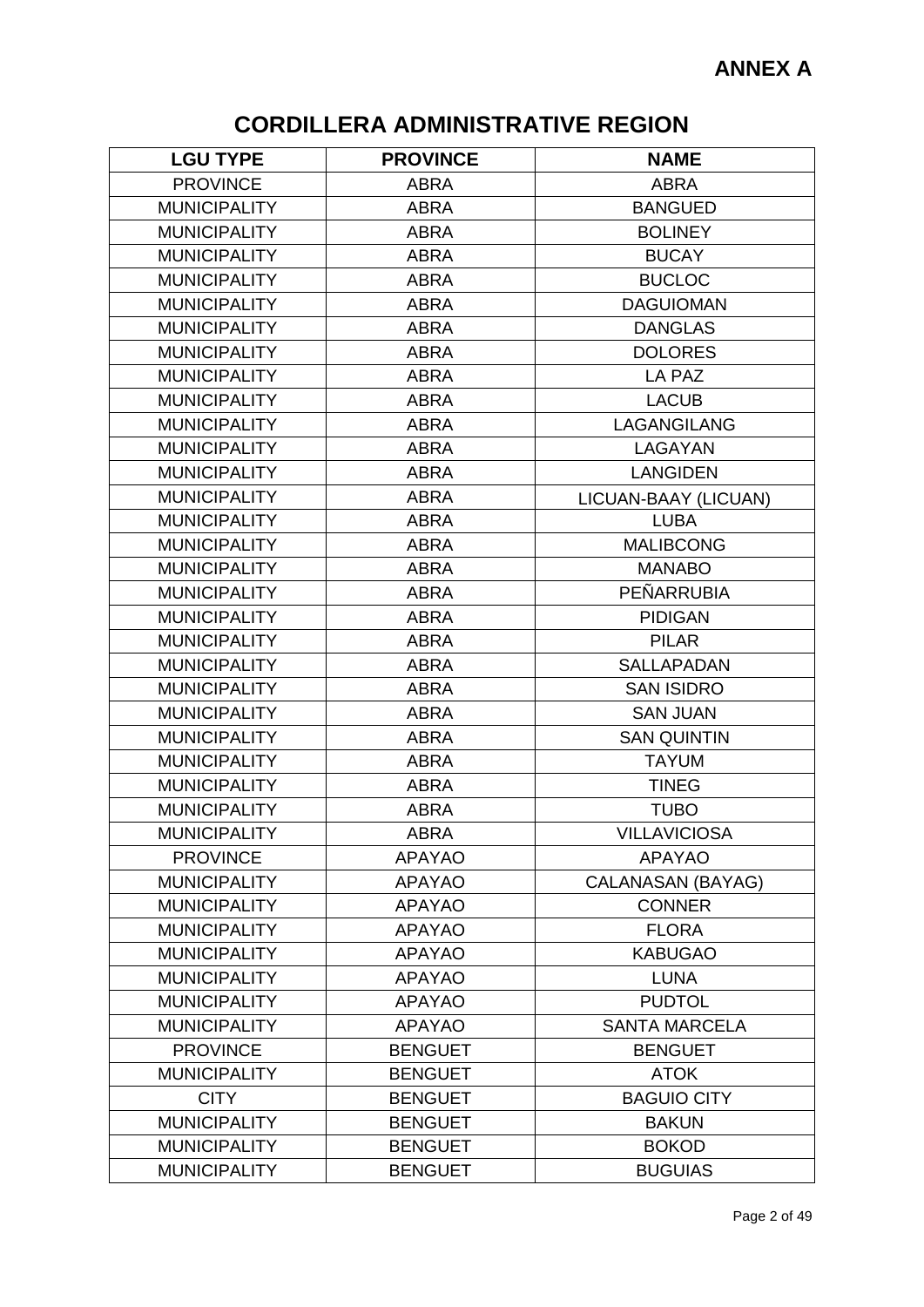| <b>LGU TYPE</b>     | <b>PROVINCE</b>          | <b>NAME</b>                  |
|---------------------|--------------------------|------------------------------|
| <b>MUNICIPALITY</b> | <b>BENGUET</b>           | <b>ITOGON</b>                |
| <b>MUNICIPALITY</b> | <b>BENGUET</b>           | <b>KABAYAN</b>               |
| <b>MUNICIPALITY</b> | <b>BENGUET</b>           | <b>KAPANGAN</b>              |
| <b>MUNICIPALITY</b> | <b>BENGUET</b>           | <b>KIBUNGAN</b>              |
| <b>MUNICIPALITY</b> | <b>BENGUET</b>           | <b>LA TRINIDAD</b>           |
| <b>MUNICIPALITY</b> | <b>BENGUET</b>           | <b>MANKAYAN</b>              |
| <b>MUNICIPALITY</b> | <b>BENGUET</b>           | <b>SABLAN</b>                |
| <b>MUNICIPALITY</b> | <b>BENGUET</b>           | <b>TUBA</b>                  |
| <b>MUNICIPALITY</b> | <b>BENGUET</b>           | <b>TUBLAY</b>                |
| <b>PROVINCE</b>     | <b>IFUGAO</b>            | <b>IFUGAO</b>                |
| <b>MUNICIPALITY</b> | <b>IFUGAO</b>            | <b>AGUINALDO</b>             |
| <b>MUNICIPALITY</b> | <b>IFUGAO</b>            | <b>ALFONSO LISTA (POTIA)</b> |
| <b>MUNICIPALITY</b> | <b>IFUGAO</b>            | <b>ASIPULO</b>               |
| <b>MUNICIPALITY</b> | <b>IFUGAO</b>            | <b>BANAUE</b>                |
| <b>MUNICIPALITY</b> | <b>IFUGAO</b>            | <b>HINGYON</b>               |
| <b>MUNICIPALITY</b> | <b>IFUGAO</b>            | <b>HUNGDUAN</b>              |
| <b>MUNICIPALITY</b> | <b>IFUGAO</b>            | <b>KIANGAN</b>               |
| <b>MUNICIPALITY</b> | <b>IFUGAO</b>            | <b>LAGAWE</b>                |
| <b>MUNICIPALITY</b> | <b>IFUGAO</b>            | <b>LAMUT</b>                 |
| <b>MUNICIPALITY</b> | <b>IFUGAO</b>            | MAYOYAO                      |
| <b>MUNICIPALITY</b> | <b>IFUGAO</b>            | <b>TINOC</b>                 |
| <b>PROVINCE</b>     | <b>KALINGA</b>           | <b>KALINGA</b>               |
| <b>MUNICIPALITY</b> | <b>KALINGA</b>           | <b>BALBALAN</b>              |
| <b>MUNICIPALITY</b> | <b>KALINGA</b>           | <b>LUBUAGAN</b>              |
| <b>MUNICIPALITY</b> | <b>KALINGA</b>           | <b>PASIL</b>                 |
| <b>MUNICIPALITY</b> | <b>KALINGA</b>           | <b>PINUKPUK</b>              |
| <b>MUNICIPALITY</b> | <b>KALINGA</b>           | RIZAL (LIWAN)                |
| <b>CITY</b>         | <b>KALINGA</b>           | <b>TABUK CITY</b>            |
| <b>MUNICIPALITY</b> | <b>KALINGA</b>           | <b>TANUDAN</b>               |
| <b>MUNICIPALITY</b> | <b>KALINGA</b>           | <b>TINGLAYAN</b>             |
| <b>PROVINCE</b>     | <b>MOUNTAIN PROVINCE</b> | <b>MOUNTAIN PROVINCE</b>     |
| <b>MUNICIPALITY</b> | <b>MOUNTAIN PROVINCE</b> | <b>BARLIG</b>                |
| <b>MUNICIPALITY</b> | <b>MOUNTAIN PROVINCE</b> | <b>BAUKO</b>                 |
| <b>MUNICIPALITY</b> | <b>MOUNTAIN PROVINCE</b> | <b>BESAO</b>                 |
| <b>MUNICIPALITY</b> | <b>MOUNTAIN PROVINCE</b> | <b>BONTOC</b>                |
| <b>MUNICIPALITY</b> | <b>MOUNTAIN PROVINCE</b> | <b>NATONIN</b>               |
| <b>MUNICIPALITY</b> | <b>MOUNTAIN PROVINCE</b> | <b>PARACELIS</b>             |
| <b>MUNICIPALITY</b> | <b>MOUNTAIN PROVINCE</b> | <b>SABANGAN</b>              |
| <b>MUNICIPALITY</b> | <b>MOUNTAIN PROVINCE</b> | <b>SADANGA</b>               |
| <b>MUNICIPALITY</b> | <b>MOUNTAIN PROVINCE</b> | <b>SAGADA</b>                |
| <b>MUNICIPALITY</b> | <b>MOUNTAIN PROVINCE</b> | <b>TADIAN</b>                |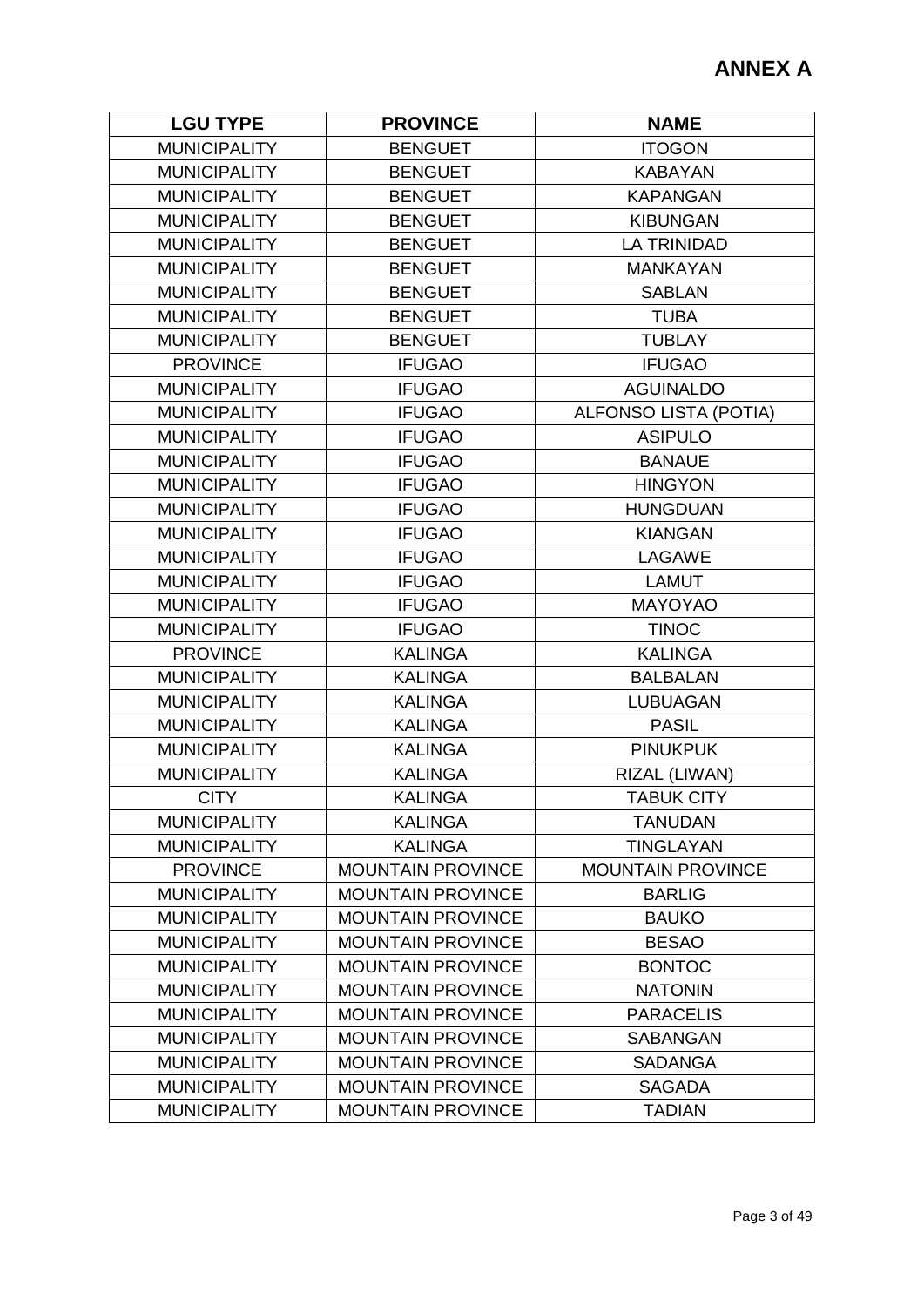# **REGION I**

| <b>LGU TYPE</b>     | <b>PROVINCE</b>     | <b>NAME</b>                               |
|---------------------|---------------------|-------------------------------------------|
| <b>PROVINCE</b>     | <b>ILOCOS NORTE</b> | <b>ILOCOS NORTE</b>                       |
| <b>MUNICIPALITY</b> | <b>ILOCOS NORTE</b> | <b>ADAMS</b>                              |
| <b>MUNICIPALITY</b> | <b>ILOCOS NORTE</b> | <b>BACARRA</b>                            |
| <b>MUNICIPALITY</b> | <b>ILOCOS NORTE</b> | <b>BADOC</b>                              |
| <b>MUNICIPALITY</b> | <b>ILOCOS NORTE</b> | <b>BANGUI</b>                             |
| <b>MUNICIPALITY</b> | <b>ILOCOS NORTE</b> | <b>BANNA (ESPIRITU)</b>                   |
| <b>CITY</b>         | <b>ILOCOS NORTE</b> | <b>BATAC CITY</b>                         |
| <b>MUNICIPALITY</b> | <b>ILOCOS NORTE</b> | <b>BURGOS</b>                             |
| <b>MUNICIPALITY</b> | <b>ILOCOS NORTE</b> | <b>CARASI</b>                             |
| <b>MUNICIPALITY</b> | <b>ILOCOS NORTE</b> | <b>CURRIMAO</b>                           |
| <b>MUNICIPALITY</b> | <b>ILOCOS NORTE</b> | <b>DINGRAS</b>                            |
| <b>MUNICIPALITY</b> | <b>ILOCOS NORTE</b> | <b>DUMALNEG</b>                           |
| <b>CITY</b>         | <b>ILOCOS NORTE</b> | <b>LAOAG CITY</b>                         |
| <b>MUNICIPALITY</b> | <b>ILOCOS NORTE</b> | <b>MARCOS</b>                             |
| <b>MUNICIPALITY</b> | <b>ILOCOS NORTE</b> | <b>NUEVA ERA</b>                          |
| <b>MUNICIPALITY</b> | <b>ILOCOS NORTE</b> | <b>PAGUDPUD</b>                           |
| <b>MUNICIPALITY</b> | <b>ILOCOS NORTE</b> | <b>PAOAY</b>                              |
| <b>MUNICIPALITY</b> | <b>ILOCOS NORTE</b> | <b>PASUQUIN</b>                           |
| <b>MUNICIPALITY</b> | <b>ILOCOS NORTE</b> | <b>PIDDIG</b>                             |
| <b>MUNICIPALITY</b> | <b>ILOCOS NORTE</b> | <b>PINILI</b>                             |
| <b>MUNICIPALITY</b> | <b>ILOCOS NORTE</b> | <b>SAN NICOLAS</b>                        |
| <b>MUNICIPALITY</b> | <b>ILOCOS NORTE</b> | <b>SARRAT</b>                             |
| <b>MUNICIPALITY</b> | <b>ILOCOS NORTE</b> | <b>SOLSONA</b>                            |
| <b>MUNICIPALITY</b> | <b>ILOCOS NORTE</b> | <b>VINTAR</b>                             |
| <b>PROVINCE</b>     | <b>ILOCOS SUR</b>   | <b>ILOCOS SUR</b>                         |
| <b>MUNICIPALITY</b> | <b>ILOCOS SUR</b>   | <b>ALILEM</b>                             |
| <b>MUNICIPALITY</b> | <b>ILOCOS SUR</b>   | <b>BANAYOYO</b>                           |
| <b>MUNICIPALITY</b> | <b>ILOCOS SUR</b>   | <b>BANTAY</b>                             |
| <b>MUNICIPALITY</b> | <b>ILOCOS SUR</b>   | <b>BURGOS</b>                             |
| <b>MUNICIPALITY</b> | <b>ILOCOS SUR</b>   | <b>CABUGAO</b>                            |
| <b>CITY</b>         | <b>ILOCOS SUR</b>   | <b>CANDON CITY</b>                        |
| <b>MUNICIPALITY</b> | <b>ILOCOS SUR</b>   | CAOAYAN                                   |
| <b>MUNICIPALITY</b> | <b>ILOCOS SUR</b>   | <b>CERVANTES</b>                          |
| <b>MUNICIPALITY</b> | <b>ILOCOS SUR</b>   | <b>GREGORIO DEL PILAR</b><br>(CONCEPCION) |
| <b>MUNICIPALITY</b> | <b>ILOCOS SUR</b>   | <b>GALIMUYOD</b>                          |
| <b>MUNICIPALITY</b> | <b>ILOCOS SUR</b>   | <b>LIDLIDDA</b>                           |
| <b>MUNICIPALITY</b> | <b>ILOCOS SUR</b>   | <b>MAGSINGAL</b>                          |
| <b>MUNICIPALITY</b> | <b>ILOCOS SUR</b>   | <b>NAGBUKEL</b>                           |
| <b>MUNICIPALITY</b> | <b>ILOCOS SUR</b>   | <b>NARVACAN</b>                           |
| <b>MUNICIPALITY</b> | <b>ILOCOS SUR</b>   | QUIRINO (ANGKAKI)                         |
| <b>MUNICIPALITY</b> | <b>ILOCOS SUR</b>   | SALCEDO (BAUGEN)                          |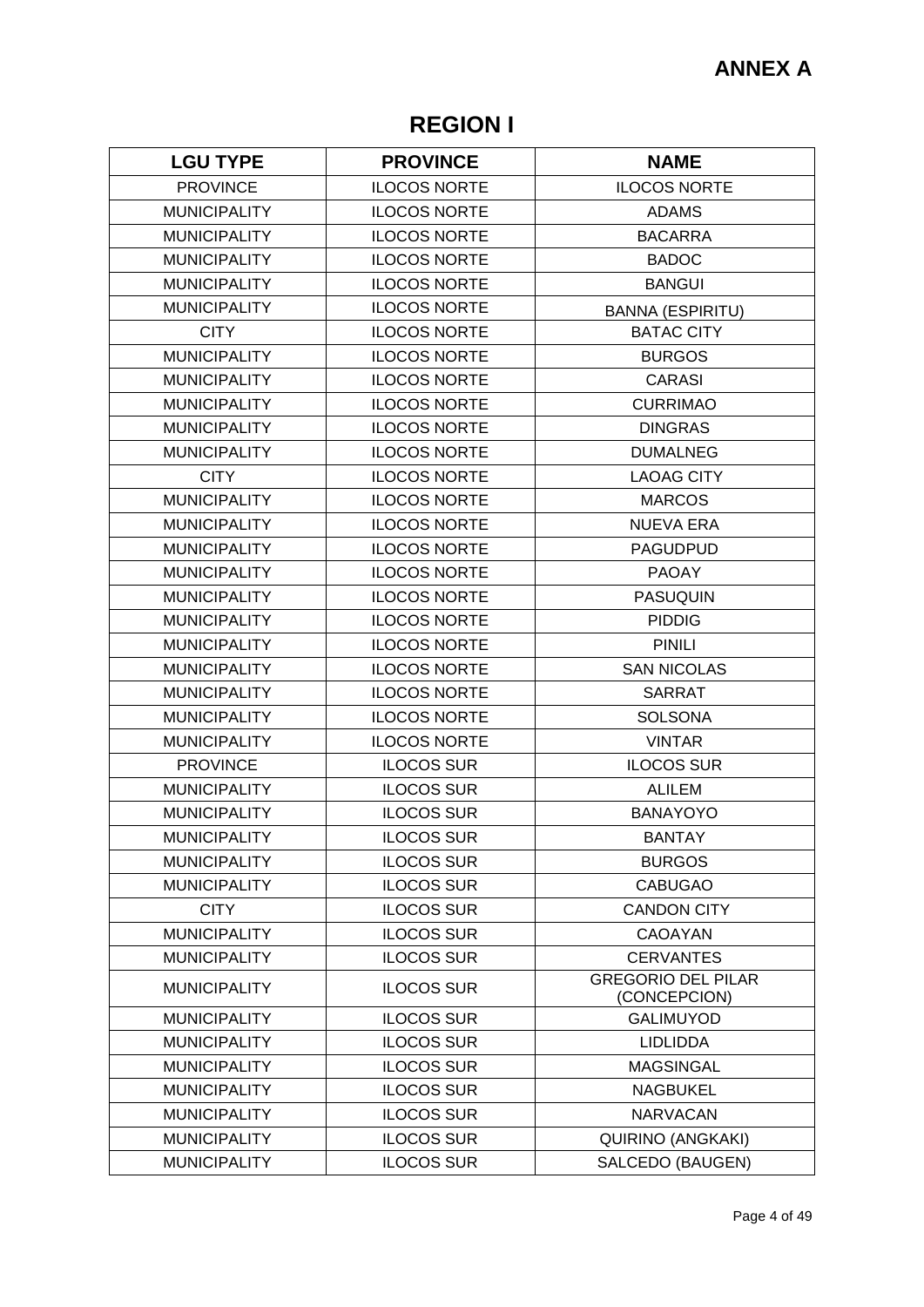| <b>LGU TYPE</b>     | <b>PROVINCE</b>   | <b>NAME</b>                  |
|---------------------|-------------------|------------------------------|
| <b>MUNICIPALITY</b> | <b>ILOCOS SUR</b> | <b>SAN EMILIO</b>            |
| <b>MUNICIPALITY</b> | <b>ILOCOS SUR</b> | <b>SAN ESTEBAN</b>           |
| <b>MUNICIPALITY</b> | <b>ILOCOS SUR</b> | <b>SAN ILDEFONSO</b>         |
| <b>MUNICIPALITY</b> | <b>ILOCOS SUR</b> | SAN JUAN (LAPOG)             |
| <b>MUNICIPALITY</b> | <b>ILOCOS SUR</b> | <b>SAN VICENTE</b>           |
| <b>MUNICIPALITY</b> | <b>ILOCOS SUR</b> | <b>SANTA</b>                 |
| <b>MUNICIPALITY</b> | <b>ILOCOS SUR</b> | <b>SANTA CATALINA</b>        |
| <b>MUNICIPALITY</b> | <b>ILOCOS SUR</b> | <b>SANTA CRUZ</b>            |
| <b>MUNICIPALITY</b> | <b>ILOCOS SUR</b> | <b>SANTA LUCIA</b>           |
| <b>MUNICIPALITY</b> | <b>ILOCOS SUR</b> | <b>SANTA MARIA</b>           |
| <b>MUNICIPALITY</b> | <b>ILOCOS SUR</b> | <b>SANTIAGO</b>              |
| <b>MUNICIPALITY</b> | <b>ILOCOS SUR</b> | SANTO DOMINGO                |
| <b>MUNICIPALITY</b> | <b>ILOCOS SUR</b> | <b>SIGAY</b>                 |
| <b>MUNICIPALITY</b> | <b>ILOCOS SUR</b> | <b>SINAIT</b>                |
| <b>MUNICIPALITY</b> | <b>ILOCOS SUR</b> | <b>SUGPON</b>                |
| <b>MUNICIPALITY</b> | <b>ILOCOS SUR</b> | <b>SUYO</b>                  |
| <b>MUNICIPALITY</b> | <b>ILOCOS SUR</b> | <b>TAGUDIN</b>               |
| <b>CITY</b>         | <b>ILOCOS SUR</b> | <b>VIGAN CITY</b>            |
| <b>PROVINCE</b>     | <b>LA UNION</b>   | <b>LA UNION</b>              |
| <b>MUNICIPALITY</b> | <b>LA UNION</b>   | <b>AGOO</b>                  |
| <b>MUNICIPALITY</b> | <b>LA UNION</b>   | <b>ARINGAY</b>               |
| <b>MUNICIPALITY</b> | <b>LA UNION</b>   | <b>BACNOTAN</b>              |
| <b>MUNICIPALITY</b> | LA UNION          | <b>BAGULIN</b>               |
| <b>MUNICIPALITY</b> | <b>LA UNION</b>   | <b>BALAOAN</b>               |
| <b>MUNICIPALITY</b> | <b>LA UNION</b>   | <b>BANGAR</b>                |
| <b>MUNICIPALITY</b> | <b>LA UNION</b>   | <b>BAUANG</b>                |
| <b>MUNICIPALITY</b> | <b>LA UNION</b>   | <b>BURGOS</b>                |
| <b>MUNICIPALITY</b> | <b>LA UNION</b>   | <b>CABA</b>                  |
| <b>MUNICIPALITY</b> | <b>LA UNION</b>   | <b>LUNA</b>                  |
| <b>MUNICIPALITY</b> | <b>LA UNION</b>   | <b>NAGUILIAN</b>             |
| <b>MUNICIPALITY</b> | <b>LA UNION</b>   | <b>PUGO</b>                  |
| <b>MUNICIPALITY</b> | <b>LA UNION</b>   | <b>ROSARIO</b>               |
| <b>CITY</b>         | <b>LA UNION</b>   | SAN FERNANDO CITY (LA UNION) |
| <b>MUNICIPALITY</b> | <b>LA UNION</b>   | <b>SAN GABRIEL</b>           |
| <b>MUNICIPALITY</b> | <b>LA UNION</b>   | <b>SAN JUAN</b>              |
| <b>MUNICIPALITY</b> | <b>LA UNION</b>   | <b>SANTO TOMAS</b>           |
| <b>MUNICIPALITY</b> | <b>LA UNION</b>   | <b>SANTOL</b>                |
| <b>MUNICIPALITY</b> | <b>LA UNION</b>   | <b>SUDIPEN</b>               |
| <b>MUNICIPALITY</b> | <b>LA UNION</b>   | <b>TUBAO</b>                 |
| <b>PROVINCE</b>     | PANGASINAN        | PANGASINAN                   |
| <b>MUNICIPALITY</b> | PANGASINAN        | <b>AGNO</b>                  |
| <b>MUNICIPALITY</b> | PANGASINAN        | <b>AGUILAR</b>               |
| <b>CITY</b>         | PANGASINAN        | <b>ALAMINOS CITY</b>         |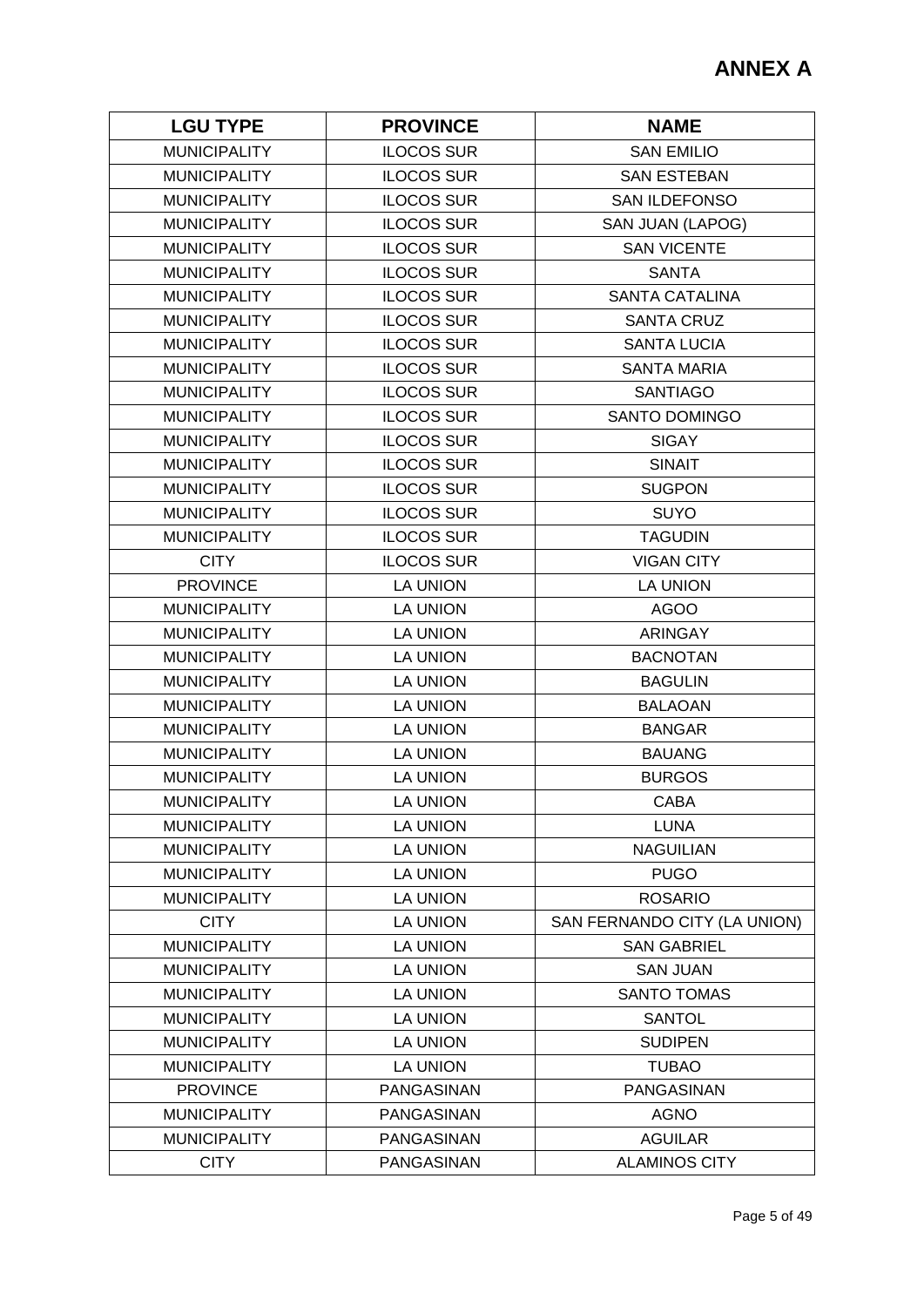| <b>LGU TYPE</b>     | <b>PROVINCE</b>   | <b>NAME</b>                  |
|---------------------|-------------------|------------------------------|
| <b>MUNICIPALITY</b> | PANGASINAN        | <b>ALCALA</b>                |
| <b>MUNICIPALITY</b> | PANGASINAN        | <b>ANDA</b>                  |
| <b>MUNICIPALITY</b> | <b>PANGASINAN</b> | <b>ASINGAN</b>               |
| <b>MUNICIPALITY</b> | <b>PANGASINAN</b> | <b>BALUNGAO</b>              |
| <b>MUNICIPALITY</b> | <b>PANGASINAN</b> | <b>BANI</b>                  |
| <b>MUNICIPALITY</b> | <b>PANGASINAN</b> | <b>BASISTA</b>               |
| <b>MUNICIPALITY</b> | <b>PANGASINAN</b> | <b>BAUTISTA</b>              |
| <b>MUNICIPALITY</b> | <b>PANGASINAN</b> | <b>BAYAMBANG</b>             |
| <b>MUNICIPALITY</b> | PANGASINAN        | <b>BINALONAN</b>             |
| <b>MUNICIPALITY</b> | <b>PANGASINAN</b> | <b>BINMALEY</b>              |
| <b>MUNICIPALITY</b> | PANGASINAN        | <b>BOLINAO</b>               |
| <b>MUNICIPALITY</b> | PANGASINAN        | <b>BUGALLON</b>              |
| <b>MUNICIPALITY</b> | <b>PANGASINAN</b> | <b>BURGOS</b>                |
| <b>MUNICIPALITY</b> | <b>PANGASINAN</b> | <b>CALASIAO</b>              |
| <b>CITY</b>         | PANGASINAN        | <b>DAGUPAN CITY</b>          |
| <b>MUNICIPALITY</b> | PANGASINAN        | <b>DASOL</b>                 |
| <b>MUNICIPALITY</b> | PANGASINAN        | <b>INFANTA</b>               |
| <b>MUNICIPALITY</b> | <b>PANGASINAN</b> | <b>LABRADOR</b>              |
| <b>MUNICIPALITY</b> | PANGASINAN        | <b>LAOAC</b>                 |
| <b>MUNICIPALITY</b> | <b>PANGASINAN</b> | <b>LINGAYEN</b>              |
| <b>MUNICIPALITY</b> | PANGASINAN        | <b>MABINI</b>                |
| <b>MUNICIPALITY</b> | <b>PANGASINAN</b> | <b>MALASIQUI</b>             |
| <b>MUNICIPALITY</b> | <b>PANGASINAN</b> | <b>MANAOAG</b>               |
| <b>MUNICIPALITY</b> | <b>PANGASINAN</b> | <b>MANGALDAN</b>             |
| <b>MUNICIPALITY</b> | <b>PANGASINAN</b> | <b>MANGATAREM</b>            |
| <b>MUNICIPALITY</b> | <b>PANGASINAN</b> | <b>MAPANDAN</b>              |
| <b>MUNICIPALITY</b> | PANGASINAN        | NATIVIDAD                    |
| <b>MUNICIPALITY</b> | <b>PANGASINAN</b> | <b>POZORRUBIO</b>            |
| <b>MUNICIPALITY</b> | PANGASINAN        | <b>ROSALES</b>               |
| <b>CITY</b>         | PANGASINAN        | SAN CARLOS CITY (PANGASINAN) |
| <b>MUNICIPALITY</b> | PANGASINAN        | <b>SAN FABIAN</b>            |
| <b>MUNICIPALITY</b> | PANGASINAN        | <b>SAN JACINTO</b>           |
| <b>MUNICIPALITY</b> | PANGASINAN        | <b>SAN MANUEL</b>            |
| <b>MUNICIPALITY</b> | PANGASINAN        | <b>SAN NICOLAS</b>           |
| <b>MUNICIPALITY</b> | PANGASINAN        | <b>SAN QUINTIN</b>           |
| <b>MUNICIPALITY</b> | PANGASINAN        | <b>SANTA BARBARA</b>         |
| <b>MUNICIPALITY</b> | <b>PANGASINAN</b> | <b>SANTA MARIA</b>           |
| <b>MUNICIPALITY</b> | PANGASINAN        | <b>SANTO TOMAS</b>           |
| <b>MUNICIPALITY</b> | PANGASINAN        | <b>SISON</b>                 |
| <b>MUNICIPALITY</b> | PANGASINAN        | <b>SUAL</b>                  |
| <b>MUNICIPALITY</b> | PANGASINAN        | <b>TAYUG</b>                 |
| <b>MUNICIPALITY</b> | PANGASINAN        | <b>UMINGAN</b>               |
| <b>MUNICIPALITY</b> | PANGASINAN        | <b>URBIZTONDO</b>            |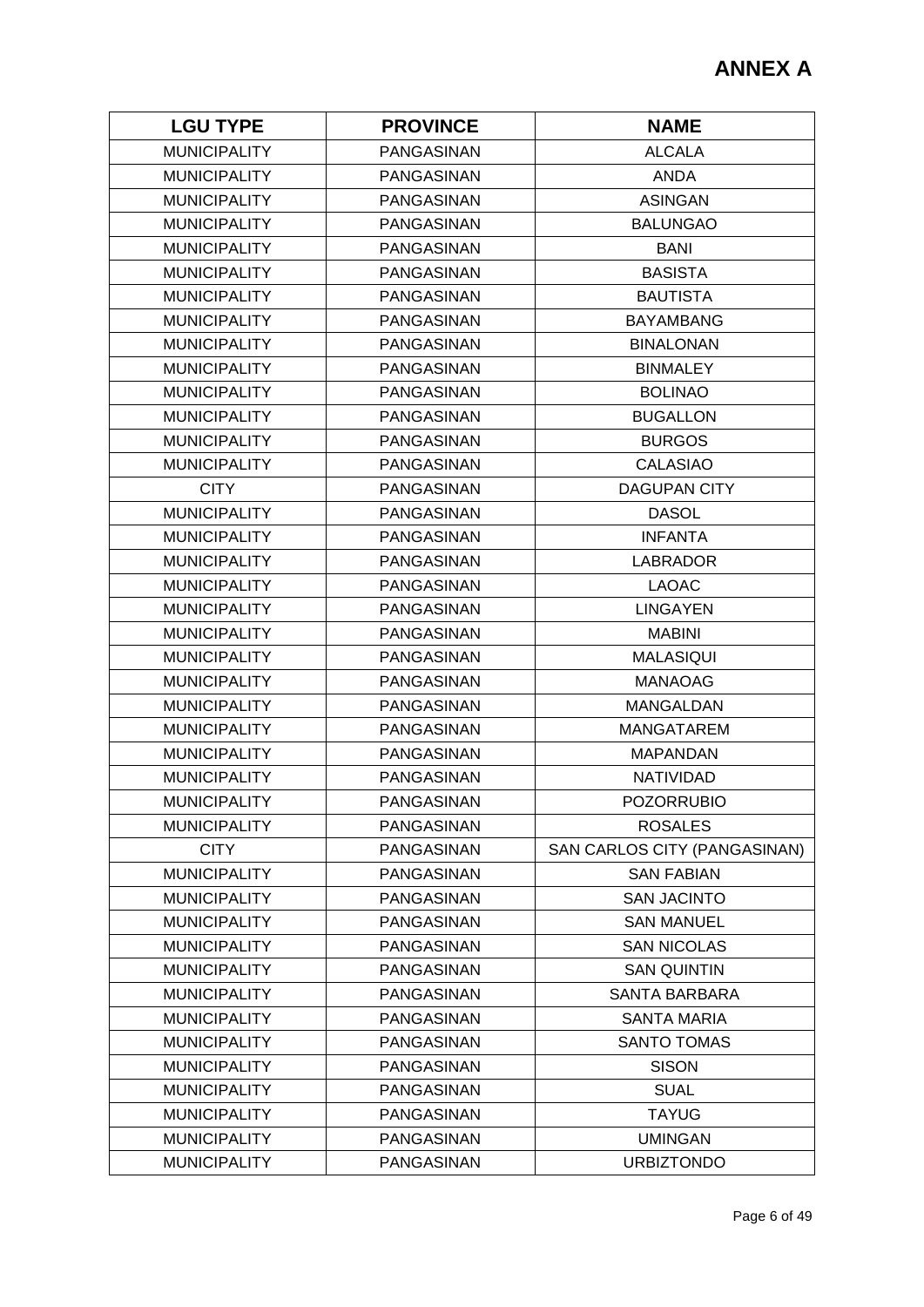| <b>LGU TYPE</b>     | <b>PROVINCE</b>   | <b>NAME</b>   |
|---------------------|-------------------|---------------|
| CITY                | PANGASINAN        | URDANETA CITY |
| <b>MUNICIPALITY</b> | <b>PANGASINAN</b> | VILLASIS      |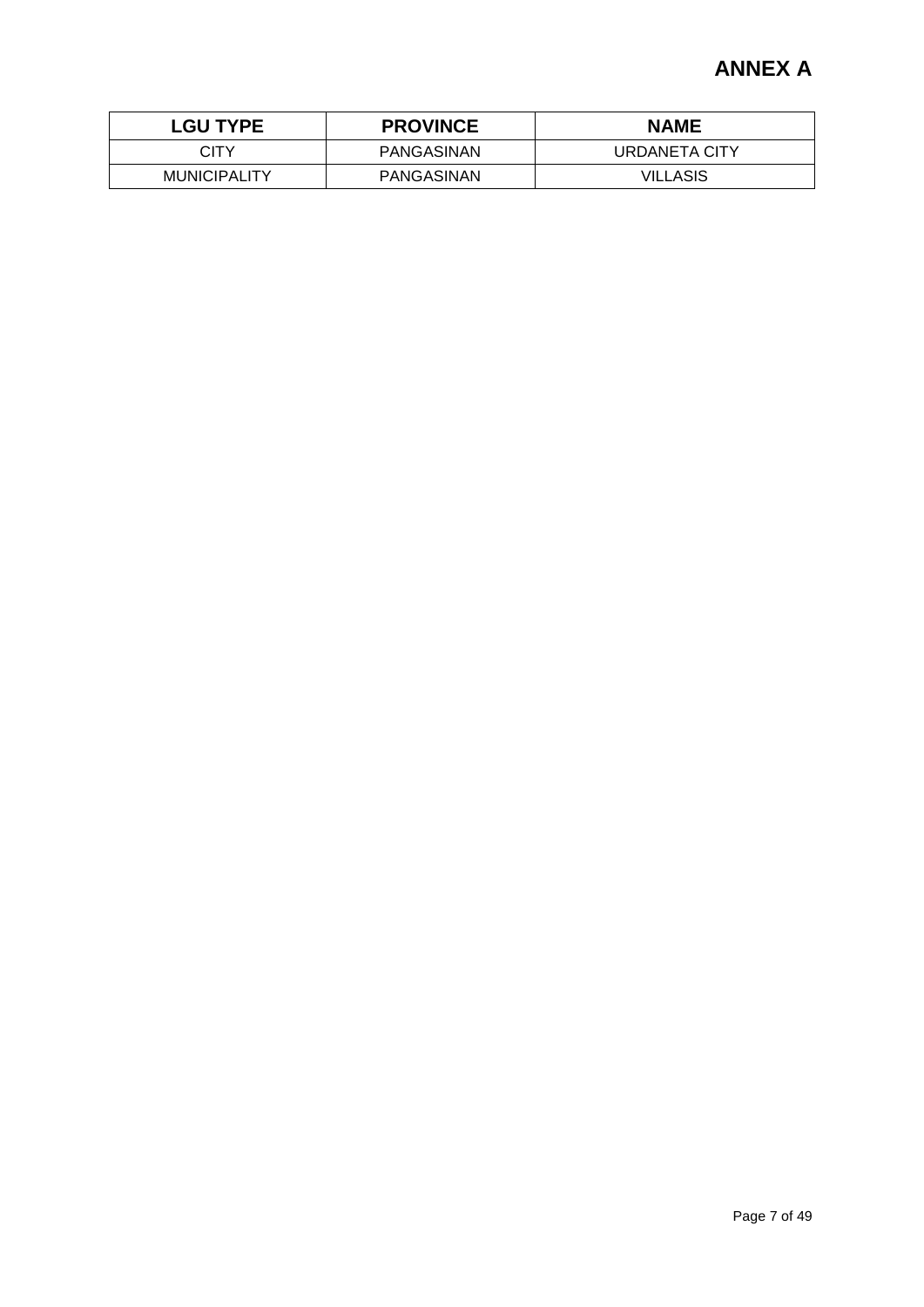# **REGION II**

| <b>LGU TYPE</b>     | <b>PROVINCE</b> | <b>NAME</b>            |
|---------------------|-----------------|------------------------|
| <b>PROVINCE</b>     | <b>BATANES</b>  | <b>BATANES</b>         |
| <b>MUNICIPALITY</b> | <b>BATANES</b>  | <b>BASCO</b>           |
| <b>MUNICIPALITY</b> | <b>BATANES</b>  | <b>ITBAYAT</b>         |
| <b>MUNICIPALITY</b> | <b>BATANES</b>  | <b>IVANA</b>           |
| <b>MUNICIPALITY</b> | <b>BATANES</b>  | <b>MAHATAO</b>         |
| <b>MUNICIPALITY</b> | <b>BATANES</b>  | <b>SABTANG</b>         |
| <b>MUNICIPALITY</b> | <b>BATANES</b>  | <b>UYUGAN</b>          |
| <b>PROVINCE</b>     | <b>CAGAYAN</b>  | <b>CAGAYAN</b>         |
| <b>MUNICIPALITY</b> | <b>CAGAYAN</b>  | <b>ABULUG</b>          |
| <b>MUNICIPALITY</b> | <b>CAGAYAN</b>  | <b>ALCALA</b>          |
| <b>MUNICIPALITY</b> | <b>CAGAYAN</b>  | <b>ALLACAPAN</b>       |
| <b>MUNICIPALITY</b> | <b>CAGAYAN</b>  | <b>AMULUNG</b>         |
| <b>MUNICIPALITY</b> | <b>CAGAYAN</b>  | <b>APARRI</b>          |
| <b>MUNICIPALITY</b> | <b>CAGAYAN</b>  | <b>BAGGAO</b>          |
| <b>MUNICIPALITY</b> | <b>CAGAYAN</b>  | <b>BALLESTEROS</b>     |
| <b>MUNICIPALITY</b> | <b>CAGAYAN</b>  | <b>BUGUEY</b>          |
| <b>MUNICIPALITY</b> | <b>CAGAYAN</b>  | <b>CALAYAN</b>         |
| <b>MUNICIPALITY</b> | <b>CAGAYAN</b>  | CAMALANIUGAN           |
| <b>MUNICIPALITY</b> | <b>CAGAYAN</b>  | <b>CLAVERIA</b>        |
| <b>MUNICIPALITY</b> | <b>CAGAYAN</b>  | <b>ENRILE</b>          |
| <b>MUNICIPALITY</b> | <b>CAGAYAN</b>  | <b>GATTARAN</b>        |
| <b>MUNICIPALITY</b> | <b>CAGAYAN</b>  | <b>GONZAGA</b>         |
| <b>MUNICIPALITY</b> | <b>CAGAYAN</b>  | <b>IGUIG</b>           |
| <b>MUNICIPALITY</b> | <b>CAGAYAN</b>  | LAL-LO                 |
| <b>MUNICIPALITY</b> | <b>CAGAYAN</b>  | <b>LASAM</b>           |
| <b>MUNICIPALITY</b> | <b>CAGAYAN</b>  | <b>PAMPLONA</b>        |
| <b>MUNICIPALITY</b> | <b>CAGAYAN</b>  | <b>PEÑABLANCA</b>      |
| <b>MUNICIPALITY</b> | <b>CAGAYAN</b>  | <b>PIAT</b>            |
| <b>MUNICIPALITY</b> | <b>CAGAYAN</b>  | <b>RIZAL</b>           |
| <b>MUNICIPALITY</b> | <b>CAGAYAN</b>  | <b>SANCHEZ MIRA</b>    |
| <b>MUNICIPALITY</b> | <b>CAGAYAN</b>  | <b>SANTA ANA</b>       |
| <b>MUNICIPALITY</b> | <b>CAGAYAN</b>  | <b>SANTA PRAXEDES</b>  |
| <b>MUNICIPALITY</b> | <b>CAGAYAN</b>  | <b>SANTA TERESITA</b>  |
| <b>MUNICIPALITY</b> | <b>CAGAYAN</b>  | SANTO NIÑO (FAIRE)     |
| <b>MUNICIPALITY</b> | <b>CAGAYAN</b>  | <b>SOLANA</b>          |
| <b>MUNICIPALITY</b> | <b>CAGAYAN</b>  | <b>TUAO</b>            |
| <b>CITY</b>         | <b>CAGAYAN</b>  | <b>TUGUEGARAO CITY</b> |
| <b>PROVINCE</b>     | <b>ISABELA</b>  | <b>ISABELA</b>         |
| <b>MUNICIPALITY</b> | <b>ISABELA</b>  | <b>ALICIA</b>          |
| <b>MUNICIPALITY</b> | <b>ISABELA</b>  | ANGADANAN              |
| <b>MUNICIPALITY</b> | <b>ISABELA</b>  | <b>AURORA</b>          |
| <b>MUNICIPALITY</b> | <b>ISABELA</b>  | <b>BENITO SOLIVEN</b>  |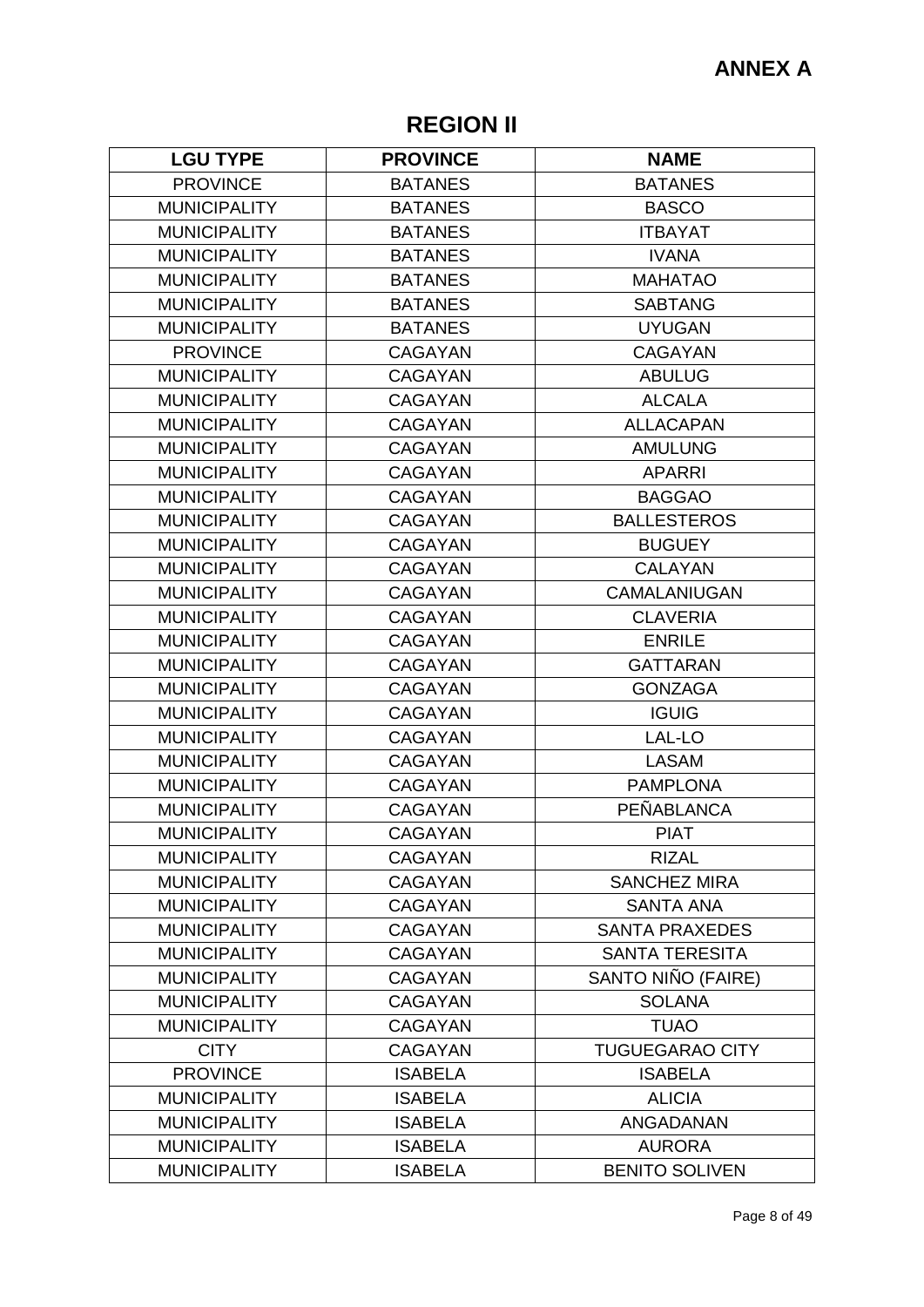| <b>LGU TYPE</b>     | <b>PROVINCE</b>      | <b>NAME</b>               |
|---------------------|----------------------|---------------------------|
| <b>MUNICIPALITY</b> | <b>ISABELA</b>       | <b>BURGOS</b>             |
| <b>MUNICIPALITY</b> | <b>ISABELA</b>       | <b>CABAGAN</b>            |
| <b>MUNICIPALITY</b> | <b>ISABELA</b>       | <b>CABATUAN</b>           |
| <b>CITY</b>         | <b>ISABELA</b>       | <b>CAUAYAN CITY</b>       |
| <b>MUNICIPALITY</b> | <b>ISABELA</b>       | <b>CORDON</b>             |
| <b>MUNICIPALITY</b> | <b>ISABELA</b>       | DELFIN ALBANO (MAGSAYSAY) |
| <b>MUNICIPALITY</b> | <b>ISABELA</b>       | <b>DINAPIGUE</b>          |
| <b>MUNICIPALITY</b> | <b>ISABELA</b>       | <b>DIVILACAN</b>          |
| <b>MUNICIPALITY</b> | <b>ISABELA</b>       | <b>ECHAGUE</b>            |
| <b>MUNICIPALITY</b> | <b>ISABELA</b>       | <b>GAMU</b>               |
| <b>CITY</b>         | <b>ISABELA</b>       | <b>ILAGAN CITY</b>        |
| <b>MUNICIPALITY</b> | <b>ISABELA</b>       | <b>JONES</b>              |
| <b>MUNICIPALITY</b> | <b>ISABELA</b>       | <b>LUNA</b>               |
| <b>MUNICIPALITY</b> | <b>ISABELA</b>       | <b>MACONACON</b>          |
| <b>MUNICIPALITY</b> | <b>ISABELA</b>       | <b>MALLIG</b>             |
| <b>MUNICIPALITY</b> | <b>ISABELA</b>       | <b>NAGUILIAN</b>          |
| <b>MUNICIPALITY</b> | <b>ISABELA</b>       | <b>PALANAN</b>            |
| <b>MUNICIPALITY</b> | <b>ISABELA</b>       | <b>QUEZON</b>             |
| <b>MUNICIPALITY</b> | <b>ISABELA</b>       | <b>QUIRINO</b>            |
| <b>MUNICIPALITY</b> | <b>ISABELA</b>       | <b>RAMON</b>              |
| <b>MUNICIPALITY</b> | <b>ISABELA</b>       | <b>REINA MERCEDES</b>     |
| <b>MUNICIPALITY</b> | <b>ISABELA</b>       | <b>ROXAS</b>              |
| <b>MUNICIPALITY</b> | <b>ISABELA</b>       | <b>SAN AGUSTIN</b>        |
| <b>MUNICIPALITY</b> | <b>ISABELA</b>       | <b>SAN GUILLERMO</b>      |
| <b>MUNICIPALITY</b> | <b>ISABELA</b>       | <b>SAN ISIDRO</b>         |
| <b>MUNICIPALITY</b> | <b>ISABELA</b>       | <b>SAN MANUEL</b>         |
| <b>MUNICIPALITY</b> | <b>ISABELA</b>       | <b>SAN MARIANO</b>        |
| <b>MUNICIPALITY</b> | <b>ISABELA</b>       | <b>SAN MATEO</b>          |
| <b>MUNICIPALITY</b> | <b>ISABELA</b>       | <b>SAN PABLO</b>          |
| <b>MUNICIPALITY</b> | <b>ISABELA</b>       | <b>SANTA MARIA</b>        |
| <b>CITY</b>         | <b>ISABELA</b>       | <b>SANTIAGO CITY</b>      |
| <b>MUNICIPALITY</b> | <b>ISABELA</b>       | <b>SANTO TOMAS</b>        |
| <b>MUNICIPALITY</b> | <b>ISABELA</b>       | <b>TUMAUINI</b>           |
| <b>PROVINCE</b>     | NUEVA VIZCAYA        | NUEVA VIZCAYA             |
| <b>MUNICIPALITY</b> | <b>NUEVA VIZCAYA</b> | ALFONSO CASTAÑEDA         |
| <b>MUNICIPALITY</b> | NUEVA VIZCAYA        | <b>AMBAGUIO</b>           |
| <b>MUNICIPALITY</b> | NUEVA VIZCAYA        | <b>ARITAO</b>             |
| <b>MUNICIPALITY</b> | NUEVA VIZCAYA        | <b>BAGABAG</b>            |
| <b>MUNICIPALITY</b> | NUEVA VIZCAYA        | <b>BAMBANG</b>            |
| <b>MUNICIPALITY</b> | NUEVA VIZCAYA        | <b>BAYOMBONG</b>          |
| <b>MUNICIPALITY</b> | NUEVA VIZCAYA        | <b>DIADI</b>              |
| <b>MUNICIPALITY</b> | NUEVA VIZCAYA        | <b>DUPAX DEL NORTE</b>    |
| <b>MUNICIPALITY</b> | NUEVA VIZCAYA        | <b>DUPAX DEL SUR</b>      |
|                     |                      |                           |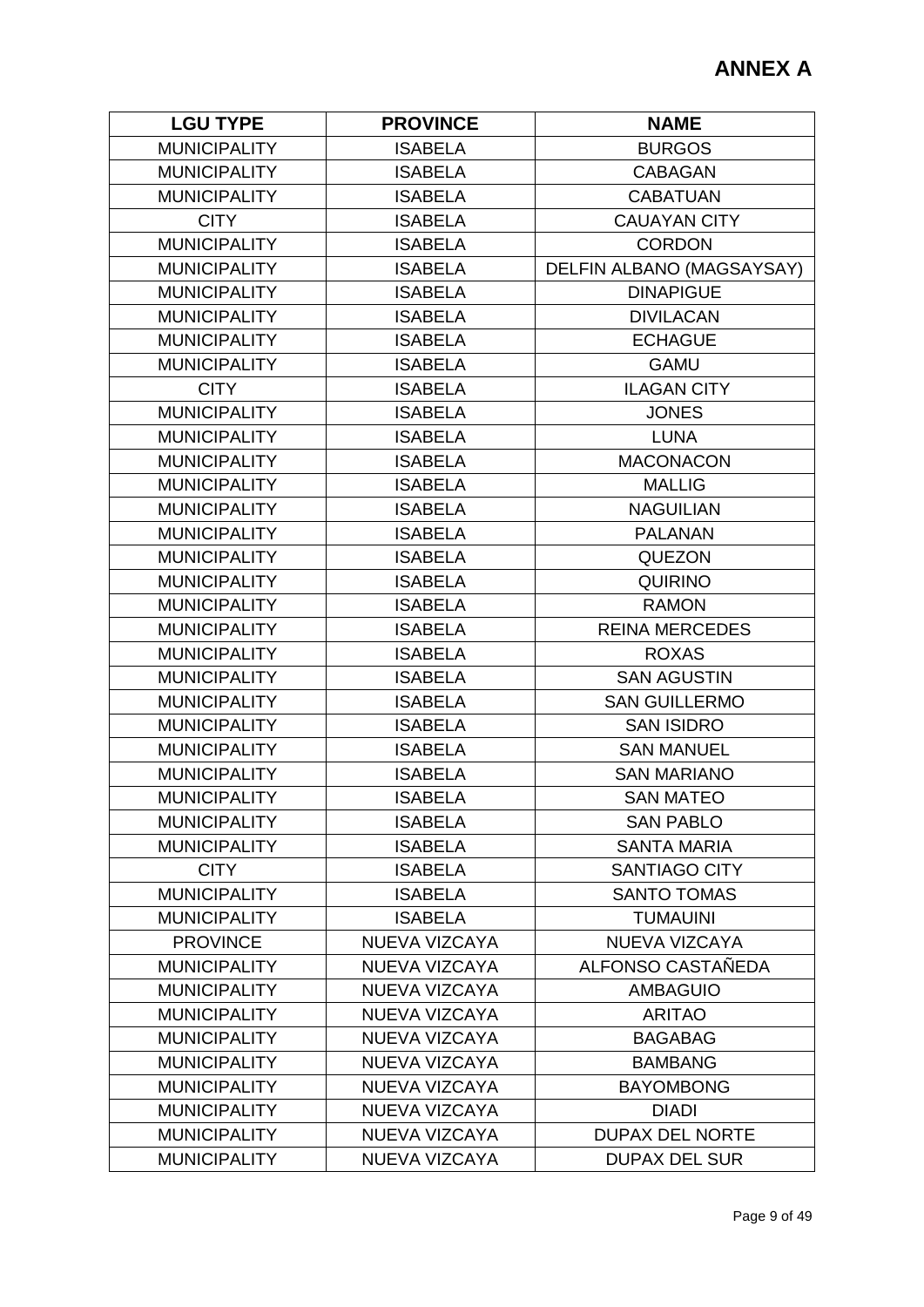| <b>LGU TYPE</b>     | <b>PROVINCE</b> | <b>NAME</b>        |
|---------------------|-----------------|--------------------|
| <b>MUNICIPALITY</b> | NUEVA VIZCAYA   | <b>KASIBU</b>      |
| <b>MUNICIPALITY</b> | NUEVA VIZCAYA   | <b>KAYAPA</b>      |
| <b>MUNICIPALITY</b> | NUEVA VIZCAYA   | <b>QUEZON</b>      |
| <b>MUNICIPALITY</b> | NUEVA VIZCAYA   | <b>SANTA FE</b>    |
| <b>MUNICIPALITY</b> | NUEVA VIZCAYA   | <b>SOLANO</b>      |
| <b>MUNICIPALITY</b> | NUEVA VIZCAYA   | <b>VILLAVERDE</b>  |
| <b>PROVINCE</b>     | <b>QUIRINO</b>  | <b>QUIRINO</b>     |
| <b>MUNICIPALITY</b> | <b>QUIRINO</b>  | <b>AGLIPAY</b>     |
| <b>MUNICIPALITY</b> | <b>QUIRINO</b>  | <b>CABARROGUIS</b> |
| <b>MUNICIPALITY</b> | <b>QUIRINO</b>  | <b>DIFFUN</b>      |
| <b>MUNICIPALITY</b> | <b>QUIRINO</b>  | <b>MADDELA</b>     |
| <b>MUNICIPALITY</b> | <b>QUIRINO</b>  | <b>NAGTIPUNAN</b>  |
| <b>MUNICIPALITY</b> | <b>QUIRINO</b>  | <b>SAGUDAY</b>     |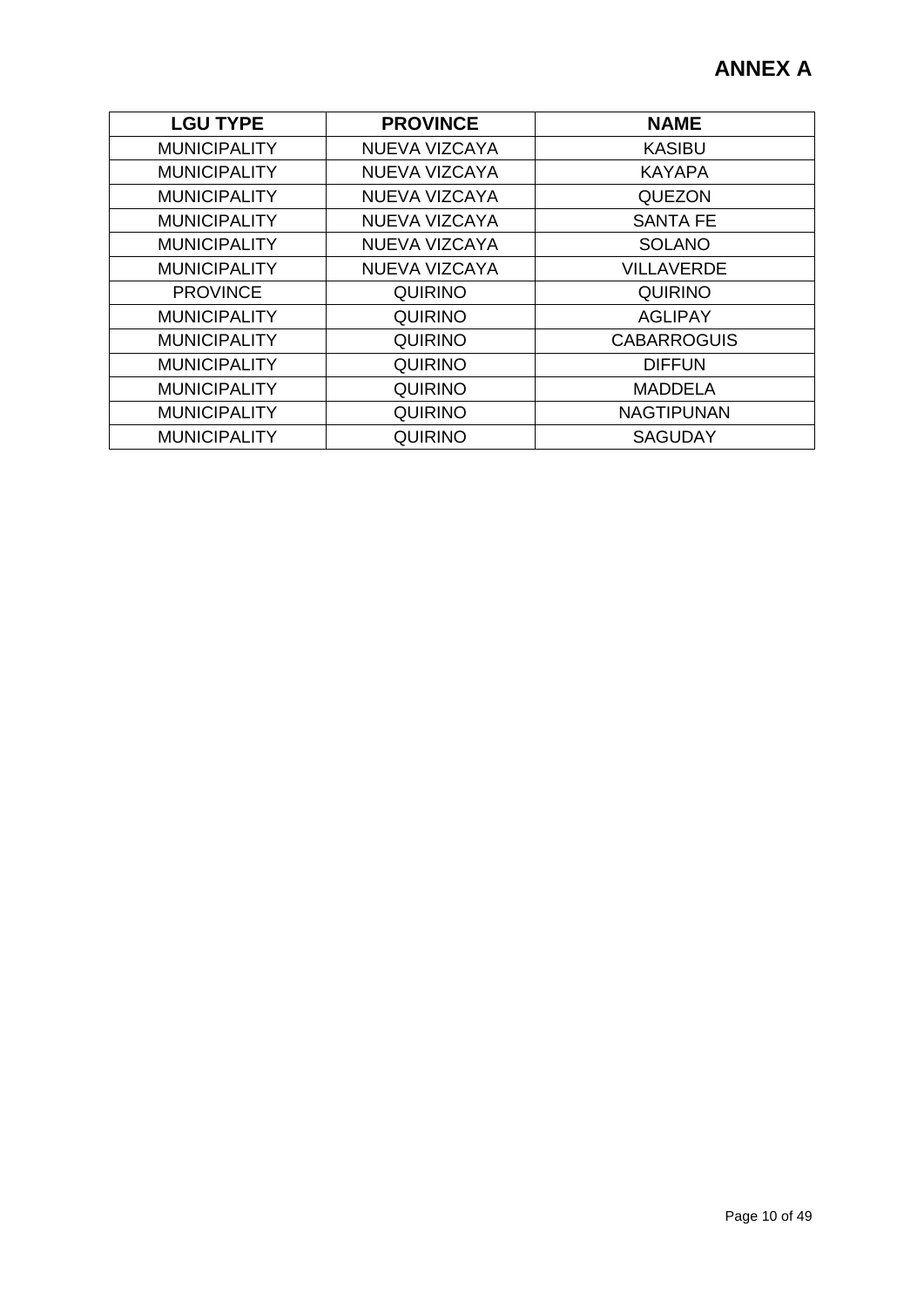# **REGION III**

| <b>LGU TYPE</b>     | <b>PROVINCE</b> | <b>NAME</b>             |
|---------------------|-----------------|-------------------------|
| <b>PROVINCE</b>     | <b>AURORA</b>   | <b>AURORA</b>           |
| <b>MUNICIPALITY</b> | <b>AURORA</b>   | <b>BALER</b>            |
| <b>MUNICIPALITY</b> | <b>AURORA</b>   | <b>CASIGURAN</b>        |
| <b>MUNICIPALITY</b> | <b>AURORA</b>   | <b>DILASAG</b>          |
| <b>MUNICIPALITY</b> | <b>AURORA</b>   | <b>DINALUNGAN</b>       |
| <b>MUNICIPALITY</b> | <b>AURORA</b>   | <b>DINGALAN</b>         |
| <b>MUNICIPALITY</b> | <b>AURORA</b>   | <b>DIPACULAO</b>        |
| <b>MUNICIPALITY</b> | <b>AURORA</b>   | <b>MARIA AURORA</b>     |
| <b>MUNICIPALITY</b> | <b>AURORA</b>   | <b>SAN LUIS</b>         |
| <b>PROVINCE</b>     | <b>BATAAN</b>   | <b>BATAAN</b>           |
| <b>MUNICIPALITY</b> | <b>BATAAN</b>   | <b>ABUCAY</b>           |
| <b>MUNICIPALITY</b> | <b>BATAAN</b>   | <b>BAGAC</b>            |
| <b>CITY</b>         | <b>BATAAN</b>   | <b>BALANGA CITY</b>     |
| <b>MUNICIPALITY</b> | <b>BATAAN</b>   | <b>DINALUPIHAN</b>      |
| <b>MUNICIPALITY</b> | <b>BATAAN</b>   | <b>HERMOSA</b>          |
| <b>MUNICIPALITY</b> | <b>BATAAN</b>   | <b>LIMAY</b>            |
| <b>MUNICIPALITY</b> | <b>BATAAN</b>   | <b>MARIVELES</b>        |
| <b>MUNICIPALITY</b> | <b>BATAAN</b>   | <b>MORONG</b>           |
| <b>MUNICIPALITY</b> | <b>BATAAN</b>   | <b>ORANI</b>            |
| <b>MUNICIPALITY</b> | <b>BATAAN</b>   | <b>ORION</b>            |
| <b>MUNICIPALITY</b> | <b>BATAAN</b>   | <b>PILAR</b>            |
| <b>MUNICIPALITY</b> | <b>BATAAN</b>   | <b>SAMAL</b>            |
| <b>PROVINCE</b>     | <b>BULACAN</b>  | <b>BULACAN</b>          |
| <b>MUNICIPALITY</b> | <b>BULACAN</b>  | <b>ANGAT</b>            |
| <b>MUNICIPALITY</b> | <b>BULACAN</b>  | <b>BALAGTAS (BIGAA)</b> |
| <b>MUNICIPALITY</b> | <b>BULACAN</b>  | <b>BALIUAG</b>          |
| <b>MUNICIPALITY</b> | <b>BULACAN</b>  | <b>BOCAUE</b>           |
| <b>MUNICIPALITY</b> | <b>BULACAN</b>  | <b>BULACAN</b>          |
| <b>MUNICIPALITY</b> | <b>BULACAN</b>  | <b>BUSTOS</b>           |
| <b>MUNICIPALITY</b> | <b>BULACAN</b>  | <b>CALUMPIT</b>         |
| <b>MUNICIPALITY</b> | <b>BULACAN</b>  | DOÑA REMEDIOS TRINIDAD  |
| <b>MUNICIPALITY</b> | <b>BULACAN</b>  | <b>GUIGUINTO</b>        |
| <b>MUNICIPALITY</b> | <b>BULACAN</b>  | <b>HAGONOY</b>          |
| <b>CITY</b>         | <b>BULACAN</b>  | <b>MALOLOS CITY</b>     |
| <b>MUNICIPALITY</b> | <b>BULACAN</b>  | <b>MARILAO</b>          |
| <b>CITY</b>         | <b>BULACAN</b>  | <b>MEYCAUAYAN CITY</b>  |
| <b>MUNICIPALITY</b> | <b>BULACAN</b>  | <b>NORZAGARAY</b>       |
| <b>MUNICIPALITY</b> | <b>BULACAN</b>  | <b>OBANDO</b>           |
| <b>MUNICIPALITY</b> | <b>BULACAN</b>  | <b>PANDI</b>            |
| <b>MUNICIPALITY</b> | <b>BULACAN</b>  | <b>PAOMBONG</b>         |
| <b>MUNICIPALITY</b> | <b>BULACAN</b>  | <b>PLARIDEL</b>         |
| <b>MUNICIPALITY</b> | <b>BULACAN</b>  | <b>PULILAN</b>          |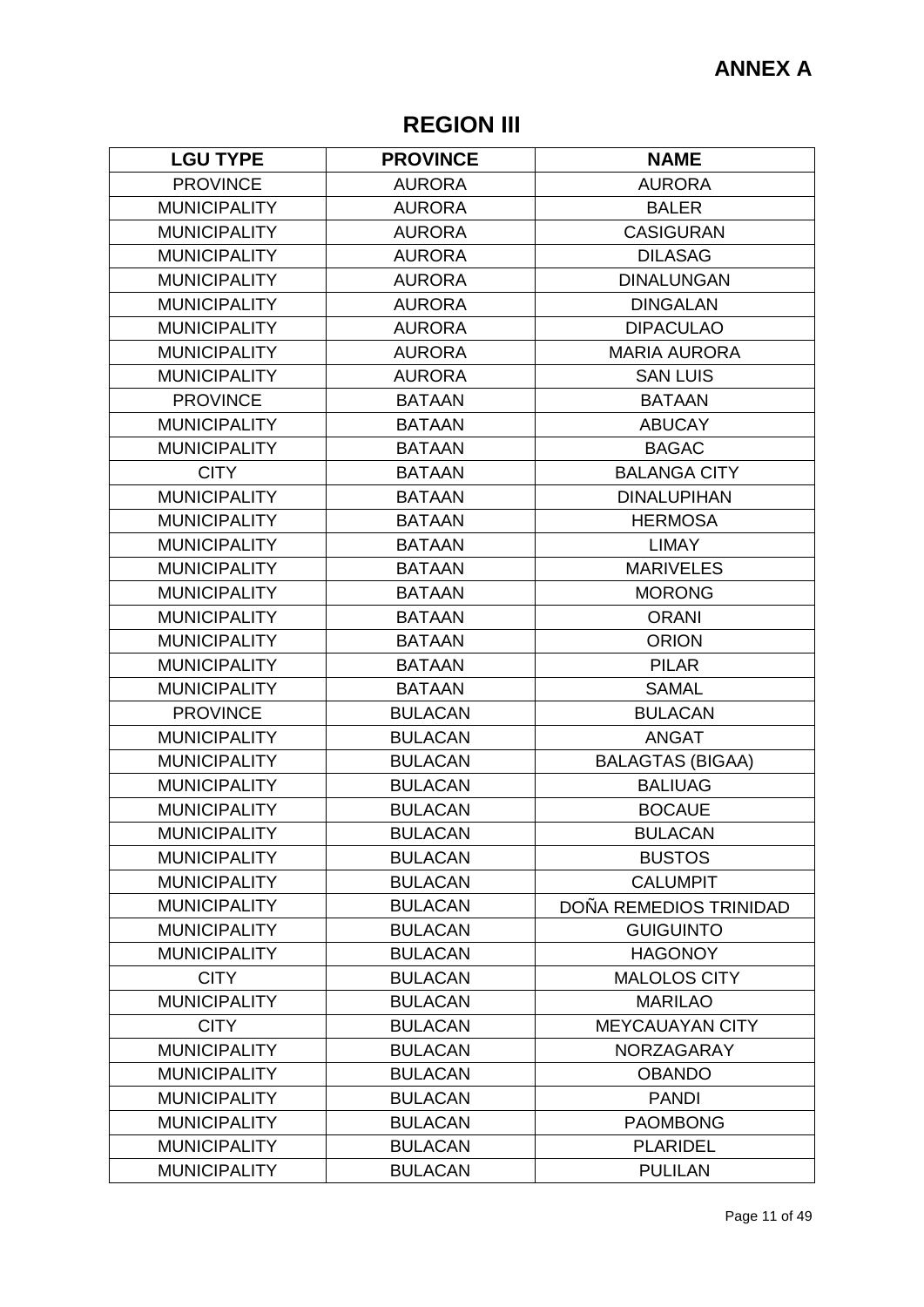| <b>LGU TYPE</b>     | <b>PROVINCE</b>    | <b>NAME</b>                                |
|---------------------|--------------------|--------------------------------------------|
| <b>MUNICIPALITY</b> | <b>BULACAN</b>     | <b>SAN ILDEFONSO</b>                       |
| <b>CITY</b>         | <b>BULACAN</b>     | SAN JOSE DEL MONTE CITY                    |
| <b>MUNICIPALITY</b> | <b>BULACAN</b>     | <b>SAN MIGUEL</b>                          |
| <b>MUNICIPALITY</b> | <b>BULACAN</b>     | <b>SAN RAFAEL</b>                          |
| <b>MUNICIPALITY</b> | <b>BULACAN</b>     | <b>SANTA MARIA</b>                         |
| <b>PROVINCE</b>     | <b>NUEVA ECIJA</b> | <b>NUEVA ECIJA</b>                         |
| <b>MUNICIPALITY</b> | <b>NUEVA ECIJA</b> | <b>ALIAGA</b>                              |
| <b>MUNICIPALITY</b> | <b>NUEVA ECIJA</b> | <b>BONGABON</b>                            |
| <b>CITY</b>         | <b>NUEVA ECIJA</b> | <b>CABANATUAN CITY</b>                     |
| <b>MUNICIPALITY</b> | <b>NUEVA ECIJA</b> | <b>CABIAO</b>                              |
| <b>MUNICIPALITY</b> | <b>NUEVA ECIJA</b> | <b>CARRANGLAN</b>                          |
| <b>MUNICIPALITY</b> | <b>NUEVA ECIJA</b> | <b>CUYAPO</b>                              |
| <b>MUNICIPALITY</b> | <b>NUEVA ECIJA</b> | <b>GABALDON (BITULOK &amp;</b><br>SABANI)  |
| <b>CITY</b>         | <b>NUEVA ECIJA</b> | <b>GAPAN CITY</b>                          |
| <b>MUNICIPALITY</b> | <b>NUEVA ECIJA</b> | <b>GENERAL MAMERTO</b><br><b>NATIVIDAD</b> |
| <b>MUNICIPALITY</b> | <b>NUEVA ECIJA</b> | <b>GENERAL TINIO (PAPAYA)</b>              |
| <b>MUNICIPALITY</b> | <b>NUEVA ECIJA</b> | <b>GUIMBA</b>                              |
| <b>MUNICIPALITY</b> | <b>NUEVA ECIJA</b> | <b>JAEN</b>                                |
| <b>MUNICIPALITY</b> | <b>NUEVA ECIJA</b> | <b>LAUR</b>                                |
| <b>MUNICIPALITY</b> | <b>NUEVA ECIJA</b> | <b>LICAB</b>                               |
| <b>MUNICIPALITY</b> | <b>NUEVA ECIJA</b> | <b>LLANERA</b>                             |
| <b>MUNICIPALITY</b> | <b>NUEVA ECIJA</b> | <b>LUPAO</b>                               |
| <b>MUNICIPALITY</b> | <b>NUEVA ECIJA</b> | <b>NAMPICUAN</b>                           |
| <b>CITY</b>         | <b>NUEVA ECIJA</b> | <b>PALAYAN CITY</b>                        |
| <b>MUNICIPALITY</b> | <b>NUEVA ECIJA</b> | PANTABANGAN                                |
| <b>MUNICIPALITY</b> | <b>NUEVA ECIJA</b> | PEÑARANDA                                  |
| <b>MUNICIPALITY</b> | <b>NUEVA ECIJA</b> | <b>QUEZON</b>                              |
| <b>MUNICIPALITY</b> | <b>NUEVA ECIJA</b> | <b>RIZAL</b>                               |
| <b>MUNICIPALITY</b> | <b>NUEVA ECIJA</b> | <b>SAN ANTONIO</b>                         |
| <b>MUNICIPALITY</b> | <b>NUEVA ECIJA</b> | <b>SAN ISIDRO</b>                          |
| <b>CITY</b>         | <b>NUEVA ECIJA</b> | <b>SAN JOSE CITY</b>                       |
| <b>MUNICIPALITY</b> | <b>NUEVA ECIJA</b> | <b>SAN LEONARDO</b>                        |
| <b>CITY</b>         | <b>NUEVA ECIJA</b> | SCIENCE CITY OF MUÑOZ                      |
| <b>MUNICIPALITY</b> | <b>NUEVA ECIJA</b> | <b>SANTA ROSA</b>                          |
| <b>MUNICIPALITY</b> | <b>NUEVA ECIJA</b> | <b>SANTO DOMINGO</b>                       |
| <b>MUNICIPALITY</b> | <b>NUEVA ECIJA</b> | <b>TALAVERA</b>                            |
| <b>MUNICIPALITY</b> | <b>NUEVA ECIJA</b> | <b>TALUGTOG</b>                            |
| <b>MUNICIPALITY</b> | <b>NUEVA ECIJA</b> | ZARAGOZA                                   |
| <b>PROVINCE</b>     | <b>PAMPANGA</b>    | <b>PAMPANGA</b>                            |
| <b>CITY</b>         | <b>PAMPANGA</b>    | <b>ANGELES CITY</b>                        |
| <b>MUNICIPALITY</b> | <b>PAMPANGA</b>    | <b>APALIT</b>                              |
| <b>MUNICIPALITY</b> | <b>PAMPANGA</b>    | <b>ARAYAT</b>                              |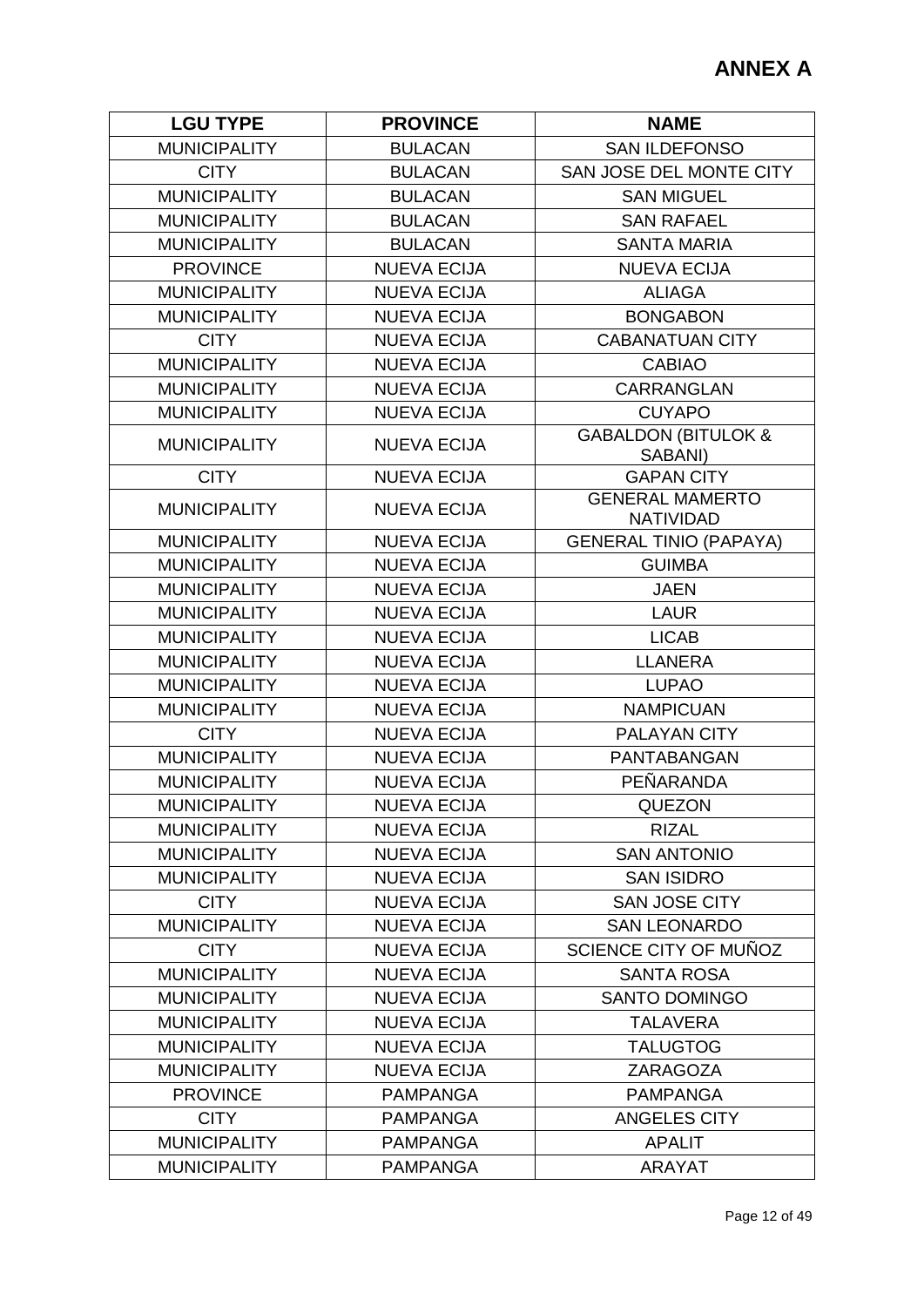| <b>LGU TYPE</b>     | <b>PROVINCE</b> | <b>NAME</b>                            |
|---------------------|-----------------|----------------------------------------|
| <b>MUNICIPALITY</b> | <b>PAMPANGA</b> | <b>BACOLOR</b>                         |
| <b>MUNICIPALITY</b> | <b>PAMPANGA</b> | <b>CANDABA</b>                         |
| <b>MUNICIPALITY</b> | <b>PAMPANGA</b> | <b>FLORIDABLANCA</b>                   |
| <b>MUNICIPALITY</b> | <b>PAMPANGA</b> | <b>GUAGUA</b>                          |
| <b>MUNICIPALITY</b> | <b>PAMPANGA</b> | <b>LUBAO</b>                           |
| <b>CITY</b>         | <b>PAMPANGA</b> | <b>MABALACAT CITY</b>                  |
| <b>MUNICIPALITY</b> | <b>PAMPANGA</b> | <b>MACABEBE</b>                        |
| <b>MUNICIPALITY</b> | <b>PAMPANGA</b> | <b>MAGALANG</b>                        |
| <b>MUNICIPALITY</b> | <b>PAMPANGA</b> | <b>MASANTOL</b>                        |
| <b>MUNICIPALITY</b> | <b>PAMPANGA</b> | <b>MEXICO</b>                          |
| <b>MUNICIPALITY</b> | <b>PAMPANGA</b> | <b>MINALIN</b>                         |
| <b>MUNICIPALITY</b> | <b>PAMPANGA</b> | <b>PORAC</b>                           |
| <b>CITY</b>         | <b>PAMPANGA</b> | <b>SAN FERNANDO CITY</b><br>(PAMPANGA) |
| <b>MUNICIPALITY</b> | <b>PAMPANGA</b> | <b>SAN LUIS</b>                        |
| <b>MUNICIPALITY</b> | <b>PAMPANGA</b> | <b>SAN SIMON</b>                       |
| <b>MUNICIPALITY</b> | <b>PAMPANGA</b> | <b>SANTA ANA</b>                       |
| <b>MUNICIPALITY</b> | <b>PAMPANGA</b> | <b>SANTA RITA</b>                      |
| <b>MUNICIPALITY</b> | <b>PAMPANGA</b> | <b>SANTO TOMAS</b>                     |
| <b>MUNICIPALITY</b> | <b>PAMPANGA</b> | SASMUAN (SEXMOAN)                      |
| <b>PROVINCE</b>     | <b>TARLAC</b>   | <b>TARLAC</b>                          |
| <b>MUNICIPALITY</b> | <b>TARLAC</b>   | <b>ANAO</b>                            |
| <b>MUNICIPALITY</b> | <b>TARLAC</b>   | <b>BAMBAN</b>                          |
| <b>MUNICIPALITY</b> | <b>TARLAC</b>   | <b>CAMILING</b>                        |
| <b>MUNICIPALITY</b> | <b>TARLAC</b>   | <b>CAPAS</b>                           |
| <b>MUNICIPALITY</b> | <b>TARLAC</b>   | <b>CONCEPCION</b>                      |
| <b>MUNICIPALITY</b> | <b>TARLAC</b>   | <b>GERONA</b>                          |
| <b>MUNICIPALITY</b> | <b>TARLAC</b>   | <b>LA PAZ</b>                          |
| <b>MUNICIPALITY</b> | TARLAC          | <b>MAYANTOC</b>                        |
| <b>MUNICIPALITY</b> | <b>TARLAC</b>   | <b>MONCADA</b>                         |
| <b>MUNICIPALITY</b> | <b>TARLAC</b>   | <b>PANIQUI</b>                         |
| <b>MUNICIPALITY</b> | <b>TARLAC</b>   | <b>PURA</b>                            |
| <b>MUNICIPALITY</b> | <b>TARLAC</b>   | <b>RAMOS</b>                           |
| <b>MUNICIPALITY</b> | <b>TARLAC</b>   | <b>SAN CLEMENTE</b>                    |
| <b>MUNICIPALITY</b> | <b>TARLAC</b>   | <b>SAN JOSE</b>                        |
| <b>MUNICIPALITY</b> | <b>TARLAC</b>   | <b>SAN MANUEL</b>                      |
| <b>MUNICIPALITY</b> | <b>TARLAC</b>   | <b>SANTA IGNACIA</b>                   |
| <b>CITY</b>         | <b>TARLAC</b>   | <b>TARLAC CITY</b>                     |
| <b>MUNICIPALITY</b> | <b>TARLAC</b>   | <b>VICTORIA</b>                        |
| <b>PROVINCE</b>     | <b>ZAMBALES</b> | <b>ZAMBALES</b>                        |
| <b>MUNICIPALITY</b> | <b>ZAMBALES</b> | <b>BOTOLAN</b>                         |
| <b>MUNICIPALITY</b> | <b>ZAMBALES</b> | <b>CABANGAN</b>                        |
| <b>MUNICIPALITY</b> | <b>ZAMBALES</b> | <b>CANDELARIA</b>                      |
| <b>MUNICIPALITY</b> | <b>ZAMBALES</b> | <b>CASTILLEJOS</b>                     |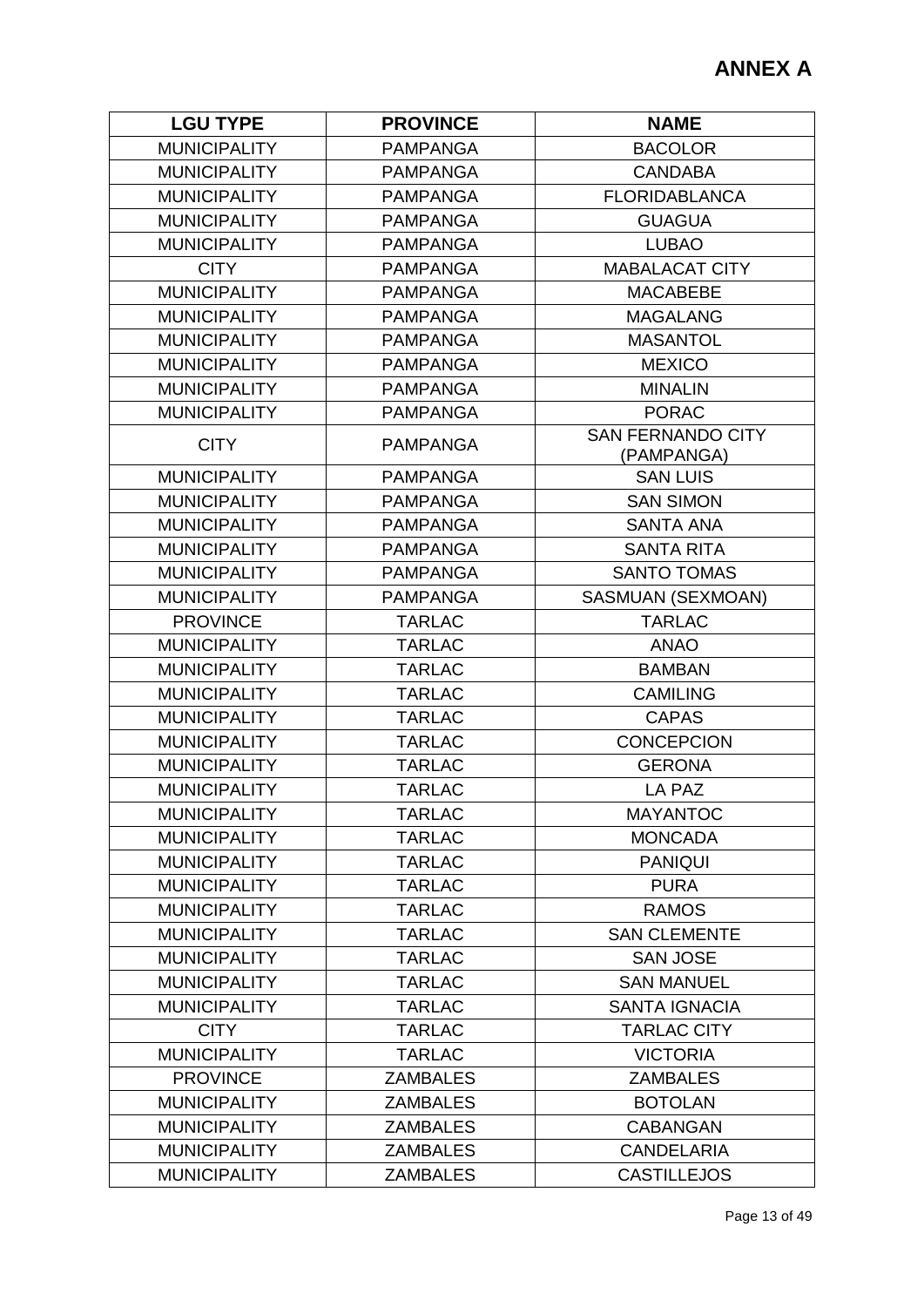| <b>LGU TYPE</b>     | <b>PROVINCE</b> | <b>NAME</b>          |
|---------------------|-----------------|----------------------|
| <b>MUNICIPALITY</b> | <b>ZAMBALES</b> | <b>IBA</b>           |
| <b>MUNICIPALITY</b> | <b>ZAMBALES</b> | <b>MASINLOC</b>      |
| <b>CITY</b>         | <b>ZAMBALES</b> | <b>OLONGAPO CITY</b> |
| <b>MUNICIPALITY</b> | <b>ZAMBALES</b> | <b>PALAUIG</b>       |
| <b>MUNICIPALITY</b> | <b>ZAMBALES</b> | <b>SAN ANTONIO</b>   |
| <b>MUNICIPALITY</b> | <b>ZAMBALES</b> | <b>SAN FELIPE</b>    |
| <b>MUNICIPALITY</b> | <b>ZAMBALES</b> | <b>SAN MARCELINO</b> |
| <b>MUNICIPALITY</b> | <b>ZAMBALES</b> | <b>SAN NARCISO</b>   |
| <b>MUNICIPALITY</b> | <b>ZAMBALES</b> | <b>SANTA CRUZ</b>    |
| <b>MUNICIPALITY</b> | <b>ZAMBALES</b> | <b>SUBIC</b>         |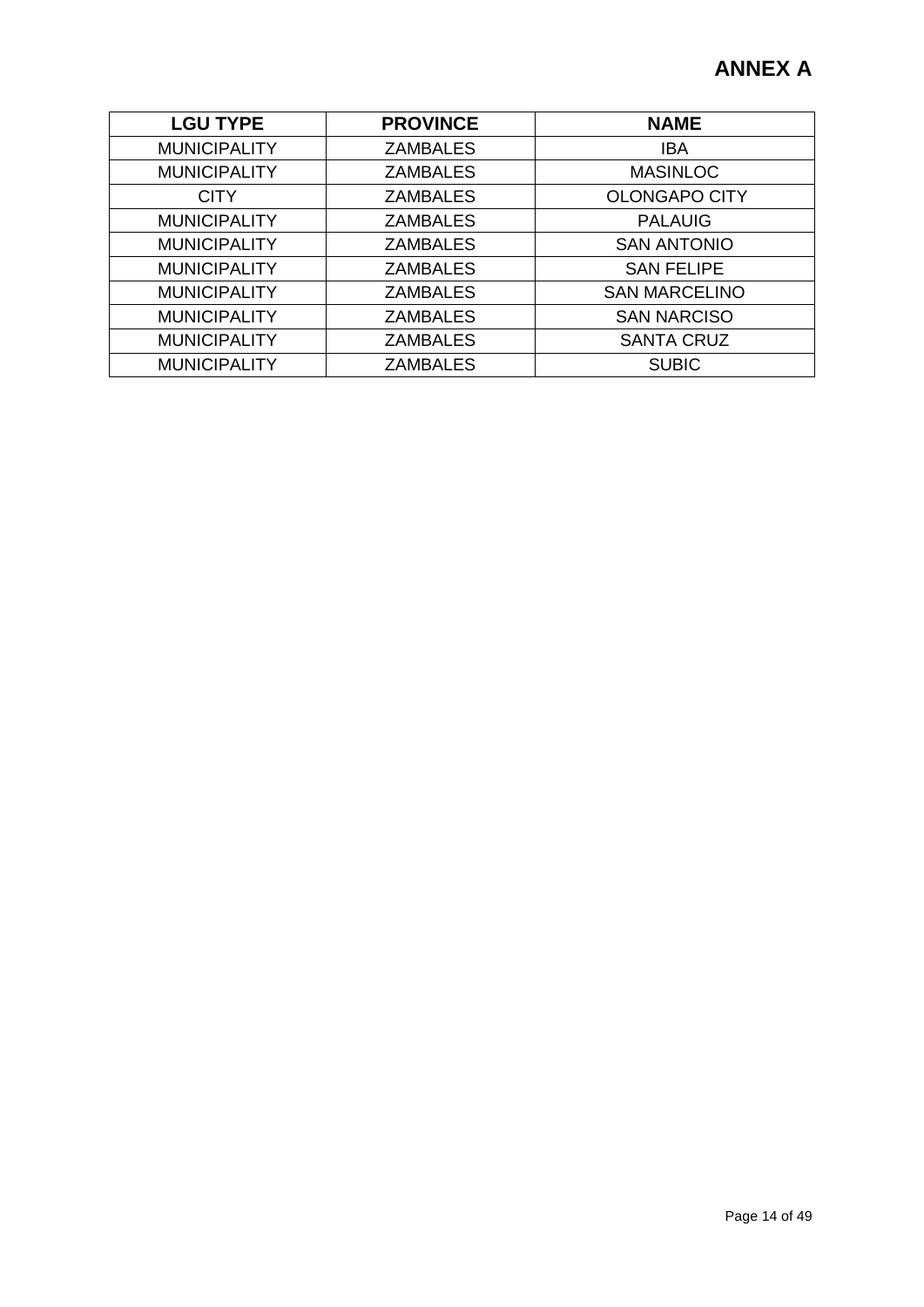# **REGION IV-A**

| <b>LGU TYPE</b>     | <b>PROVINCE</b> | <b>NAME</b>           |
|---------------------|-----------------|-----------------------|
| <b>PROVINCE</b>     | <b>BATANGAS</b> | <b>BATANGAS</b>       |
| <b>MUNICIPALITY</b> | <b>BATANGAS</b> | <b>AGONCILLO</b>      |
| <b>MUNICIPALITY</b> | <b>BATANGAS</b> | <b>ALITAGTAG</b>      |
| <b>MUNICIPALITY</b> | <b>BATANGAS</b> | <b>BALAYAN</b>        |
| <b>MUNICIPALITY</b> | <b>BATANGAS</b> | <b>BALETE</b>         |
| <b>CITY</b>         | <b>BATANGAS</b> | <b>BATANGAS CITY</b>  |
| <b>MUNICIPALITY</b> | <b>BATANGAS</b> | <b>BAUAN</b>          |
| <b>MUNICIPALITY</b> | <b>BATANGAS</b> | <b>CALACA</b>         |
| <b>MUNICIPALITY</b> | <b>BATANGAS</b> | <b>CALATAGAN</b>      |
| <b>MUNICIPALITY</b> | <b>BATANGAS</b> | <b>CUENCA</b>         |
| <b>MUNICIPALITY</b> | <b>BATANGAS</b> | <b>IBAAN</b>          |
| <b>MUNICIPALITY</b> | <b>BATANGAS</b> | <b>LAUREL</b>         |
| <b>MUNICIPALITY</b> | <b>BATANGAS</b> | <b>LEMERY</b>         |
| <b>MUNICIPALITY</b> | <b>BATANGAS</b> | <b>LIAN</b>           |
| <b>CITY</b>         | <b>BATANGAS</b> | <b>LIPA CITY</b>      |
| <b>MUNICIPALITY</b> | <b>BATANGAS</b> | <b>LOBO</b>           |
| <b>MUNICIPALITY</b> | <b>BATANGAS</b> | <b>MABINI</b>         |
| <b>MUNICIPALITY</b> | <b>BATANGAS</b> | <b>MALVAR</b>         |
| <b>MUNICIPALITY</b> | <b>BATANGAS</b> | <b>MATAASNAKAHOY</b>  |
| <b>MUNICIPALITY</b> | <b>BATANGAS</b> | <b>NASUGBU</b>        |
| <b>MUNICIPALITY</b> | <b>BATANGAS</b> | <b>PADRE GARCIA</b>   |
| <b>MUNICIPALITY</b> | <b>BATANGAS</b> | <b>ROSARIO</b>        |
| <b>MUNICIPALITY</b> | <b>BATANGAS</b> | <b>SAN JOSE</b>       |
| <b>MUNICIPALITY</b> | <b>BATANGAS</b> | <b>SAN JUAN</b>       |
| <b>MUNICIPALITY</b> | <b>BATANGAS</b> | <b>SAN LUIS</b>       |
| <b>MUNICIPALITY</b> | <b>BATANGAS</b> | <b>SAN NICOLAS</b>    |
| <b>MUNICIPALITY</b> | <b>BATANGAS</b> | <b>SAN PASCUAL</b>    |
| <b>MUNICIPALITY</b> | <b>BATANGAS</b> | <b>SANTA TERESITA</b> |
| <b>MUNICIPALITY</b> | <b>BATANGAS</b> | <b>SANTO TOMAS</b>    |
| <b>MUNICIPALITY</b> | <b>BATANGAS</b> | <b>TAAL</b>           |
| <b>MUNICIPALITY</b> | <b>BATANGAS</b> | <b>TALISAY</b>        |
| <b>CITY</b>         | <b>BATANGAS</b> | <b>TANAUAN CITY</b>   |
| <b>MUNICIPALITY</b> | <b>BATANGAS</b> | <b>TAYSAN</b>         |
| <b>MUNICIPALITY</b> | <b>BATANGAS</b> | <b>TINGLOY</b>        |
| <b>MUNICIPALITY</b> | <b>BATANGAS</b> | <b>TUY</b>            |
| <b>PROVINCE</b>     | <b>CAVITE</b>   | <b>CAVITE</b>         |
| <b>MUNICIPALITY</b> | <b>CAVITE</b>   | <b>ALFONSO</b>        |
| <b>MUNICIPALITY</b> | <b>CAVITE</b>   | <b>AMADEO</b>         |
| <b>CITY</b>         | <b>CAVITE</b>   | <b>BACOOR CITY</b>    |
| <b>MUNICIPALITY</b> | <b>CAVITE</b>   | <b>CARMONA</b>        |
| <b>CITY</b>         | <b>CAVITE</b>   | <b>CAVITE CITY</b>    |
| <b>CITY</b>         | <b>CAVITE</b>   | DASMARIÑAS CITY       |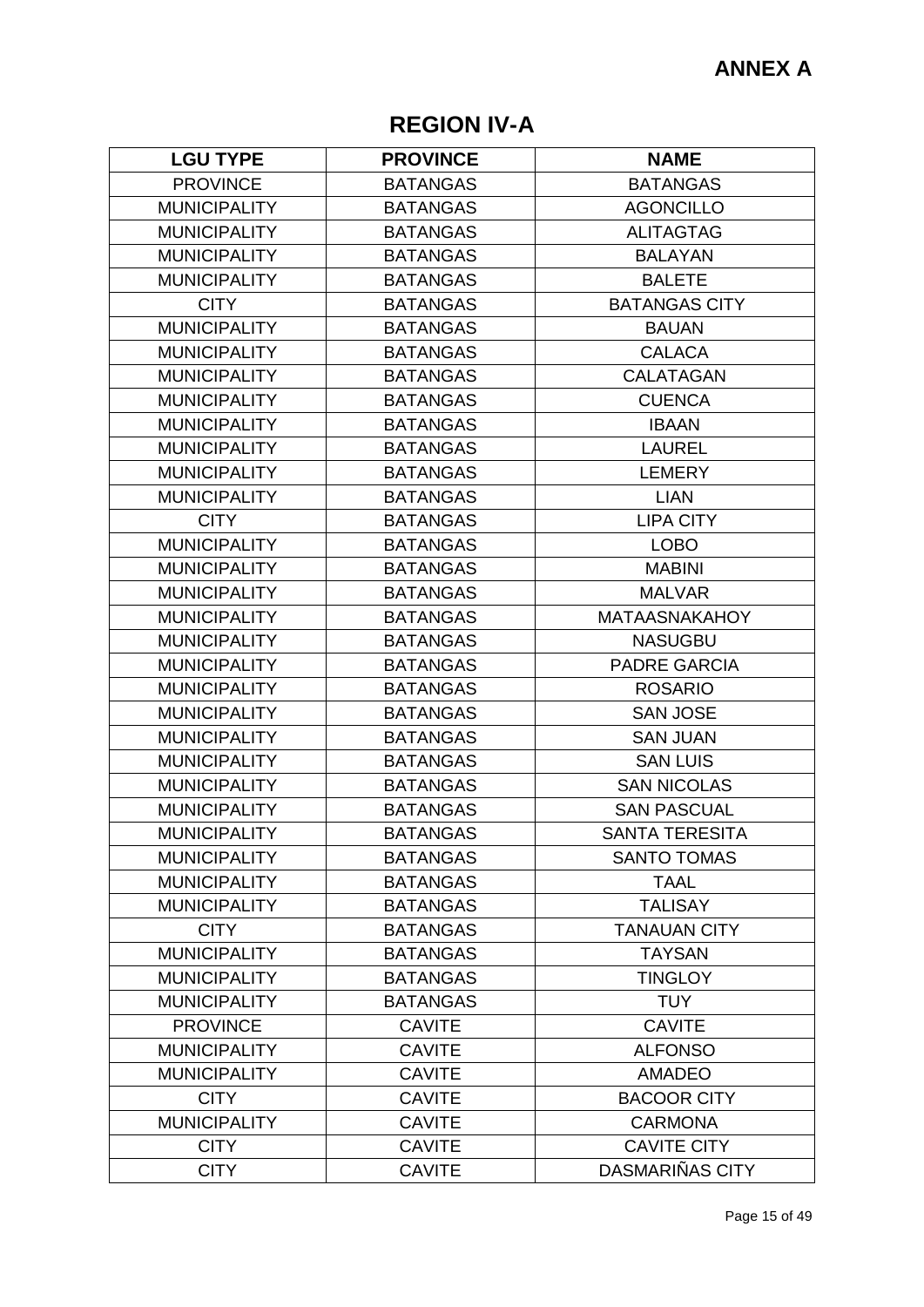| <b>GENERAL EMILIO AGUINALDO</b><br><b>MUNICIPALITY</b><br><b>CAVITE</b><br><b>MUNICIPALITY</b><br><b>CAVITE</b><br><b>GEN. MARIANO ALVAREZ</b><br><b>MUNICIPALITY</b><br><b>GENERAL TRIAS</b><br><b>CAVITE</b><br><b>CITY</b><br><b>CAVITE</b><br><b>IMUS CITY</b><br><b>MUNICIPALITY</b><br><b>CAVITE</b><br><b>INDANG</b><br><b>MUNICIPALITY</b><br><b>CAVITE</b><br><b>KAWIT</b><br><b>MUNICIPALITY</b><br><b>CAVITE</b><br><b>MAGALLANES</b><br><b>MUNICIPALITY</b><br><b>CAVITE</b><br><b>MARAGONDON</b><br><b>MUNICIPALITY</b><br><b>CAVITE</b><br>MENDEZ(MENDEZ-NUÑEZ)<br><b>MUNICIPALITY</b><br><b>CAVITE</b><br><b>NAIC</b><br><b>MUNICIPALITY</b><br><b>NOVELETA</b><br><b>CAVITE</b><br><b>MUNICIPALITY</b><br><b>CAVITE</b><br><b>ROSARIO</b><br><b>MUNICIPALITY</b><br><b>CAVITE</b><br><b>SILANG</b><br><b>CITY</b><br><b>CAVITE</b><br><b>TAGAYTAY CITY</b><br><b>MUNICIPALITY</b><br><b>CAVITE</b><br><b>TANZA</b><br><b>MUNICIPALITY</b><br><b>CAVITE</b><br><b>TERNATE</b><br><b>CITY</b><br><b>TRECE MARTIRES CITY</b><br><b>CAVITE</b><br><b>PROVINCE</b><br><b>LAGUNA</b><br><b>LAGUNA</b><br><b>MUNICIPALITY</b><br><b>LAGUNA</b><br><b>ALAMINOS</b><br><b>MUNICIPALITY</b><br><b>LAGUNA</b><br><b>BAY</b><br><b>BIÑAN CITY</b><br><b>CITY</b><br><b>LAGUNA</b><br><b>CITY</b><br><b>LAGUNA</b><br><b>CABUYAO CITY</b><br><b>CITY</b><br><b>LAGUNA</b><br><b>CALAMBA CITY</b><br><b>MUNICIPALITY</b><br><b>LAGUNA</b><br><b>CALAUAN</b><br><b>MUNICIPALITY</b><br><b>LAGUNA</b><br><b>CAVINTI</b><br><b>MUNICIPALITY</b><br><b>LAGUNA</b><br><b>FAMY</b><br><b>MUNICIPALITY</b><br><b>LAGUNA</b><br><b>KALAYAAN</b><br><b>MUNICIPALITY</b><br><b>LAGUNA</b><br><b>LILIW</b><br>LOS BAÑOS<br><b>MUNICIPALITY</b><br><b>LAGUNA</b><br><b>LUISIANA</b><br><b>MUNICIPALITY</b><br><b>LAGUNA</b><br><b>MUNICIPALITY</b><br><b>LAGUNA</b><br><b>LUMBAN</b><br><b>MUNICIPALITY</b><br><b>LAGUNA</b><br><b>MABITAC</b><br><b>MUNICIPALITY</b><br><b>LAGUNA</b><br><b>MAGDALENA</b><br><b>MUNICIPALITY</b><br><b>LAGUNA</b><br>MAJAYJAY<br><b>MUNICIPALITY</b><br><b>LAGUNA</b><br><b>NAGCARLAN</b><br><b>MUNICIPALITY</b><br><b>LAGUNA</b><br><b>PAETE</b><br><b>MUNICIPALITY</b><br><b>LAGUNA</b><br>PAGSANJAN<br><b>MUNICIPALITY</b><br><b>LAGUNA</b><br><b>PAKIL</b><br><b>MUNICIPALITY</b><br><b>LAGUNA</b><br><b>PANGIL</b><br><b>PILA</b><br><b>MUNICIPALITY</b><br><b>LAGUNA</b><br><b>MUNICIPALITY</b><br><b>LAGUNA</b><br><b>RIZAL</b><br><b>CITY</b><br><b>LAGUNA</b><br><b>SAN PABLO CITY</b><br><b>CITY</b><br><b>LAGUNA</b><br><b>SAN PEDRO CITY</b> | <b>LGU TYPE</b> | <b>PROVINCE</b> | <b>NAME</b> |
|---------------------------------------------------------------------------------------------------------------------------------------------------------------------------------------------------------------------------------------------------------------------------------------------------------------------------------------------------------------------------------------------------------------------------------------------------------------------------------------------------------------------------------------------------------------------------------------------------------------------------------------------------------------------------------------------------------------------------------------------------------------------------------------------------------------------------------------------------------------------------------------------------------------------------------------------------------------------------------------------------------------------------------------------------------------------------------------------------------------------------------------------------------------------------------------------------------------------------------------------------------------------------------------------------------------------------------------------------------------------------------------------------------------------------------------------------------------------------------------------------------------------------------------------------------------------------------------------------------------------------------------------------------------------------------------------------------------------------------------------------------------------------------------------------------------------------------------------------------------------------------------------------------------------------------------------------------------------------------------------------------------------------------------------------------------------------------------------------------------------------------------------------------------------------------------------------------------------------------------------------------------------------------------------------------------------------------------------------------------------------------------------------------------------------------------------------------------------------------------------------------------------------------------------------------------------------------|-----------------|-----------------|-------------|
|                                                                                                                                                                                                                                                                                                                                                                                                                                                                                                                                                                                                                                                                                                                                                                                                                                                                                                                                                                                                                                                                                                                                                                                                                                                                                                                                                                                                                                                                                                                                                                                                                                                                                                                                                                                                                                                                                                                                                                                                                                                                                                                                                                                                                                                                                                                                                                                                                                                                                                                                                                                 |                 |                 |             |
|                                                                                                                                                                                                                                                                                                                                                                                                                                                                                                                                                                                                                                                                                                                                                                                                                                                                                                                                                                                                                                                                                                                                                                                                                                                                                                                                                                                                                                                                                                                                                                                                                                                                                                                                                                                                                                                                                                                                                                                                                                                                                                                                                                                                                                                                                                                                                                                                                                                                                                                                                                                 |                 |                 |             |
|                                                                                                                                                                                                                                                                                                                                                                                                                                                                                                                                                                                                                                                                                                                                                                                                                                                                                                                                                                                                                                                                                                                                                                                                                                                                                                                                                                                                                                                                                                                                                                                                                                                                                                                                                                                                                                                                                                                                                                                                                                                                                                                                                                                                                                                                                                                                                                                                                                                                                                                                                                                 |                 |                 |             |
|                                                                                                                                                                                                                                                                                                                                                                                                                                                                                                                                                                                                                                                                                                                                                                                                                                                                                                                                                                                                                                                                                                                                                                                                                                                                                                                                                                                                                                                                                                                                                                                                                                                                                                                                                                                                                                                                                                                                                                                                                                                                                                                                                                                                                                                                                                                                                                                                                                                                                                                                                                                 |                 |                 |             |
|                                                                                                                                                                                                                                                                                                                                                                                                                                                                                                                                                                                                                                                                                                                                                                                                                                                                                                                                                                                                                                                                                                                                                                                                                                                                                                                                                                                                                                                                                                                                                                                                                                                                                                                                                                                                                                                                                                                                                                                                                                                                                                                                                                                                                                                                                                                                                                                                                                                                                                                                                                                 |                 |                 |             |
|                                                                                                                                                                                                                                                                                                                                                                                                                                                                                                                                                                                                                                                                                                                                                                                                                                                                                                                                                                                                                                                                                                                                                                                                                                                                                                                                                                                                                                                                                                                                                                                                                                                                                                                                                                                                                                                                                                                                                                                                                                                                                                                                                                                                                                                                                                                                                                                                                                                                                                                                                                                 |                 |                 |             |
|                                                                                                                                                                                                                                                                                                                                                                                                                                                                                                                                                                                                                                                                                                                                                                                                                                                                                                                                                                                                                                                                                                                                                                                                                                                                                                                                                                                                                                                                                                                                                                                                                                                                                                                                                                                                                                                                                                                                                                                                                                                                                                                                                                                                                                                                                                                                                                                                                                                                                                                                                                                 |                 |                 |             |
|                                                                                                                                                                                                                                                                                                                                                                                                                                                                                                                                                                                                                                                                                                                                                                                                                                                                                                                                                                                                                                                                                                                                                                                                                                                                                                                                                                                                                                                                                                                                                                                                                                                                                                                                                                                                                                                                                                                                                                                                                                                                                                                                                                                                                                                                                                                                                                                                                                                                                                                                                                                 |                 |                 |             |
|                                                                                                                                                                                                                                                                                                                                                                                                                                                                                                                                                                                                                                                                                                                                                                                                                                                                                                                                                                                                                                                                                                                                                                                                                                                                                                                                                                                                                                                                                                                                                                                                                                                                                                                                                                                                                                                                                                                                                                                                                                                                                                                                                                                                                                                                                                                                                                                                                                                                                                                                                                                 |                 |                 |             |
|                                                                                                                                                                                                                                                                                                                                                                                                                                                                                                                                                                                                                                                                                                                                                                                                                                                                                                                                                                                                                                                                                                                                                                                                                                                                                                                                                                                                                                                                                                                                                                                                                                                                                                                                                                                                                                                                                                                                                                                                                                                                                                                                                                                                                                                                                                                                                                                                                                                                                                                                                                                 |                 |                 |             |
|                                                                                                                                                                                                                                                                                                                                                                                                                                                                                                                                                                                                                                                                                                                                                                                                                                                                                                                                                                                                                                                                                                                                                                                                                                                                                                                                                                                                                                                                                                                                                                                                                                                                                                                                                                                                                                                                                                                                                                                                                                                                                                                                                                                                                                                                                                                                                                                                                                                                                                                                                                                 |                 |                 |             |
|                                                                                                                                                                                                                                                                                                                                                                                                                                                                                                                                                                                                                                                                                                                                                                                                                                                                                                                                                                                                                                                                                                                                                                                                                                                                                                                                                                                                                                                                                                                                                                                                                                                                                                                                                                                                                                                                                                                                                                                                                                                                                                                                                                                                                                                                                                                                                                                                                                                                                                                                                                                 |                 |                 |             |
|                                                                                                                                                                                                                                                                                                                                                                                                                                                                                                                                                                                                                                                                                                                                                                                                                                                                                                                                                                                                                                                                                                                                                                                                                                                                                                                                                                                                                                                                                                                                                                                                                                                                                                                                                                                                                                                                                                                                                                                                                                                                                                                                                                                                                                                                                                                                                                                                                                                                                                                                                                                 |                 |                 |             |
|                                                                                                                                                                                                                                                                                                                                                                                                                                                                                                                                                                                                                                                                                                                                                                                                                                                                                                                                                                                                                                                                                                                                                                                                                                                                                                                                                                                                                                                                                                                                                                                                                                                                                                                                                                                                                                                                                                                                                                                                                                                                                                                                                                                                                                                                                                                                                                                                                                                                                                                                                                                 |                 |                 |             |
|                                                                                                                                                                                                                                                                                                                                                                                                                                                                                                                                                                                                                                                                                                                                                                                                                                                                                                                                                                                                                                                                                                                                                                                                                                                                                                                                                                                                                                                                                                                                                                                                                                                                                                                                                                                                                                                                                                                                                                                                                                                                                                                                                                                                                                                                                                                                                                                                                                                                                                                                                                                 |                 |                 |             |
|                                                                                                                                                                                                                                                                                                                                                                                                                                                                                                                                                                                                                                                                                                                                                                                                                                                                                                                                                                                                                                                                                                                                                                                                                                                                                                                                                                                                                                                                                                                                                                                                                                                                                                                                                                                                                                                                                                                                                                                                                                                                                                                                                                                                                                                                                                                                                                                                                                                                                                                                                                                 |                 |                 |             |
|                                                                                                                                                                                                                                                                                                                                                                                                                                                                                                                                                                                                                                                                                                                                                                                                                                                                                                                                                                                                                                                                                                                                                                                                                                                                                                                                                                                                                                                                                                                                                                                                                                                                                                                                                                                                                                                                                                                                                                                                                                                                                                                                                                                                                                                                                                                                                                                                                                                                                                                                                                                 |                 |                 |             |
|                                                                                                                                                                                                                                                                                                                                                                                                                                                                                                                                                                                                                                                                                                                                                                                                                                                                                                                                                                                                                                                                                                                                                                                                                                                                                                                                                                                                                                                                                                                                                                                                                                                                                                                                                                                                                                                                                                                                                                                                                                                                                                                                                                                                                                                                                                                                                                                                                                                                                                                                                                                 |                 |                 |             |
|                                                                                                                                                                                                                                                                                                                                                                                                                                                                                                                                                                                                                                                                                                                                                                                                                                                                                                                                                                                                                                                                                                                                                                                                                                                                                                                                                                                                                                                                                                                                                                                                                                                                                                                                                                                                                                                                                                                                                                                                                                                                                                                                                                                                                                                                                                                                                                                                                                                                                                                                                                                 |                 |                 |             |
|                                                                                                                                                                                                                                                                                                                                                                                                                                                                                                                                                                                                                                                                                                                                                                                                                                                                                                                                                                                                                                                                                                                                                                                                                                                                                                                                                                                                                                                                                                                                                                                                                                                                                                                                                                                                                                                                                                                                                                                                                                                                                                                                                                                                                                                                                                                                                                                                                                                                                                                                                                                 |                 |                 |             |
|                                                                                                                                                                                                                                                                                                                                                                                                                                                                                                                                                                                                                                                                                                                                                                                                                                                                                                                                                                                                                                                                                                                                                                                                                                                                                                                                                                                                                                                                                                                                                                                                                                                                                                                                                                                                                                                                                                                                                                                                                                                                                                                                                                                                                                                                                                                                                                                                                                                                                                                                                                                 |                 |                 |             |
|                                                                                                                                                                                                                                                                                                                                                                                                                                                                                                                                                                                                                                                                                                                                                                                                                                                                                                                                                                                                                                                                                                                                                                                                                                                                                                                                                                                                                                                                                                                                                                                                                                                                                                                                                                                                                                                                                                                                                                                                                                                                                                                                                                                                                                                                                                                                                                                                                                                                                                                                                                                 |                 |                 |             |
|                                                                                                                                                                                                                                                                                                                                                                                                                                                                                                                                                                                                                                                                                                                                                                                                                                                                                                                                                                                                                                                                                                                                                                                                                                                                                                                                                                                                                                                                                                                                                                                                                                                                                                                                                                                                                                                                                                                                                                                                                                                                                                                                                                                                                                                                                                                                                                                                                                                                                                                                                                                 |                 |                 |             |
|                                                                                                                                                                                                                                                                                                                                                                                                                                                                                                                                                                                                                                                                                                                                                                                                                                                                                                                                                                                                                                                                                                                                                                                                                                                                                                                                                                                                                                                                                                                                                                                                                                                                                                                                                                                                                                                                                                                                                                                                                                                                                                                                                                                                                                                                                                                                                                                                                                                                                                                                                                                 |                 |                 |             |
|                                                                                                                                                                                                                                                                                                                                                                                                                                                                                                                                                                                                                                                                                                                                                                                                                                                                                                                                                                                                                                                                                                                                                                                                                                                                                                                                                                                                                                                                                                                                                                                                                                                                                                                                                                                                                                                                                                                                                                                                                                                                                                                                                                                                                                                                                                                                                                                                                                                                                                                                                                                 |                 |                 |             |
|                                                                                                                                                                                                                                                                                                                                                                                                                                                                                                                                                                                                                                                                                                                                                                                                                                                                                                                                                                                                                                                                                                                                                                                                                                                                                                                                                                                                                                                                                                                                                                                                                                                                                                                                                                                                                                                                                                                                                                                                                                                                                                                                                                                                                                                                                                                                                                                                                                                                                                                                                                                 |                 |                 |             |
|                                                                                                                                                                                                                                                                                                                                                                                                                                                                                                                                                                                                                                                                                                                                                                                                                                                                                                                                                                                                                                                                                                                                                                                                                                                                                                                                                                                                                                                                                                                                                                                                                                                                                                                                                                                                                                                                                                                                                                                                                                                                                                                                                                                                                                                                                                                                                                                                                                                                                                                                                                                 |                 |                 |             |
|                                                                                                                                                                                                                                                                                                                                                                                                                                                                                                                                                                                                                                                                                                                                                                                                                                                                                                                                                                                                                                                                                                                                                                                                                                                                                                                                                                                                                                                                                                                                                                                                                                                                                                                                                                                                                                                                                                                                                                                                                                                                                                                                                                                                                                                                                                                                                                                                                                                                                                                                                                                 |                 |                 |             |
|                                                                                                                                                                                                                                                                                                                                                                                                                                                                                                                                                                                                                                                                                                                                                                                                                                                                                                                                                                                                                                                                                                                                                                                                                                                                                                                                                                                                                                                                                                                                                                                                                                                                                                                                                                                                                                                                                                                                                                                                                                                                                                                                                                                                                                                                                                                                                                                                                                                                                                                                                                                 |                 |                 |             |
|                                                                                                                                                                                                                                                                                                                                                                                                                                                                                                                                                                                                                                                                                                                                                                                                                                                                                                                                                                                                                                                                                                                                                                                                                                                                                                                                                                                                                                                                                                                                                                                                                                                                                                                                                                                                                                                                                                                                                                                                                                                                                                                                                                                                                                                                                                                                                                                                                                                                                                                                                                                 |                 |                 |             |
|                                                                                                                                                                                                                                                                                                                                                                                                                                                                                                                                                                                                                                                                                                                                                                                                                                                                                                                                                                                                                                                                                                                                                                                                                                                                                                                                                                                                                                                                                                                                                                                                                                                                                                                                                                                                                                                                                                                                                                                                                                                                                                                                                                                                                                                                                                                                                                                                                                                                                                                                                                                 |                 |                 |             |
|                                                                                                                                                                                                                                                                                                                                                                                                                                                                                                                                                                                                                                                                                                                                                                                                                                                                                                                                                                                                                                                                                                                                                                                                                                                                                                                                                                                                                                                                                                                                                                                                                                                                                                                                                                                                                                                                                                                                                                                                                                                                                                                                                                                                                                                                                                                                                                                                                                                                                                                                                                                 |                 |                 |             |
|                                                                                                                                                                                                                                                                                                                                                                                                                                                                                                                                                                                                                                                                                                                                                                                                                                                                                                                                                                                                                                                                                                                                                                                                                                                                                                                                                                                                                                                                                                                                                                                                                                                                                                                                                                                                                                                                                                                                                                                                                                                                                                                                                                                                                                                                                                                                                                                                                                                                                                                                                                                 |                 |                 |             |
|                                                                                                                                                                                                                                                                                                                                                                                                                                                                                                                                                                                                                                                                                                                                                                                                                                                                                                                                                                                                                                                                                                                                                                                                                                                                                                                                                                                                                                                                                                                                                                                                                                                                                                                                                                                                                                                                                                                                                                                                                                                                                                                                                                                                                                                                                                                                                                                                                                                                                                                                                                                 |                 |                 |             |
|                                                                                                                                                                                                                                                                                                                                                                                                                                                                                                                                                                                                                                                                                                                                                                                                                                                                                                                                                                                                                                                                                                                                                                                                                                                                                                                                                                                                                                                                                                                                                                                                                                                                                                                                                                                                                                                                                                                                                                                                                                                                                                                                                                                                                                                                                                                                                                                                                                                                                                                                                                                 |                 |                 |             |
|                                                                                                                                                                                                                                                                                                                                                                                                                                                                                                                                                                                                                                                                                                                                                                                                                                                                                                                                                                                                                                                                                                                                                                                                                                                                                                                                                                                                                                                                                                                                                                                                                                                                                                                                                                                                                                                                                                                                                                                                                                                                                                                                                                                                                                                                                                                                                                                                                                                                                                                                                                                 |                 |                 |             |
|                                                                                                                                                                                                                                                                                                                                                                                                                                                                                                                                                                                                                                                                                                                                                                                                                                                                                                                                                                                                                                                                                                                                                                                                                                                                                                                                                                                                                                                                                                                                                                                                                                                                                                                                                                                                                                                                                                                                                                                                                                                                                                                                                                                                                                                                                                                                                                                                                                                                                                                                                                                 |                 |                 |             |
|                                                                                                                                                                                                                                                                                                                                                                                                                                                                                                                                                                                                                                                                                                                                                                                                                                                                                                                                                                                                                                                                                                                                                                                                                                                                                                                                                                                                                                                                                                                                                                                                                                                                                                                                                                                                                                                                                                                                                                                                                                                                                                                                                                                                                                                                                                                                                                                                                                                                                                                                                                                 |                 |                 |             |
|                                                                                                                                                                                                                                                                                                                                                                                                                                                                                                                                                                                                                                                                                                                                                                                                                                                                                                                                                                                                                                                                                                                                                                                                                                                                                                                                                                                                                                                                                                                                                                                                                                                                                                                                                                                                                                                                                                                                                                                                                                                                                                                                                                                                                                                                                                                                                                                                                                                                                                                                                                                 |                 |                 |             |
|                                                                                                                                                                                                                                                                                                                                                                                                                                                                                                                                                                                                                                                                                                                                                                                                                                                                                                                                                                                                                                                                                                                                                                                                                                                                                                                                                                                                                                                                                                                                                                                                                                                                                                                                                                                                                                                                                                                                                                                                                                                                                                                                                                                                                                                                                                                                                                                                                                                                                                                                                                                 |                 |                 |             |
|                                                                                                                                                                                                                                                                                                                                                                                                                                                                                                                                                                                                                                                                                                                                                                                                                                                                                                                                                                                                                                                                                                                                                                                                                                                                                                                                                                                                                                                                                                                                                                                                                                                                                                                                                                                                                                                                                                                                                                                                                                                                                                                                                                                                                                                                                                                                                                                                                                                                                                                                                                                 |                 |                 |             |
|                                                                                                                                                                                                                                                                                                                                                                                                                                                                                                                                                                                                                                                                                                                                                                                                                                                                                                                                                                                                                                                                                                                                                                                                                                                                                                                                                                                                                                                                                                                                                                                                                                                                                                                                                                                                                                                                                                                                                                                                                                                                                                                                                                                                                                                                                                                                                                                                                                                                                                                                                                                 |                 |                 |             |
|                                                                                                                                                                                                                                                                                                                                                                                                                                                                                                                                                                                                                                                                                                                                                                                                                                                                                                                                                                                                                                                                                                                                                                                                                                                                                                                                                                                                                                                                                                                                                                                                                                                                                                                                                                                                                                                                                                                                                                                                                                                                                                                                                                                                                                                                                                                                                                                                                                                                                                                                                                                 |                 |                 |             |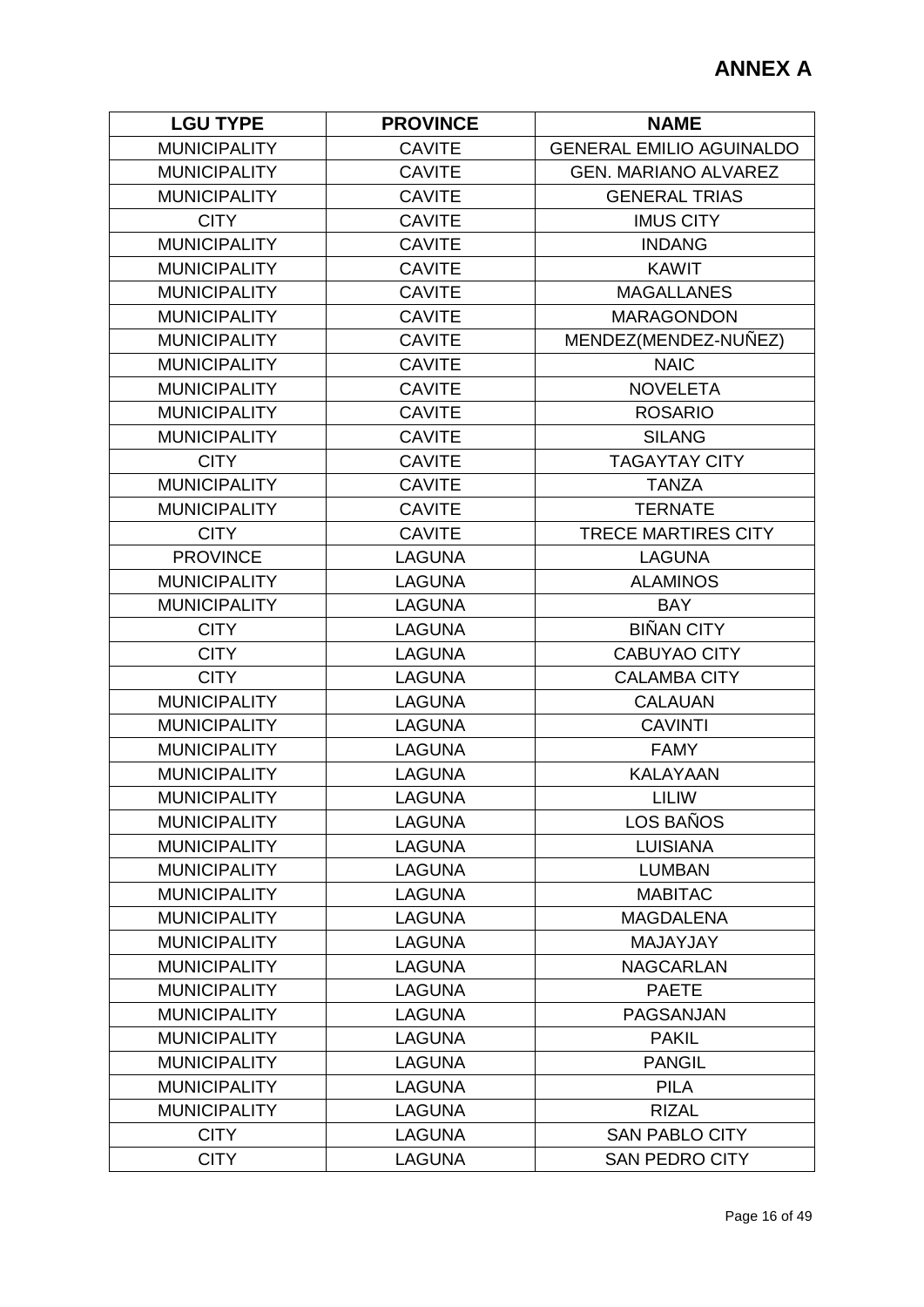| <b>LGU TYPE</b>     | <b>PROVINCE</b> | <b>NAME</b>                   |
|---------------------|-----------------|-------------------------------|
| <b>MUNICIPALITY</b> | <b>LAGUNA</b>   | <b>SANTA CRUZ</b>             |
| <b>MUNICIPALITY</b> | <b>LAGUNA</b>   | <b>SANTA MARIA</b>            |
| <b>CITY</b>         | <b>LAGUNA</b>   | <b>SANTA ROSA CITY</b>        |
| <b>MUNICIPALITY</b> | <b>LAGUNA</b>   | <b>SINILOAN</b>               |
| <b>MUNICIPALITY</b> | <b>LAGUNA</b>   | <b>VICTORIA</b>               |
| <b>PROVINCE</b>     | <b>QUEZON</b>   | <b>QUEZON</b>                 |
| <b>MUNICIPALITY</b> | <b>QUEZON</b>   | <b>AGDANGAN</b>               |
| <b>MUNICIPALITY</b> | <b>QUEZON</b>   | <b>ALABAT</b>                 |
| <b>MUNICIPALITY</b> | <b>QUEZON</b>   | <b>ATIMONAN</b>               |
| <b>MUNICIPALITY</b> | <b>QUEZON</b>   | <b>BUENAVISTA</b>             |
| <b>MUNICIPALITY</b> | <b>QUEZON</b>   | <b>BURDEOS</b>                |
| <b>MUNICIPALITY</b> | <b>QUEZON</b>   | <b>CALAUAG</b>                |
| <b>MUNICIPALITY</b> | <b>QUEZON</b>   | <b>CANDELARIA</b>             |
| <b>MUNICIPALITY</b> | <b>QUEZON</b>   | <b>CATANAUAN</b>              |
| <b>MUNICIPALITY</b> | <b>QUEZON</b>   | <b>DOLORES</b>                |
| <b>MUNICIPALITY</b> | <b>QUEZON</b>   | <b>GENERAL LUNA</b>           |
| <b>MUNICIPALITY</b> | <b>QUEZON</b>   | <b>GENERAL NAKAR</b>          |
| <b>MUNICIPALITY</b> | <b>QUEZON</b>   | <b>GUINAYANGAN</b>            |
| <b>MUNICIPALITY</b> | <b>QUEZON</b>   | <b>GUMACA</b>                 |
| <b>MUNICIPALITY</b> | <b>QUEZON</b>   | <b>INFANTA</b>                |
| <b>MUNICIPALITY</b> | <b>QUEZON</b>   | <b>JOMALIG</b>                |
| <b>MUNICIPALITY</b> | <b>QUEZON</b>   | <b>LOPEZ</b>                  |
| <b>MUNICIPALITY</b> | <b>QUEZON</b>   | <b>LUCBAN</b>                 |
| <b>CITY</b>         | <b>QUEZON</b>   | <b>LUCENA CITY</b>            |
| <b>MUNICIPALITY</b> | <b>QUEZON</b>   | <b>MACALELON</b>              |
| <b>MUNICIPALITY</b> | <b>QUEZON</b>   | <b>MAUBAN</b>                 |
| <b>MUNICIPALITY</b> | <b>QUEZON</b>   | <b>MULANAY</b>                |
| <b>MUNICIPALITY</b> | <b>QUEZON</b>   | <b>PADRE BURGOS</b>           |
| <b>MUNICIPALITY</b> | <b>QUEZON</b>   | <b>PAGBILAO</b>               |
| <b>MUNICIPALITY</b> | <b>QUEZON</b>   | <b>PANUKULAN</b>              |
| <b>MUNICIPALITY</b> | <b>QUEZON</b>   | PATNANUNGAN                   |
| <b>MUNICIPALITY</b> | <b>QUEZON</b>   | <b>PEREZ</b>                  |
| <b>MUNICIPALITY</b> | <b>QUEZON</b>   | <b>PITOGO</b>                 |
| <b>MUNICIPALITY</b> | <b>QUEZON</b>   | <b>PLARIDEL</b>               |
| <b>MUNICIPALITY</b> | <b>QUEZON</b>   | <b>POLILIO</b>                |
| <b>MUNICIPALITY</b> | <b>QUEZON</b>   | <b>QUEZON</b>                 |
| <b>MUNICIPALITY</b> | QUEZON          | <b>REAL</b>                   |
| <b>MUNICIPALITY</b> | <b>QUEZON</b>   | <b>SAMPALOC</b>               |
| <b>MUNICIPALITY</b> | <b>QUEZON</b>   | <b>SAN ANDRES</b>             |
| <b>MUNICIPALITY</b> | <b>QUEZON</b>   | <b>SAN ANTONIO</b>            |
| <b>MUNICIPALITY</b> | <b>QUEZON</b>   | <b>SAN FRANCISCO (AURORA)</b> |
| <b>MUNICIPALITY</b> | <b>QUEZON</b>   | <b>SAN NARCISO</b>            |
| <b>MUNICIPALITY</b> | <b>QUEZON</b>   | <b>SARIAYA</b>                |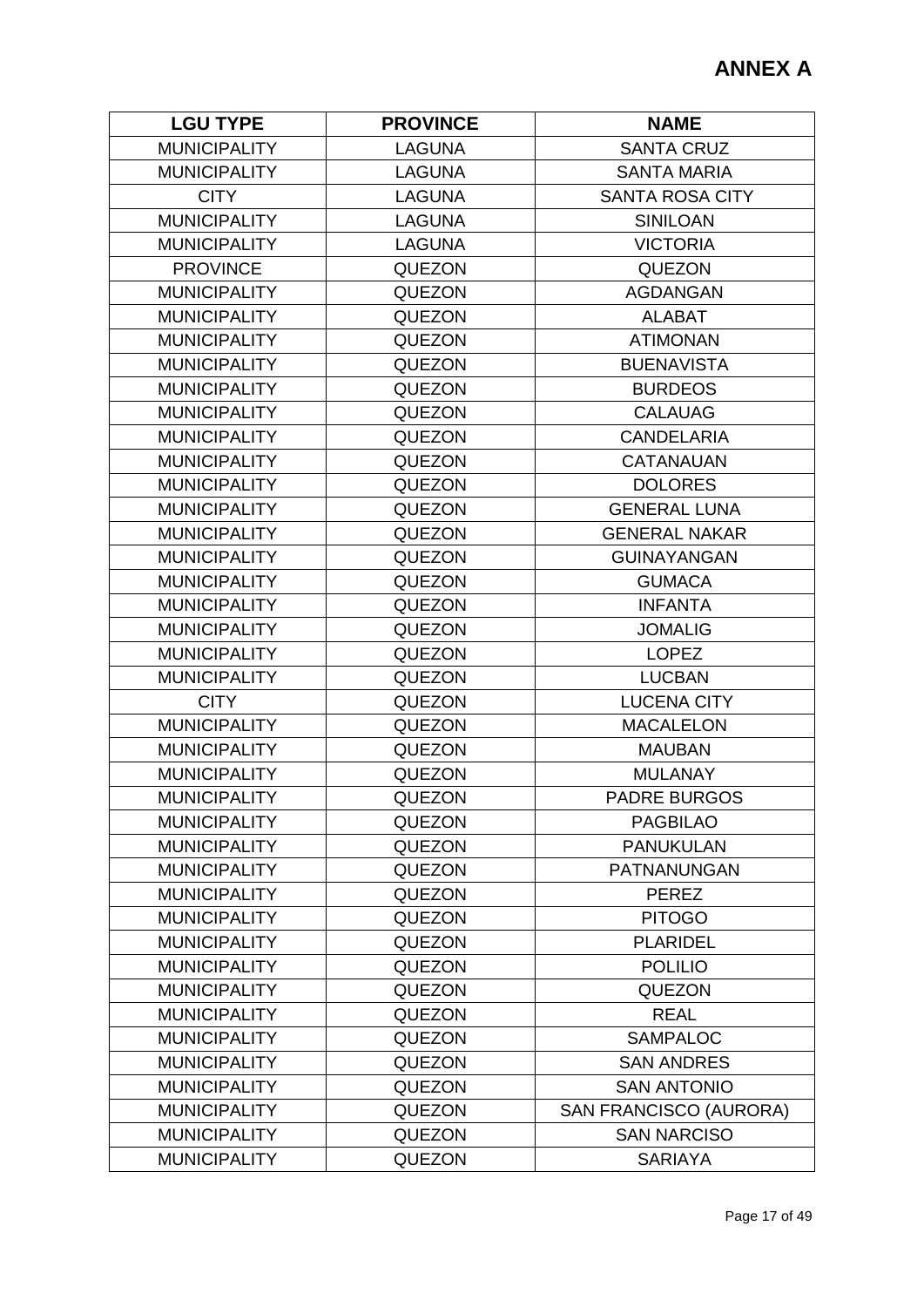| <b>LGU TYPE</b>     | <b>PROVINCE</b> | <b>NAME</b>           |
|---------------------|-----------------|-----------------------|
| <b>MUNICIPALITY</b> | <b>QUEZON</b>   | TAGKAWAYAN            |
| <b>CITY</b>         | <b>QUEZON</b>   | <b>TAYABAS CITY</b>   |
| <b>MUNICIPALITY</b> | <b>QUEZON</b>   | <b>TIAONG</b>         |
| <b>MUNICIPALITY</b> | <b>QUEZON</b>   | <b>UNISAN</b>         |
| <b>PROVINCE</b>     | <b>RIZAL</b>    | <b>RIZAL</b>          |
| <b>MUNICIPALITY</b> | <b>RIZAL</b>    | <b>ANGONO</b>         |
| <b>CITY</b>         | <b>RIZAL</b>    | <b>ANTIPOLO CITY</b>  |
| <b>MUNICIPALITY</b> | <b>RIZAL</b>    | <b>BARAS</b>          |
| <b>MUNICIPALITY</b> | <b>RIZAL</b>    | <b>BINANGONAN</b>     |
| <b>MUNICIPALITY</b> | <b>RIZAL</b>    | <b>CAINTA</b>         |
| <b>MUNICIPALITY</b> | <b>RIZAL</b>    | <b>CARDONA</b>        |
| <b>MUNICIPALITY</b> | <b>RIZAL</b>    | <b>JALA-JALA</b>      |
| <b>MUNICIPALITY</b> | <b>RIZAL</b>    | <b>MORONG</b>         |
| <b>MUNICIPALITY</b> | <b>RIZAL</b>    | <b>PILILLA</b>        |
| <b>MUNICIPALITY</b> | <b>RIZAL</b>    | RODRIGUEZ (MONTALBAN) |
| <b>MUNICIPALITY</b> | <b>RIZAL</b>    | <b>SAN MATEO</b>      |
| <b>MUNICIPALITY</b> | <b>RIZAL</b>    | <b>TANAY</b>          |
| <b>MUNICIPALITY</b> | <b>RIZAL</b>    | <b>TAYTAY</b>         |
| <b>MUNICIPALITY</b> | <b>RIZAL</b>    | <b>TERESA</b>         |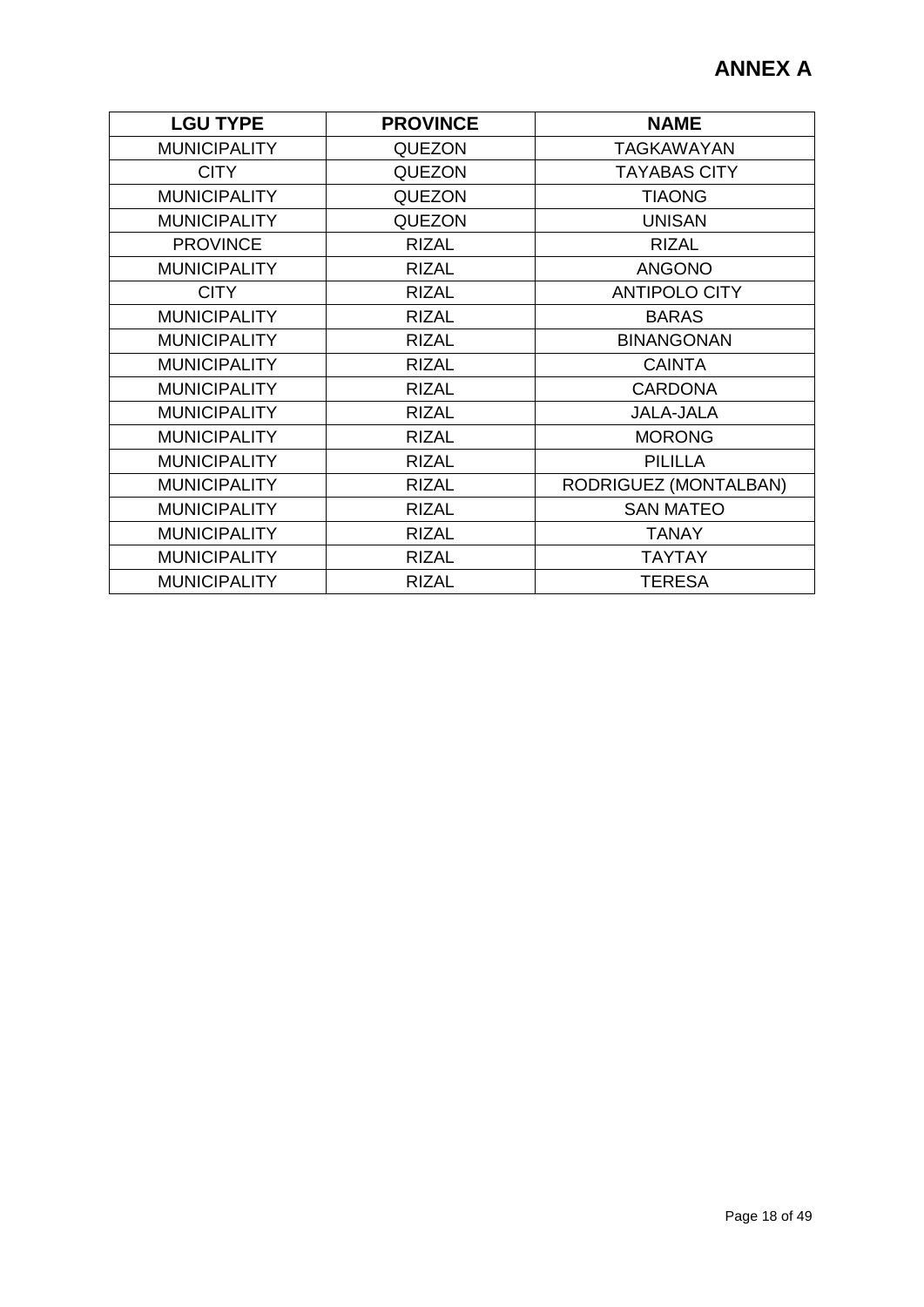## **REGION IV-B**

| <b>LGU TYPE</b>     | <b>PROVINCE</b>           | <b>NAME</b>                  |
|---------------------|---------------------------|------------------------------|
| <b>PROVINCE</b>     | <b>MARINDUQUE</b>         | <b>MARINDUQUE</b>            |
| <b>MUNICIPALITY</b> | <b>MARINDUQUE</b>         | <b>BOAC</b>                  |
| <b>MUNICIPALITY</b> | <b>MARINDUQUE</b>         | <b>BUENAVISTA</b>            |
| <b>MUNICIPALITY</b> | <b>MARINDUQUE</b>         | <b>GASAN</b>                 |
| <b>MUNICIPALITY</b> | <b>MARINDUQUE</b>         | <b>MOGPOG</b>                |
| <b>MUNICIPALITY</b> | <b>MARINDUQUE</b>         | <b>SANTA CRUZ</b>            |
| <b>MUNICIPALITY</b> | <b>MARINDUQUE</b>         | <b>TORRIJOS</b>              |
| <b>PROVINCE</b>     | <b>OCCIDENTAL MINDORO</b> | <b>OCCIDENTAL MINDORO</b>    |
| <b>MUNICIPALITY</b> | OCCIDENTAL MINDORO        | <b>ABRA DE ILOG</b>          |
| <b>MUNICIPALITY</b> | <b>OCCIDENTAL MINDORO</b> | <b>CALINTAAN</b>             |
| <b>MUNICIPALITY</b> | <b>OCCIDENTAL MINDORO</b> | <b>LOOC</b>                  |
| <b>MUNICIPALITY</b> | <b>OCCIDENTAL MINDORO</b> | <b>LUBANG</b>                |
| <b>MUNICIPALITY</b> | <b>OCCIDENTAL MINDORO</b> | <b>MAGSAYSAY</b>             |
| <b>MUNICIPALITY</b> | <b>OCCIDENTAL MINDORO</b> | <b>MAMBURAO</b>              |
| <b>MUNICIPALITY</b> | <b>OCCIDENTAL MINDORO</b> | <b>PALUAN</b>                |
| <b>MUNICIPALITY</b> | <b>OCCIDENTAL MINDORO</b> | <b>RIZAL</b>                 |
| <b>MUNICIPALITY</b> | <b>OCCIDENTAL MINDORO</b> | <b>SABLAYAN</b>              |
| <b>MUNICIPALITY</b> | <b>OCCIDENTAL MINDORO</b> | <b>SAN JOSE</b>              |
| <b>MUNICIPALITY</b> | <b>OCCIDENTAL MINDORO</b> | <b>SANTA CRUZ</b>            |
| <b>PROVINCE</b>     | <b>ORIENTAL MINDORO</b>   | <b>ORIENTAL MINDORO</b>      |
| <b>MUNICIPALITY</b> | <b>ORIENTAL MINDORO</b>   | <b>BACO</b>                  |
| <b>MUNICIPALITY</b> | <b>ORIENTAL MINDORO</b>   | <b>BANSUD</b>                |
| <b>MUNICIPALITY</b> | <b>ORIENTAL MINDORO</b>   | <b>BONGABONG</b>             |
| <b>MUNICIPALITY</b> | <b>ORIENTAL MINDORO</b>   | <b>BULALACAO (SAN PEDRO)</b> |
| <b>CITY</b>         | <b>ORIENTAL MINDORO</b>   | <b>CALAPAN CITY</b>          |
| <b>MUNICIPALITY</b> | <b>ORIENTAL MINDORO</b>   | <b>GLORIA</b>                |
| <b>MUNICIPALITY</b> | <b>ORIENTAL MINDORO</b>   | <b>MANSALAY</b>              |
| <b>MUNICIPALITY</b> | <b>ORIENTAL MINDORO</b>   | <b>NAUJAN</b>                |
| <b>MUNICIPALITY</b> | <b>ORIENTAL MINDORO</b>   | PINAMALAYAN                  |
| <b>MUNICIPALITY</b> | <b>ORIENTAL MINDORO</b>   | <b>POLA</b>                  |
| <b>MUNICIPALITY</b> | <b>ORIENTAL MINDORO</b>   | <b>PUERTO GALERA</b>         |
| <b>MUNICIPALITY</b> | <b>ORIENTAL MINDORO</b>   | <b>ROXAS</b>                 |
| <b>MUNICIPALITY</b> | <b>ORIENTAL MINDORO</b>   | <b>SAN TEODORO</b>           |
| <b>MUNICIPALITY</b> | <b>ORIENTAL MINDORO</b>   | <b>SOCORRO</b>               |
| <b>MUNICIPALITY</b> | <b>ORIENTAL MINDORO</b>   | <b>VICTORIA</b>              |
| <b>PROVINCE</b>     | <b>PALAWAN</b>            | <b>PALAWAN</b>               |
| <b>MUNICIPALITY</b> | <b>PALAWAN</b>            | <b>ABORLAN</b>               |
| <b>MUNICIPALITY</b> | <b>PALAWAN</b>            | <b>AGUTAYA</b>               |
| <b>MUNICIPALITY</b> | <b>PALAWAN</b>            | <b>ARACELI</b>               |
| <b>MUNICIPALITY</b> | <b>PALAWAN</b>            | <b>BALABAC</b>               |
| <b>MUNICIPALITY</b> | <b>PALAWAN</b>            | <b>BATARAZA</b>              |
| <b>MUNICIPALITY</b> | <b>PALAWAN</b>            | <b>BROOKE'S POINT</b>        |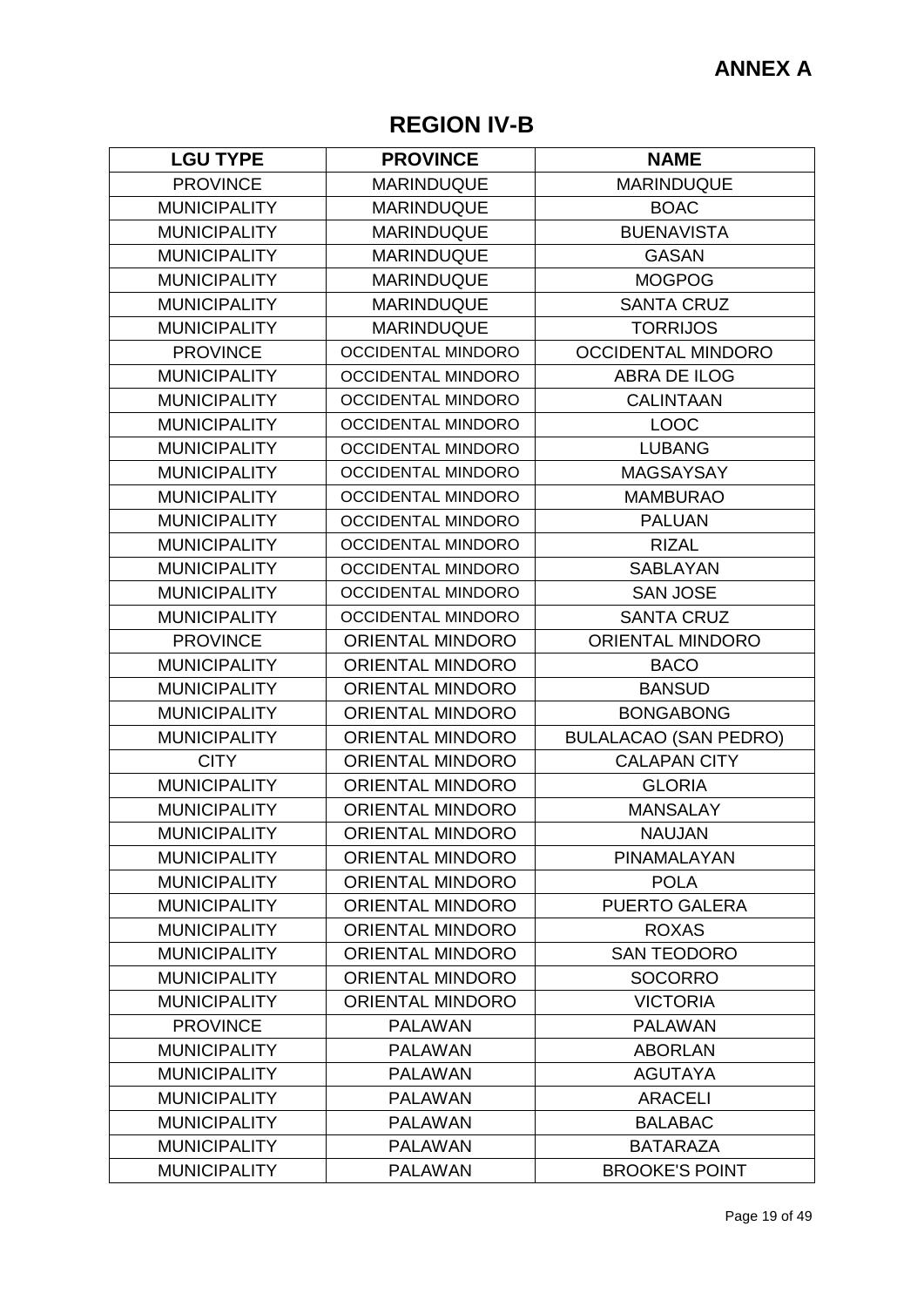| <b>LGU TYPE</b>     | <b>PROVINCE</b> | <b>NAME</b>          |
|---------------------|-----------------|----------------------|
| <b>MUNICIPALITY</b> | <b>PALAWAN</b>  | <b>BUSUANGA</b>      |
| <b>MUNICIPALITY</b> | <b>PALAWAN</b>  | <b>CAGAYANCILLO</b>  |
| <b>MUNICIPALITY</b> | <b>PALAWAN</b>  | <b>CORON</b>         |
| <b>MUNICIPALITY</b> | <b>PALAWAN</b>  | <b>CULION</b>        |
| <b>MUNICIPALITY</b> | <b>PALAWAN</b>  | <b>CUYO</b>          |
| <b>MUNICIPALITY</b> | <b>PALAWAN</b>  | <b>DUMARAN</b>       |
| <b>MUNICIPALITY</b> | <b>PALAWAN</b>  | EL NIDO (BACUIT)     |
| <b>MUNICIPALITY</b> | <b>PALAWAN</b>  | <b>KALAYAAN</b>      |
| <b>MUNICIPALITY</b> | <b>PALAWAN</b>  | <b>LINAPACAN</b>     |
| <b>MUNICIPALITY</b> | <b>PALAWAN</b>  | <b>MAGSAYSAY</b>     |
| <b>MUNICIPALITY</b> | <b>PALAWAN</b>  | <b>NARRA</b>         |
| <b>CITY</b>         | <b>PALAWAN</b>  | PUERTO PRINCESA CITY |
| <b>MUNICIPALITY</b> | <b>PALAWAN</b>  | <b>QUEZON</b>        |
| <b>MUNICIPALITY</b> | <b>PALAWAN</b>  | RIZAL (MARCOS)       |
| <b>MUNICIPALITY</b> | <b>PALAWAN</b>  | <b>ROXAS</b>         |
| <b>MUNICIPALITY</b> | <b>PALAWAN</b>  | <b>SAN VICENTE</b>   |
| <b>MUNICIPALITY</b> | <b>PALAWAN</b>  | SOFRONIO ESPAÑOLA    |
| <b>MUNICIPALITY</b> | <b>PALAWAN</b>  | <b>TAYTAY</b>        |
| <b>PROVINCE</b>     | <b>ROMBLON</b>  | <b>ROMBLON</b>       |
| <b>MUNICIPALITY</b> | <b>ROMBLON</b>  | <b>ALCANTARA</b>     |
| <b>MUNICIPALITY</b> | <b>ROMBLON</b>  | <b>BANTON</b>        |
| <b>MUNICIPALITY</b> | <b>ROMBLON</b>  | <b>CAJIDIOCAN</b>    |
| <b>MUNICIPALITY</b> | <b>ROMBLON</b>  | <b>CALATRAVA</b>     |
| <b>MUNICIPALITY</b> | <b>ROMBLON</b>  | <b>CONCEPCION</b>    |
| <b>MUNICIPALITY</b> | <b>ROMBLON</b>  | <b>CORCUERA</b>      |
| <b>MUNICIPALITY</b> | <b>ROMBLON</b>  | <b>FERROL</b>        |
| <b>MUNICIPALITY</b> | <b>ROMBLON</b>  | <b>LOOC</b>          |
| <b>MUNICIPALITY</b> | <b>ROMBLON</b>  | <b>MAGDIWANG</b>     |
| <b>MUNICIPALITY</b> | <b>ROMBLON</b>  | <b>ODIONGAN</b>      |
| <b>MUNICIPALITY</b> | <b>ROMBLON</b>  | <b>ROMBLON</b>       |
| <b>MUNICIPALITY</b> | <b>ROMBLON</b>  | <b>SAN AGUSTIN</b>   |
| <b>MUNICIPALITY</b> | <b>ROMBLON</b>  | <b>SAN ANDRES</b>    |
| <b>MUNICIPALITY</b> | <b>ROMBLON</b>  | <b>SAN FERNANDO</b>  |
| <b>MUNICIPALITY</b> | <b>ROMBLON</b>  | <b>SAN JOSE</b>      |
| <b>MUNICIPALITY</b> | <b>ROMBLON</b>  | <b>SANTA FE</b>      |
| <b>MUNICIPALITY</b> | <b>ROMBLON</b>  | SANTA MARIA (IMELDA) |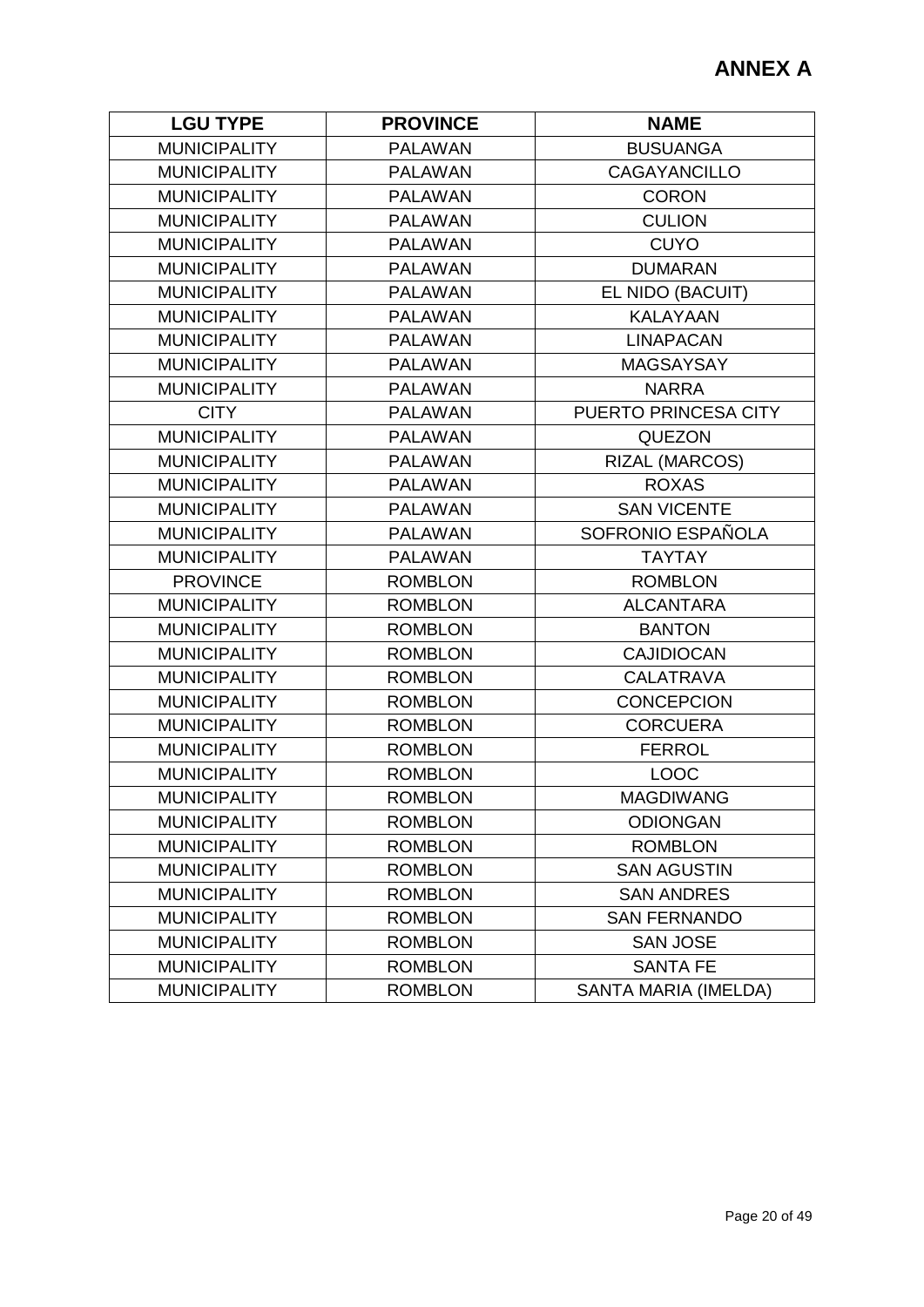# **REGION V**

| <b>LGU TYPE</b>     | <b>PROVINCE</b>        | <b>NAME</b>               |
|---------------------|------------------------|---------------------------|
| <b>PROVINCE</b>     | <b>ALBAY</b>           | <b>ALBAY</b>              |
| <b>MUNICIPALITY</b> | <b>ALBAY</b>           | <b>BACACAY</b>            |
| <b>MUNICIPALITY</b> | <b>ALBAY</b>           | <b>CAMALIG</b>            |
| <b>MUNICIPALITY</b> | <b>ALBAY</b>           | DARAGA (LOCSIN)           |
| <b>MUNICIPALITY</b> | <b>ALBAY</b>           | <b>GUINOBATAN</b>         |
| <b>MUNICIPALITY</b> | <b>ALBAY</b>           | <b>JOVELLAR</b>           |
| <b>CITY</b>         | <b>ALBAY</b>           | <b>LEGAZPI CITY</b>       |
| <b>MUNICIPALITY</b> | <b>ALBAY</b>           | <b>LIBON</b>              |
| <b>CITY</b>         | <b>ALBAY</b>           | <b>LIGAO CITY</b>         |
| <b>MUNICIPALITY</b> | <b>ALBAY</b>           | <b>MALILIPOT</b>          |
| <b>MUNICIPALITY</b> | <b>ALBAY</b>           | <b>MALINAO</b>            |
| <b>MUNICIPALITY</b> | <b>ALBAY</b>           | <b>MANITO</b>             |
| <b>MUNICIPALITY</b> | <b>ALBAY</b>           | <b>OAS</b>                |
| <b>MUNICIPALITY</b> | <b>ALBAY</b>           | <b>PIO DURAN</b>          |
| <b>MUNICIPALITY</b> | <b>ALBAY</b>           | <b>POLANGUI</b>           |
| <b>MUNICIPALITY</b> | <b>ALBAY</b>           | RAPU-RAPU                 |
| <b>MUNICIPALITY</b> | <b>ALBAY</b>           | SANTO DOMINGO (LIBOG)     |
| <b>CITY</b>         | <b>ALBAY</b>           | <b>TABACO CITY</b>        |
| <b>MUNICIPALITY</b> | <b>ALBAY</b>           | <b>TIWI</b>               |
| <b>PROVINCE</b>     | <b>CAMARINES NORTE</b> | <b>CAMARINES NORTE</b>    |
| <b>MUNICIPALITY</b> | <b>CAMARINES NORTE</b> | <b>BASUD</b>              |
| <b>MUNICIPALITY</b> | <b>CAMARINES NORTE</b> | <b>CAPALONGA</b>          |
| <b>MUNICIPALITY</b> | <b>CAMARINES NORTE</b> | <b>DAET</b>               |
| <b>MUNICIPALITY</b> | <b>CAMARINES NORTE</b> | <b>JOSE PANGANIBAN</b>    |
| <b>MUNICIPALITY</b> | <b>CAMARINES NORTE</b> | <b>LABO</b>               |
| <b>MUNICIPALITY</b> | <b>CAMARINES NORTE</b> | <b>MERCEDES</b>           |
| <b>MUNICIPALITY</b> | <b>CAMARINES NORTE</b> | <b>PARACALE</b>           |
| <b>MUNICIPALITY</b> | <b>CAMARINES NORTE</b> | SAN LORENZO RUIZ (IMELDA) |
| <b>MUNICIPALITY</b> | <b>CAMARINES NORTE</b> | <b>SAN VICENTE</b>        |
| <b>MUNICIPALITY</b> | <b>CAMARINES NORTE</b> | <b>SANTA ELENA</b>        |
| <b>MUNICIPALITY</b> | <b>CAMARINES NORTE</b> | <b>TALISAY</b>            |
| <b>MUNICIPALITY</b> | <b>CAMARINES NORTE</b> | <b>VINZONS</b>            |
| <b>PROVINCE</b>     | <b>CAMARINES SUR</b>   | <b>CAMARINES SUR</b>      |
| <b>MUNICIPALITY</b> | <b>CAMARINES SUR</b>   | <b>BAAO</b>               |
| <b>MUNICIPALITY</b> | <b>CAMARINES SUR</b>   | <b>BALATAN</b>            |
| <b>MUNICIPALITY</b> | <b>CAMARINES SUR</b>   | <b>BATO</b>               |
| <b>MUNICIPALITY</b> | <b>CAMARINES SUR</b>   | <b>BOMBON</b>             |
| <b>MUNICIPALITY</b> | <b>CAMARINES SUR</b>   | <b>BUHI</b>               |
| <b>MUNICIPALITY</b> | <b>CAMARINES SUR</b>   | <b>BULA</b>               |
| <b>MUNICIPALITY</b> | <b>CAMARINES SUR</b>   | <b>CABUSAO</b>            |
| <b>MUNICIPALITY</b> | <b>CAMARINES SUR</b>   | <b>CALABANGA</b>          |
| <b>MUNICIPALITY</b> | <b>CAMARINES SUR</b>   | <b>CAMALIGAN</b>          |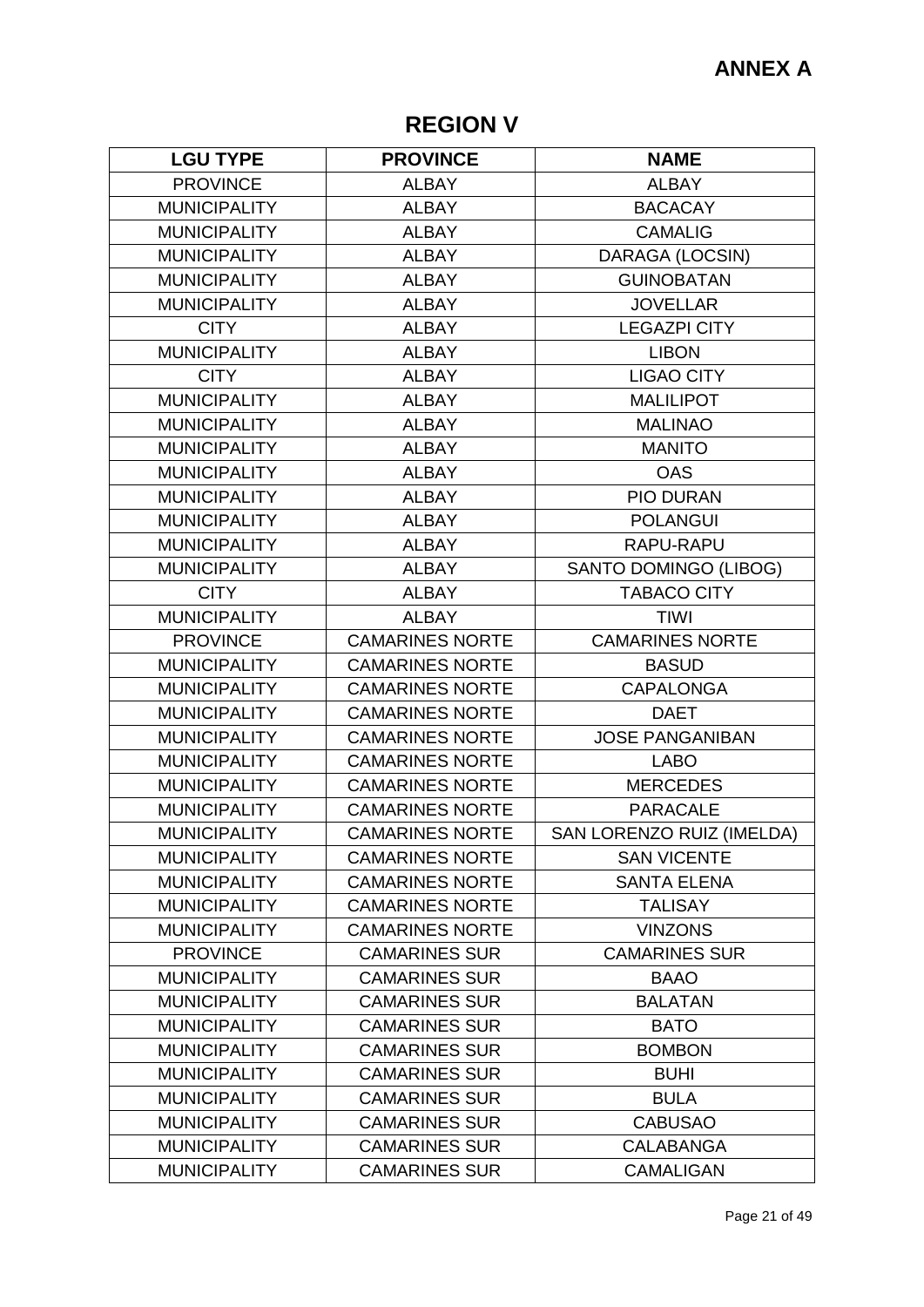| <b>LGU TYPE</b>     | <b>PROVINCE</b>      | <b>NAME</b>                      |
|---------------------|----------------------|----------------------------------|
| <b>MUNICIPALITY</b> | <b>CAMARINES SUR</b> | <b>CANAMAN</b>                   |
| <b>MUNICIPALITY</b> | <b>CAMARINES SUR</b> | <b>CARAMOAN</b>                  |
| <b>MUNICIPALITY</b> | <b>CAMARINES SUR</b> | <b>DEL GALLEGO</b>               |
| <b>MUNICIPALITY</b> | <b>CAMARINES SUR</b> | <b>GAINZA</b>                    |
| <b>MUNICIPALITY</b> | <b>CAMARINES SUR</b> | <b>GARCHITORENA</b>              |
| <b>MUNICIPALITY</b> | <b>CAMARINES SUR</b> | <b>GOA</b>                       |
| <b>CITY</b>         | <b>CAMARINES SUR</b> | <b>IRIGA CITY</b>                |
| <b>MUNICIPALITY</b> | <b>CAMARINES SUR</b> | <b>LAGONOY</b>                   |
| <b>MUNICIPALITY</b> | <b>CAMARINES SUR</b> | <b>LIBMANAN</b>                  |
| <b>MUNICIPALITY</b> | <b>CAMARINES SUR</b> | <b>LUPI</b>                      |
| <b>MUNICIPALITY</b> | <b>CAMARINES SUR</b> | <b>MAGARAO</b>                   |
| <b>MUNICIPALITY</b> | <b>CAMARINES SUR</b> | <b>MILAOR</b>                    |
| <b>MUNICIPALITY</b> | <b>CAMARINES SUR</b> | <b>MINALABAC</b>                 |
| <b>MUNICIPALITY</b> | <b>CAMARINES SUR</b> | <b>NABUA</b>                     |
| <b>CITY</b>         | <b>CAMARINES SUR</b> | <b>NAGA CITY (CAMARINES SUR)</b> |
| <b>MUNICIPALITY</b> | <b>CAMARINES SUR</b> | <b>OCAMPO</b>                    |
| <b>MUNICIPALITY</b> | <b>CAMARINES SUR</b> | <b>PAMPLONA</b>                  |
| <b>MUNICIPALITY</b> | <b>CAMARINES SUR</b> | <b>PASACAO</b>                   |
| <b>MUNICIPALITY</b> | <b>CAMARINES SUR</b> | <b>PILI</b>                      |
| <b>MUNICIPALITY</b> | <b>CAMARINES SUR</b> | PRESENTACION (PARUBCAN)          |
| <b>MUNICIPALITY</b> | <b>CAMARINES SUR</b> | <b>RAGAY</b>                     |
| <b>MUNICIPALITY</b> | <b>CAMARINES SUR</b> | SAGÑAY                           |
| <b>MUNICIPALITY</b> | <b>CAMARINES SUR</b> | <b>SAN FERNANDO</b>              |
| <b>MUNICIPALITY</b> | <b>CAMARINES SUR</b> | <b>SAN JOSE</b>                  |
| <b>MUNICIPALITY</b> | <b>CAMARINES SUR</b> | <b>SIPOCOT</b>                   |
| <b>MUNICIPALITY</b> | <b>CAMARINES SUR</b> | <b>SIRUMA</b>                    |
| <b>MUNICIPALITY</b> | <b>CAMARINES SUR</b> | <b>TIGAON</b>                    |
| <b>MUNICIPALITY</b> | <b>CAMARINES SUR</b> | <b>TINAMBAC</b>                  |
| <b>PROVINCE</b>     | <b>CATANDUANES</b>   | <b>CATANDUANES</b>               |
| <b>MUNICIPALITY</b> | <b>CATANDUANES</b>   | <b>BAGAMANOC</b>                 |
| <b>MUNICIPALITY</b> | <b>CATANDUANES</b>   | <b>BARAS</b>                     |
| <b>MUNICIPALITY</b> | <b>CATANDUANES</b>   | <b>BATO</b>                      |
| <b>MUNICIPALITY</b> | <b>CATANDUANES</b>   | <b>CARAMORAN</b>                 |
| <b>MUNICIPALITY</b> | <b>CATANDUANES</b>   | <b>GIGMOTO</b>                   |
| <b>MUNICIPALITY</b> | <b>CATANDUANES</b>   | <b>PANDAN</b>                    |
| <b>MUNICIPALITY</b> | <b>CATANDUANES</b>   | PANGANIBAN (PAYO)                |
| <b>MUNICIPALITY</b> | <b>CATANDUANES</b>   | <b>SAN ANDRES (CALOLBON)</b>     |
| <b>MUNICIPALITY</b> | <b>CATANDUANES</b>   | <b>SAN MIGUEL</b>                |
| <b>MUNICIPALITY</b> | <b>CATANDUANES</b>   | <b>VIGA</b>                      |
| <b>MUNICIPALITY</b> | <b>CATANDUANES</b>   | <b>VIRAC</b>                     |
| <b>PROVINCE</b>     | <b>MASBATE</b>       | <b>MASBATE</b>                   |
| <b>MUNICIPALITY</b> | <b>MASBATE</b>       | <b>AROROY</b>                    |
| <b>MUNICIPALITY</b> | <b>MASBATE</b>       | <b>BALENO</b>                    |
|                     |                      |                                  |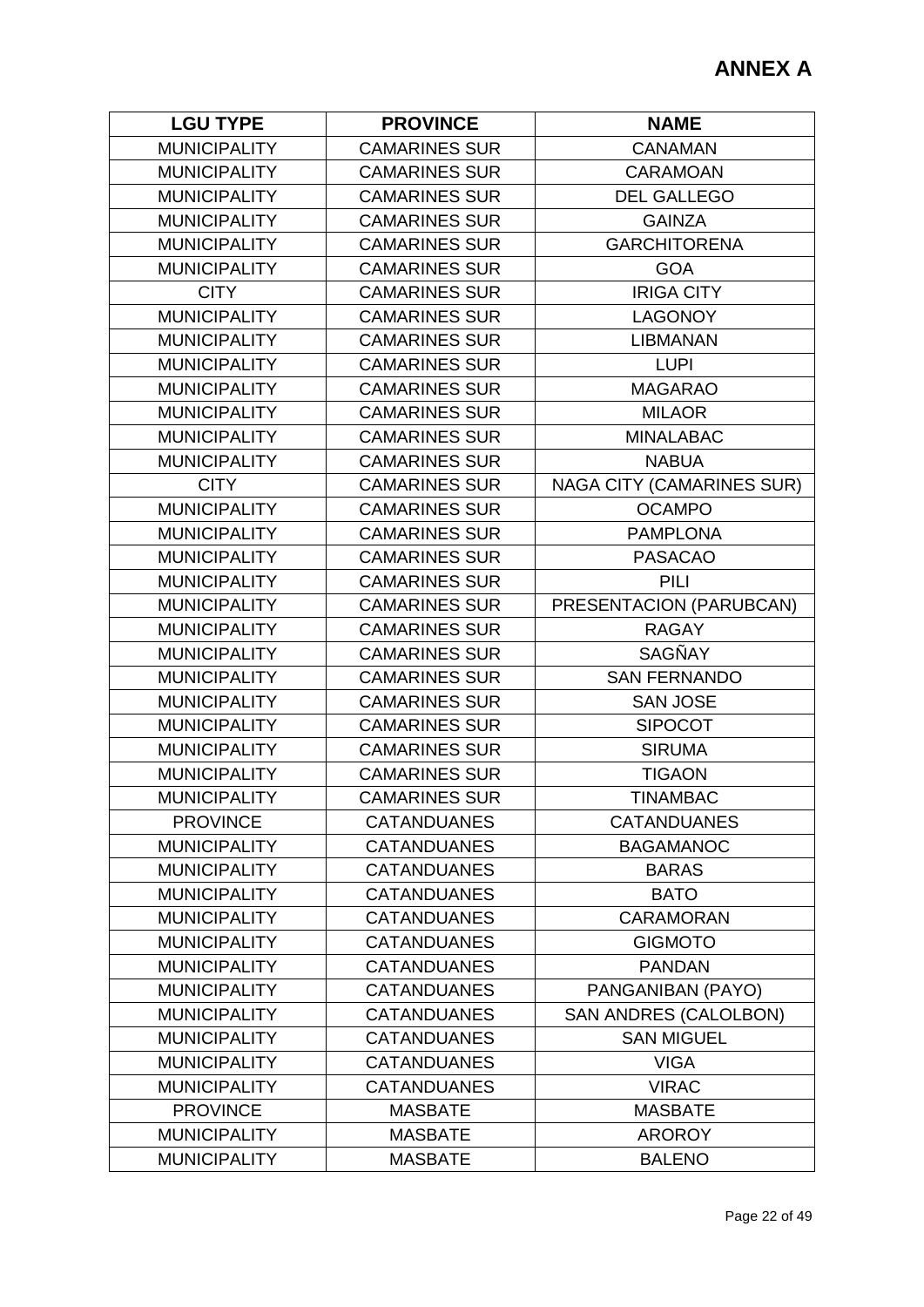| <b>LGU TYPE</b>     | <b>PROVINCE</b> | <b>NAME</b>              |
|---------------------|-----------------|--------------------------|
| <b>MUNICIPALITY</b> | <b>MASBATE</b>  | <b>BALUD</b>             |
| <b>MUNICIPALITY</b> | <b>MASBATE</b>  | <b>BATUAN</b>            |
| <b>MUNICIPALITY</b> | <b>MASBATE</b>  | <b>CATAINGAN</b>         |
| <b>MUNICIPALITY</b> | <b>MASBATE</b>  | <b>CAWAYAN</b>           |
| <b>MUNICIPALITY</b> | <b>MASBATE</b>  | <b>CLAVERIA</b>          |
| <b>MUNICIPALITY</b> | <b>MASBATE</b>  | <b>DIMASALANG</b>        |
| <b>MUNICIPALITY</b> | MASBATE         | <b>ESPERANZA</b>         |
| <b>MUNICIPALITY</b> | <b>MASBATE</b>  | <b>MANDAON</b>           |
| <b>CITY</b>         | <b>MASBATE</b>  | <b>MASBATE CITY</b>      |
| <b>MUNICIPALITY</b> | <b>MASBATE</b>  | <b>MILAGROS</b>          |
| <b>MUNICIPALITY</b> | <b>MASBATE</b>  | <b>MOBO</b>              |
| <b>MUNICIPALITY</b> | <b>MASBATE</b>  | <b>MONREAL</b>           |
| <b>MUNICIPALITY</b> | <b>MASBATE</b>  | <b>PALANAS</b>           |
| <b>MUNICIPALITY</b> | <b>MASBATE</b>  | PIO V. CORPUZ (LIMBUHAN) |
| <b>MUNICIPALITY</b> | <b>MASBATE</b>  | <b>PLACER</b>            |
| <b>MUNICIPALITY</b> | <b>MASBATE</b>  | <b>SAN FERNANDO</b>      |
| <b>MUNICIPALITY</b> | <b>MASBATE</b>  | <b>SAN JACINTO</b>       |
| <b>MUNICIPALITY</b> | <b>MASBATE</b>  | <b>SAN PASCUAL</b>       |
| <b>MUNICIPALITY</b> | <b>MASBATE</b>  | <b>USON</b>              |
| <b>PROVINCE</b>     | <b>SORSOGON</b> | <b>SORSOGON</b>          |
| <b>MUNICIPALITY</b> | <b>SORSOGON</b> | <b>BARCELONA</b>         |
| <b>MUNICIPALITY</b> | <b>SORSOGON</b> | <b>BULAN</b>             |
| <b>MUNICIPALITY</b> | <b>SORSOGON</b> | <b>BULUSAN</b>           |
| <b>MUNICIPALITY</b> | <b>SORSOGON</b> | <b>CASIGURAN</b>         |
| <b>MUNICIPALITY</b> | <b>SORSOGON</b> | <b>CASTILLA</b>          |
| <b>MUNICIPALITY</b> | <b>SORSOGON</b> | <b>DONSOL</b>            |
| <b>MUNICIPALITY</b> | <b>SORSOGON</b> | <b>GUBAT</b>             |
| <b>MUNICIPALITY</b> | <b>SORSOGON</b> | <b>IROSIN</b>            |
| <b>MUNICIPALITY</b> | <b>SORSOGON</b> | <b>JUBAN</b>             |
| <b>MUNICIPALITY</b> | <b>SORSOGON</b> | <b>MAGALLANES</b>        |
| <b>MUNICIPALITY</b> | <b>SORSOGON</b> | <b>MATNOG</b>            |
| <b>MUNICIPALITY</b> | <b>SORSOGON</b> | <b>PILAR</b>             |
| <b>MUNICIPALITY</b> | <b>SORSOGON</b> | PRIETO DIAZ              |
| <b>MUNICIPALITY</b> | <b>SORSOGON</b> | <b>SANTA MAGDALENA</b>   |
| <b>CITY</b>         | <b>SORSOGON</b> | <b>SORSOGON CITY</b>     |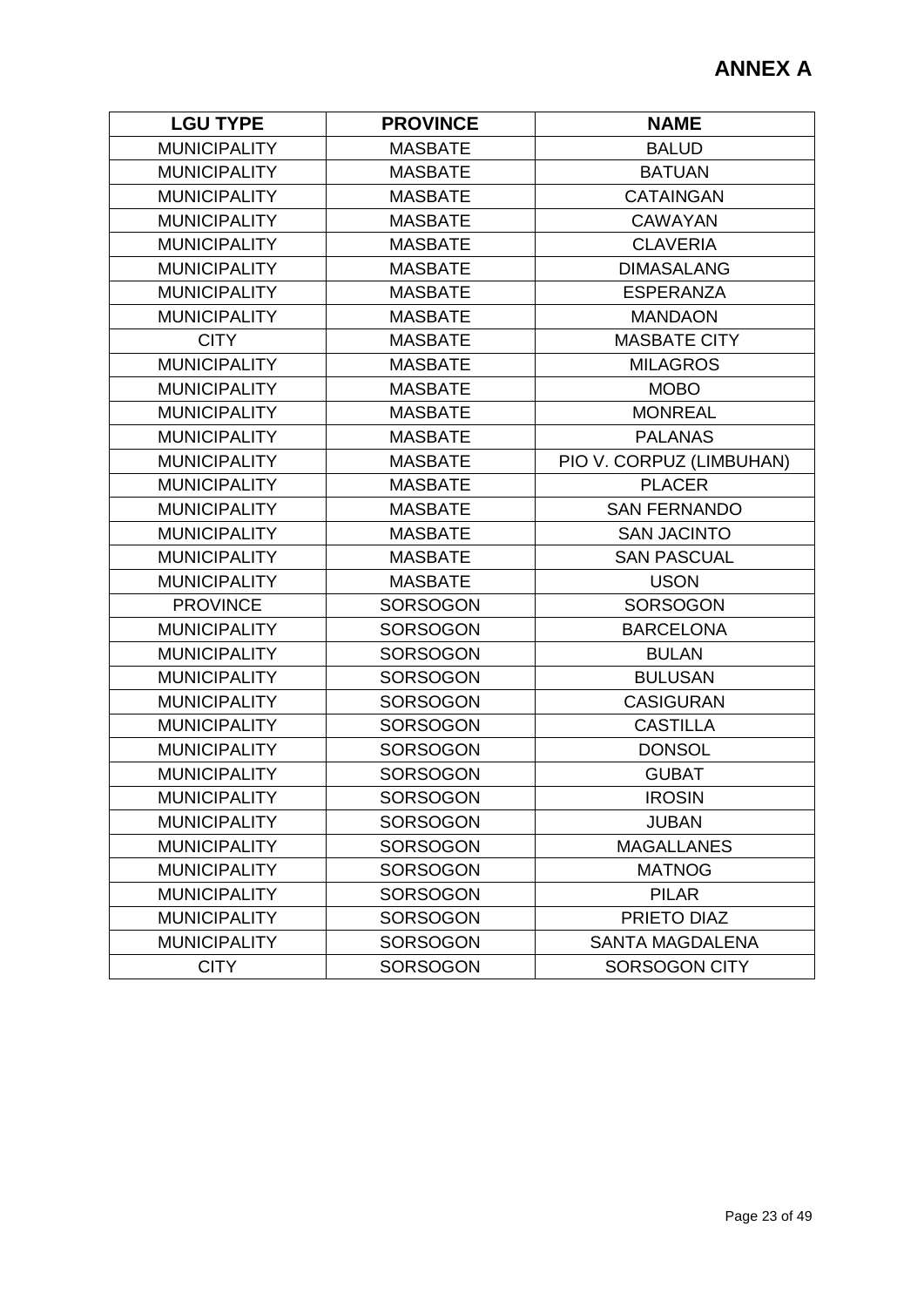# **REGION VI**

| <b>LGU TYPE</b>     | <b>PROVINCE</b> | <b>NAME</b>                 |
|---------------------|-----------------|-----------------------------|
| <b>PROVINCE</b>     | <b>AKLAN</b>    | <b>AKLAN</b>                |
| <b>MUNICIPALITY</b> | <b>AKLAN</b>    | <b>ALTAVAS</b>              |
| <b>MUNICIPALITY</b> | <b>AKLAN</b>    | <b>BALETE</b>               |
| <b>MUNICIPALITY</b> | <b>AKLAN</b>    | <b>BANGA</b>                |
| <b>MUNICIPALITY</b> | <b>AKLAN</b>    | <b>BATAN</b>                |
| <b>MUNICIPALITY</b> | <b>AKLAN</b>    | <b>BURUANGA</b>             |
| <b>MUNICIPALITY</b> | <b>AKLAN</b>    | <b>IBAJAY</b>               |
| <b>MUNICIPALITY</b> | <b>AKLAN</b>    | <b>KALIBO</b>               |
| <b>MUNICIPALITY</b> | <b>AKLAN</b>    | <b>LEZO</b>                 |
| <b>MUNICIPALITY</b> | <b>AKLAN</b>    | <b>LIBACAO</b>              |
| <b>MUNICIPALITY</b> | <b>AKLAN</b>    | <b>MADALAG</b>              |
| <b>MUNICIPALITY</b> | <b>AKLAN</b>    | <b>MAKATO</b>               |
| <b>MUNICIPALITY</b> | <b>AKLAN</b>    | <b>MALAY</b>                |
| <b>MUNICIPALITY</b> | <b>AKLAN</b>    | <b>MALINAO</b>              |
| <b>MUNICIPALITY</b> | <b>AKLAN</b>    | <b>NABAS</b>                |
| <b>MUNICIPALITY</b> | <b>AKLAN</b>    | <b>NEW WASHINGTON</b>       |
| <b>MUNICIPALITY</b> | <b>AKLAN</b>    | <b>NUMANCIA</b>             |
| <b>MUNICIPALITY</b> | <b>AKLAN</b>    | <b>TANGALAN</b>             |
| <b>PROVINCE</b>     | <b>ANTIQUE</b>  | <b>ANTIQUE</b>              |
| <b>MUNICIPALITY</b> | <b>ANTIQUE</b>  | <b>ANINI-Y</b>              |
| <b>MUNICIPALITY</b> | <b>ANTIQUE</b>  | <b>BARBAZA</b>              |
| <b>MUNICIPALITY</b> | <b>ANTIQUE</b>  | <b>BELISON</b>              |
| <b>MUNICIPALITY</b> | <b>ANTIQUE</b>  | <b>BUGASONG</b>             |
| <b>MUNICIPALITY</b> | <b>ANTIQUE</b>  | <b>CALUYA</b>               |
| <b>MUNICIPALITY</b> | <b>ANTIQUE</b>  | <b>CULASI</b>               |
| <b>MUNICIPALITY</b> | <b>ANTIQUE</b>  | <b>HAMTIC</b>               |
| <b>MUNICIPALITY</b> | <b>ANTIQUE</b>  | LAUA-AN                     |
| <b>MUNICIPALITY</b> | <b>ANTIQUE</b>  | <b>LIBERTAD</b>             |
| <b>MUNICIPALITY</b> | <b>ANTIQUE</b>  | <b>PANDAN</b>               |
| <b>MUNICIPALITY</b> | <b>ANTIQUE</b>  | <b>PATNONGON</b>            |
| <b>MUNICIPALITY</b> | <b>ANTIQUE</b>  | <b>SAN JOSE</b>             |
| <b>MUNICIPALITY</b> | <b>ANTIQUE</b>  | <b>SAN REMIGIO</b>          |
| <b>MUNICIPALITY</b> | <b>ANTIQUE</b>  | <b>SEBASTE</b>              |
| <b>MUNICIPALITY</b> | <b>ANTIQUE</b>  | <b>SIBALOM</b>              |
| <b>MUNICIPALITY</b> | <b>ANTIQUE</b>  | <b>TIBIAO</b>               |
| <b>MUNICIPALITY</b> | <b>ANTIQUE</b>  | <b>TOBIAS FORNIER (DAO)</b> |
| <b>MUNICIPALITY</b> | <b>ANTIQUE</b>  | <b>VALDERRAMA</b>           |
| <b>PROVINCE</b>     | <b>CAPIZ</b>    | <b>CAPIZ</b>                |
| <b>MUNICIPALITY</b> | <b>CAPIZ</b>    | <b>CUARTERO</b>             |
| <b>MUNICIPALITY</b> | <b>CAPIZ</b>    | <b>DAO</b>                  |
| <b>MUNICIPALITY</b> | <b>CAPIZ</b>    | <b>DUMALAG</b>              |
| <b>MUNICIPALITY</b> | <b>CAPIZ</b>    | <b>DUMARAO</b>              |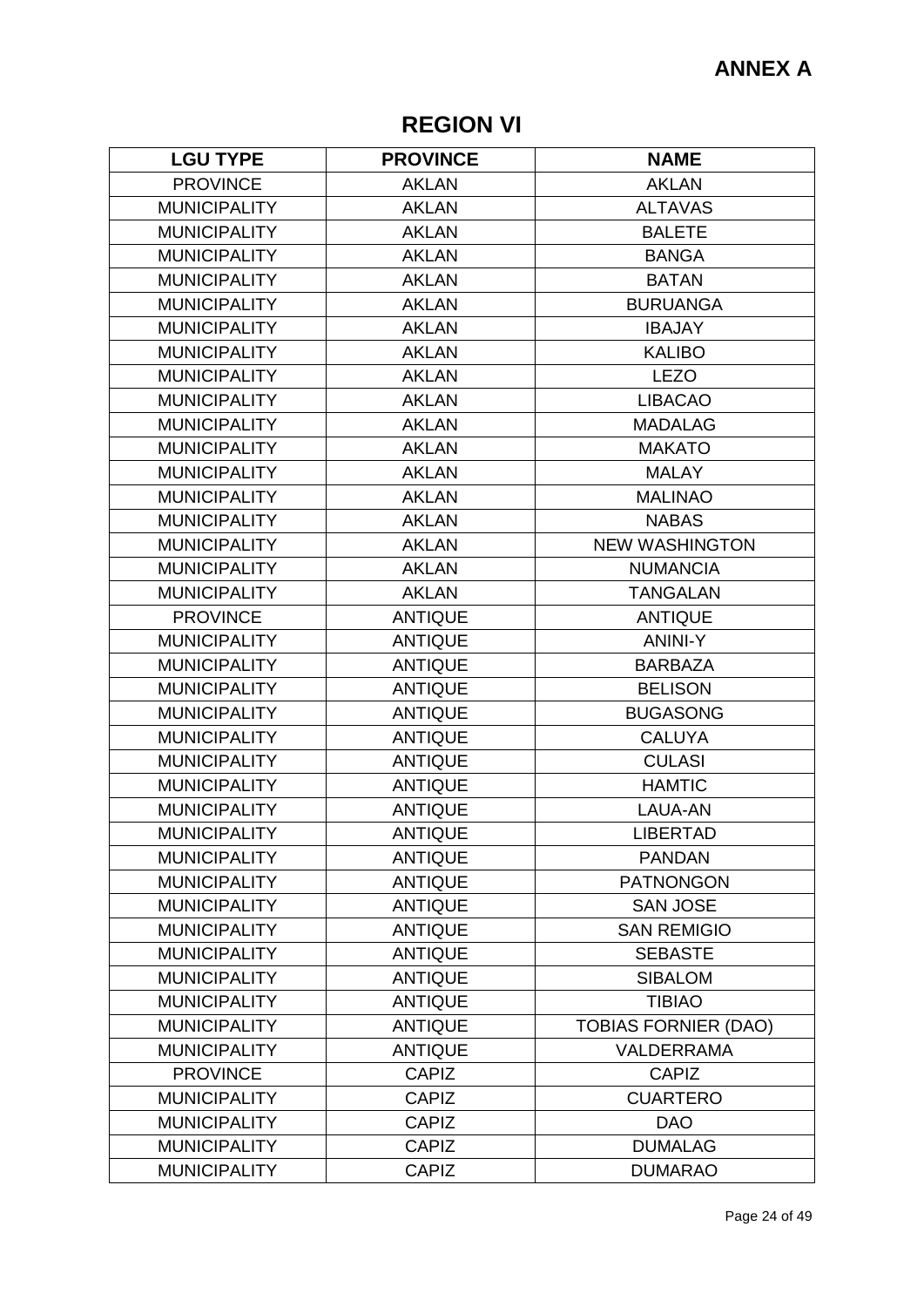| <b>LGU TYPE</b>     | <b>PROVINCE</b> | <b>NAME</b>           |
|---------------------|-----------------|-----------------------|
| <b>MUNICIPALITY</b> | <b>CAPIZ</b>    | <b>IVISAN</b>         |
| <b>MUNICIPALITY</b> | <b>CAPIZ</b>    | <b>JAMINDAN</b>       |
| <b>MUNICIPALITY</b> | <b>CAPIZ</b>    | <b>MA-AYON</b>        |
| <b>MUNICIPALITY</b> | <b>CAPIZ</b>    | <b>MAMBUSAO</b>       |
| <b>MUNICIPALITY</b> | <b>CAPIZ</b>    | <b>PANAY</b>          |
| <b>MUNICIPALITY</b> | <b>CAPIZ</b>    | <b>PANITAN</b>        |
| <b>MUNICIPALITY</b> | <b>CAPIZ</b>    | <b>PILAR</b>          |
| <b>MUNICIPALITY</b> | <b>CAPIZ</b>    | <b>PONTEVEDRA</b>     |
| <b>MUNICIPALITY</b> | <b>CAPIZ</b>    | PRESIDENT ROXAS       |
| <b>CITY</b>         | <b>CAPIZ</b>    | <b>ROXAS CITY</b>     |
| <b>MUNICIPALITY</b> | <b>CAPIZ</b>    | <b>SAPI-AN</b>        |
| <b>MUNICIPALITY</b> | <b>CAPIZ</b>    | <b>SIGMA</b>          |
| <b>MUNICIPALITY</b> | <b>CAPIZ</b>    | <b>TAPAZ</b>          |
| <b>PROVINCE</b>     | <b>GUIMARAS</b> | <b>GUIMARAS</b>       |
| <b>MUNICIPALITY</b> | <b>GUIMARAS</b> | <b>BUENAVISTA</b>     |
| <b>MUNICIPALITY</b> | <b>GUIMARAS</b> | <b>JORDAN</b>         |
| <b>MUNICIPALITY</b> | <b>GUIMARAS</b> | <b>NUEVA VALENCIA</b> |
| <b>MUNICIPALITY</b> | <b>GUIMARAS</b> | <b>SAN LORENZO</b>    |
| <b>MUNICIPALITY</b> | <b>GUIMARAS</b> | <b>SIBUNAG</b>        |
| <b>PROVINCE</b>     | <b>ILOILO</b>   | <b>ILOILO</b>         |
| <b>MUNICIPALITY</b> | <b>ILOILO</b>   | <b>AJUY</b>           |
| <b>MUNICIPALITY</b> | <b>ILOILO</b>   | <b>ALIMODIAN</b>      |
| <b>MUNICIPALITY</b> | <b>ILOILO</b>   | <b>ANILAO</b>         |
| <b>MUNICIPALITY</b> | <b>ILOILO</b>   | <b>BADIANGAN</b>      |
| <b>MUNICIPALITY</b> | <b>ILOILO</b>   | <b>BALASAN</b>        |
| <b>MUNICIPALITY</b> | <b>ILOILO</b>   | <b>BANATE</b>         |
| <b>MUNICIPALITY</b> | <b>ILOILO</b>   | <b>BAROTAC NUEVO</b>  |
| <b>MUNICIPALITY</b> | <b>ILOILO</b>   | <b>BAROTAC VIEJO</b>  |
| <b>MUNICIPALITY</b> | <b>ILOILO</b>   | <b>BATAD</b>          |
| <b>MUNICIPALITY</b> | <b>ILOILO</b>   | <b>BINGAWAN</b>       |
| <b>MUNICIPALITY</b> | <b>ILOILO</b>   | <b>CABATUAN</b>       |
| <b>MUNICIPALITY</b> | <b>ILOILO</b>   | <b>CALINOG</b>        |
| <b>MUNICIPALITY</b> | <b>ILOILO</b>   | <b>CARLES</b>         |
| <b>MUNICIPALITY</b> | <b>ILOILO</b>   | <b>CONCEPCION</b>     |
| <b>MUNICIPALITY</b> | <b>ILOILO</b>   | <b>DINGLE</b>         |
| <b>MUNICIPALITY</b> | <b>ILOILO</b>   | <b>DUEÑAS</b>         |
| <b>MUNICIPALITY</b> | <b>ILOILO</b>   | <b>DUMANGAS</b>       |
| <b>MUNICIPALITY</b> | <b>ILOILO</b>   | <b>ESTANCIA</b>       |
| <b>MUNICIPALITY</b> | <b>ILOILO</b>   | <b>GUIMBAL</b>        |
| <b>MUNICIPALITY</b> | <b>ILOILO</b>   | <b>IGBARAS</b>        |
| <b>CITY</b>         | <b>ILOILO</b>   | <b>ILOILO CITY</b>    |
| <b>MUNICIPALITY</b> | <b>ILOILO</b>   | <b>JANIUAY</b>        |
| <b>MUNICIPALITY</b> | <b>ILOILO</b>   | <b>LAMBUNAO</b>       |
|                     |                 |                       |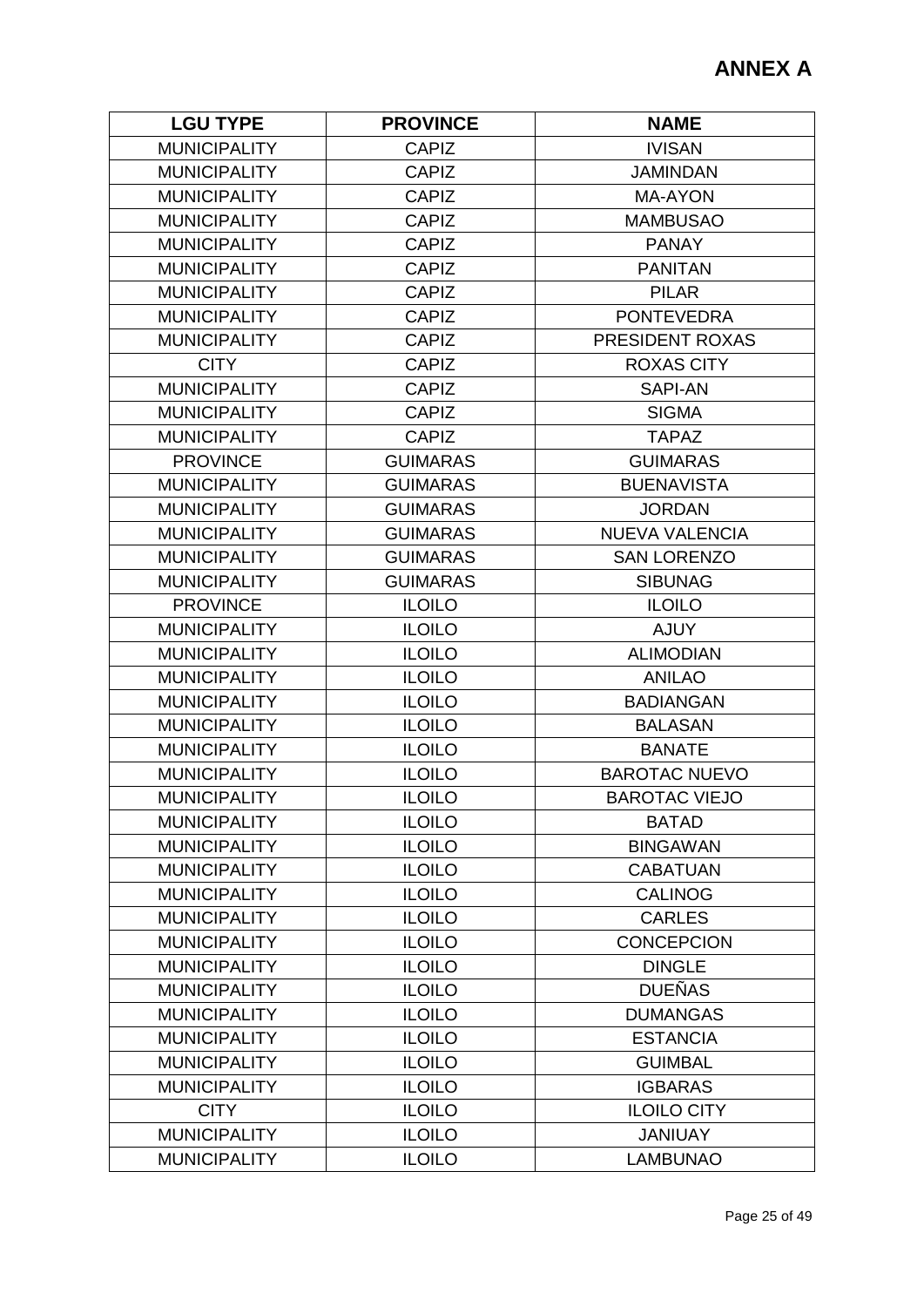| <b>LGU TYPE</b>     | <b>PROVINCE</b>          | <b>NAME</b>                             |
|---------------------|--------------------------|-----------------------------------------|
| <b>MUNICIPALITY</b> | <b>ILOILO</b>            | <b>LEGANES</b>                          |
| <b>MUNICIPALITY</b> | <b>ILOILO</b>            | <b>LEMERY</b>                           |
| <b>MUNICIPALITY</b> | <b>ILOILO</b>            | <b>LEON</b>                             |
| <b>MUNICIPALITY</b> | <b>ILOILO</b>            | <b>MAASIN</b>                           |
| <b>MUNICIPALITY</b> | <b>ILOILO</b>            | <b>MIAGAO</b>                           |
| <b>MUNICIPALITY</b> | <b>ILOILO</b>            | <b>MINA</b>                             |
| <b>MUNICIPALITY</b> | <b>ILOILO</b>            | <b>NEW LUCENA</b>                       |
| <b>MUNICIPALITY</b> | <b>ILOILO</b>            | <b>OTON</b>                             |
| <b>CITY</b>         | <b>ILOILO</b>            | <b>PASSI CITY</b>                       |
| <b>MUNICIPALITY</b> | <b>ILOILO</b>            | <b>PAVIA</b>                            |
| <b>MUNICIPALITY</b> | <b>ILOILO</b>            | <b>POTOTAN</b>                          |
| <b>MUNICIPALITY</b> | <b>ILOILO</b>            | <b>SAN DIONISIO</b>                     |
| <b>MUNICIPALITY</b> | <b>ILOILO</b>            | <b>SAN ENRIQUE</b>                      |
| <b>MUNICIPALITY</b> | <b>ILOILO</b>            | <b>SAN JOAQUIN</b>                      |
| <b>MUNICIPALITY</b> | <b>ILOILO</b>            | <b>SAN MIGUEL</b>                       |
| <b>MUNICIPALITY</b> | <b>ILOILO</b>            | <b>SAN RAFAEL</b>                       |
| <b>MUNICIPALITY</b> | <b>ILOILO</b>            | <b>SANTA BARBARA</b>                    |
| <b>MUNICIPALITY</b> | <b>ILOILO</b>            | <b>SARA</b>                             |
| <b>MUNICIPALITY</b> | <b>ILOILO</b>            | <b>TIGBAUAN</b>                         |
| <b>MUNICIPALITY</b> | <b>ILOILO</b>            | <b>TUBUNGAN</b>                         |
| <b>MUNICIPALITY</b> | <b>ILOILO</b>            | <b>ZARRAGA</b>                          |
| <b>PROVINCE</b>     | <b>NEGROS OCCIDENTAL</b> | <b>NEGROS OCCIDENTAL</b>                |
| <b>CITY</b>         | <b>NEGROS OCCIDENTAL</b> | <b>BACOLOD CITY</b>                     |
| <b>CITY</b>         | <b>NEGROS OCCIDENTAL</b> | <b>BAGO CITY</b>                        |
| <b>MUNICIPALITY</b> | <b>NEGROS OCCIDENTAL</b> | <b>BINALBAGAN</b>                       |
| <b>CITY</b>         | <b>NEGROS OCCIDENTAL</b> | <b>CADIZ CITY</b>                       |
| <b>MUNICIPALITY</b> | <b>NEGROS OCCIDENTAL</b> | <b>CALATRAVA</b>                        |
| <b>MUNICIPALITY</b> | <b>NEGROS OCCIDENTAL</b> | <b>CANDONI</b>                          |
| <b>MUNICIPALITY</b> | <b>NEGROS OCCIDENTAL</b> | <b>CAUAYAN</b>                          |
| <b>MUNICIPALITY</b> | <b>NEGROS OCCIDENTAL</b> | <b>ENRIQUE B. MAGALONA</b><br>(SARAVIA) |
| <b>CITY</b>         | <b>NEGROS OCCIDENTAL</b> | <b>ESCALANTE CITY</b>                   |
| <b>CITY</b>         | <b>NEGROS OCCIDENTAL</b> | <b>HIMAMAYLAN CITY</b>                  |
| <b>MUNICIPALITY</b> | <b>NEGROS OCCIDENTAL</b> | <b>HINIGARAN</b>                        |
| <b>MUNICIPALITY</b> | <b>NEGROS OCCIDENTAL</b> | HINOBA-AN (ASIA)                        |
| <b>MUNICIPALITY</b> | <b>NEGROS OCCIDENTAL</b> | <b>ILOG</b>                             |
| <b>MUNICIPALITY</b> | <b>NEGROS OCCIDENTAL</b> | <b>ISABELA</b>                          |
| <b>CITY</b>         | <b>NEGROS OCCIDENTAL</b> | <b>KABANKALAN CITY</b>                  |
| <b>CITY</b>         | <b>NEGROS OCCIDENTAL</b> | LA CARLOTA CITY                         |
| <b>MUNICIPALITY</b> | <b>NEGROS OCCIDENTAL</b> | LA CASTELLANA                           |
| <b>MUNICIPALITY</b> | <b>NEGROS OCCIDENTAL</b> | <b>MANAPLA</b>                          |
| <b>MUNICIPALITY</b> | <b>NEGROS OCCIDENTAL</b> | <b>MOISES PADILLA (MAGALLON)</b>        |
| <b>MUNICIPALITY</b> | <b>NEGROS OCCIDENTAL</b> | <b>MURCIA</b>                           |
| <b>MUNICIPALITY</b> | <b>NEGROS OCCIDENTAL</b> | <b>PONTEVEDRA</b>                       |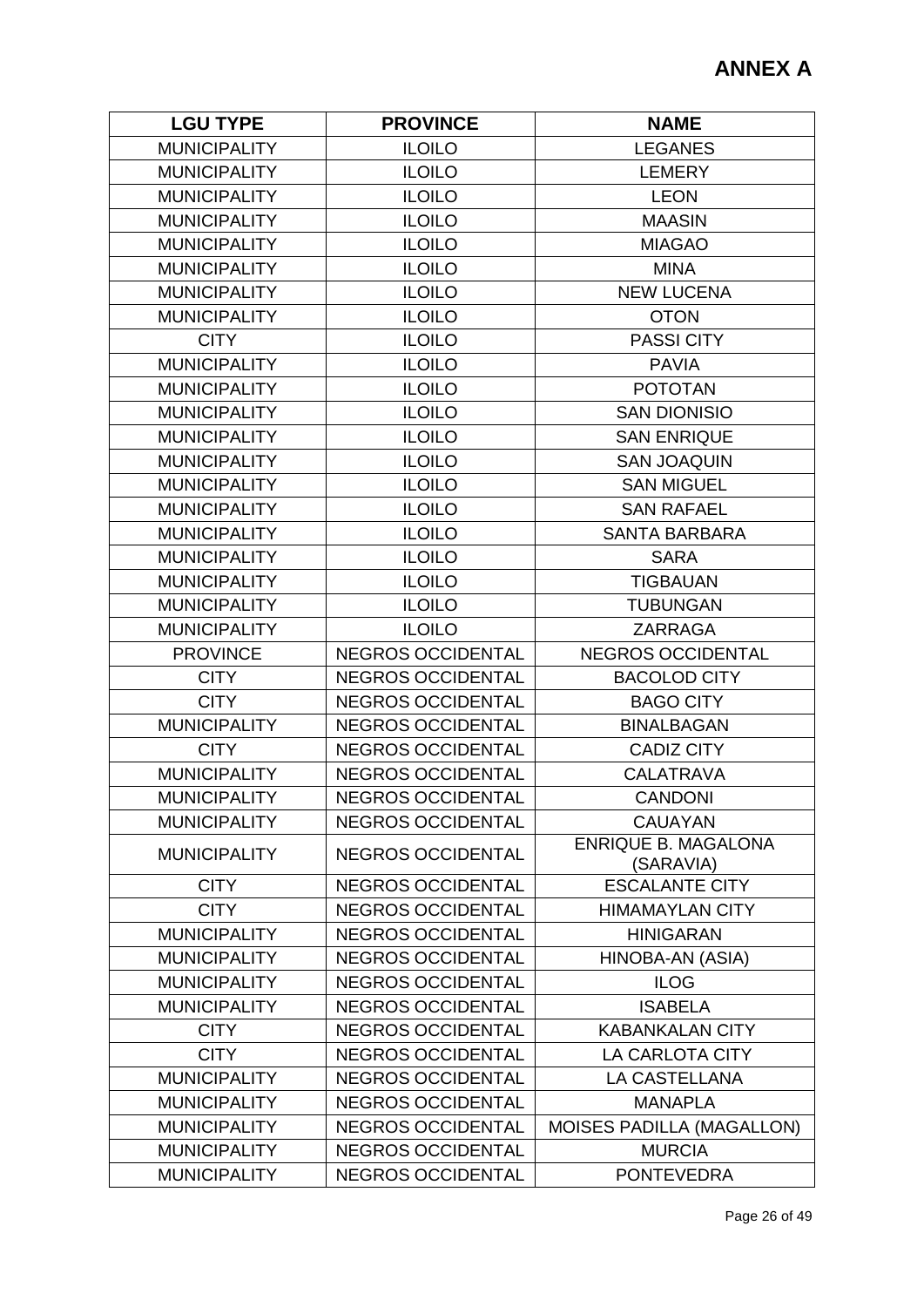| <b>LGU TYPE</b>     | <b>PROVINCE</b>          | <b>NAME</b>                             |
|---------------------|--------------------------|-----------------------------------------|
| <b>MUNICIPALITY</b> | <b>NEGROS OCCIDENTAL</b> | PULUPANDAN                              |
| <b>CITY</b>         | <b>NEGROS OCCIDENTAL</b> | <b>SAGAY CITY</b>                       |
| <b>MUNICIPALITY</b> | <b>NEGROS OCCIDENTAL</b> | <b>SALVADOR BENEDICTO</b>               |
| <b>CITY</b>         | <b>NEGROS OCCIDENTAL</b> | <b>SAN CARLOS CITY (NEGROS</b><br>OCC.) |
| <b>MUNICIPALITY</b> | <b>NEGROS OCCIDENTAL</b> | <b>SAN ENRIQUE</b>                      |
| <b>CITY</b>         | <b>NEGROS OCCIDENTAL</b> | <b>SILAY CITY</b>                       |
| <b>CITY</b>         | <b>NEGROS OCCIDENTAL</b> | <b>SIPALAY CITY</b>                     |
| <b>CITY</b>         | <b>NEGROS OCCIDENTAL</b> | TALISAY CITY (NEGROS OCC.)              |
| <b>MUNICIPALITY</b> | <b>NEGROS OCCIDENTAL</b> | <b>TOBOSO</b>                           |
| <b>MUNICIPALITY</b> | <b>NEGROS OCCIDENTAL</b> | VALLADOLID                              |
| <b>CITY</b>         | <b>NEGROS OCCIDENTAL</b> | <b>VICTORIAS CITY</b>                   |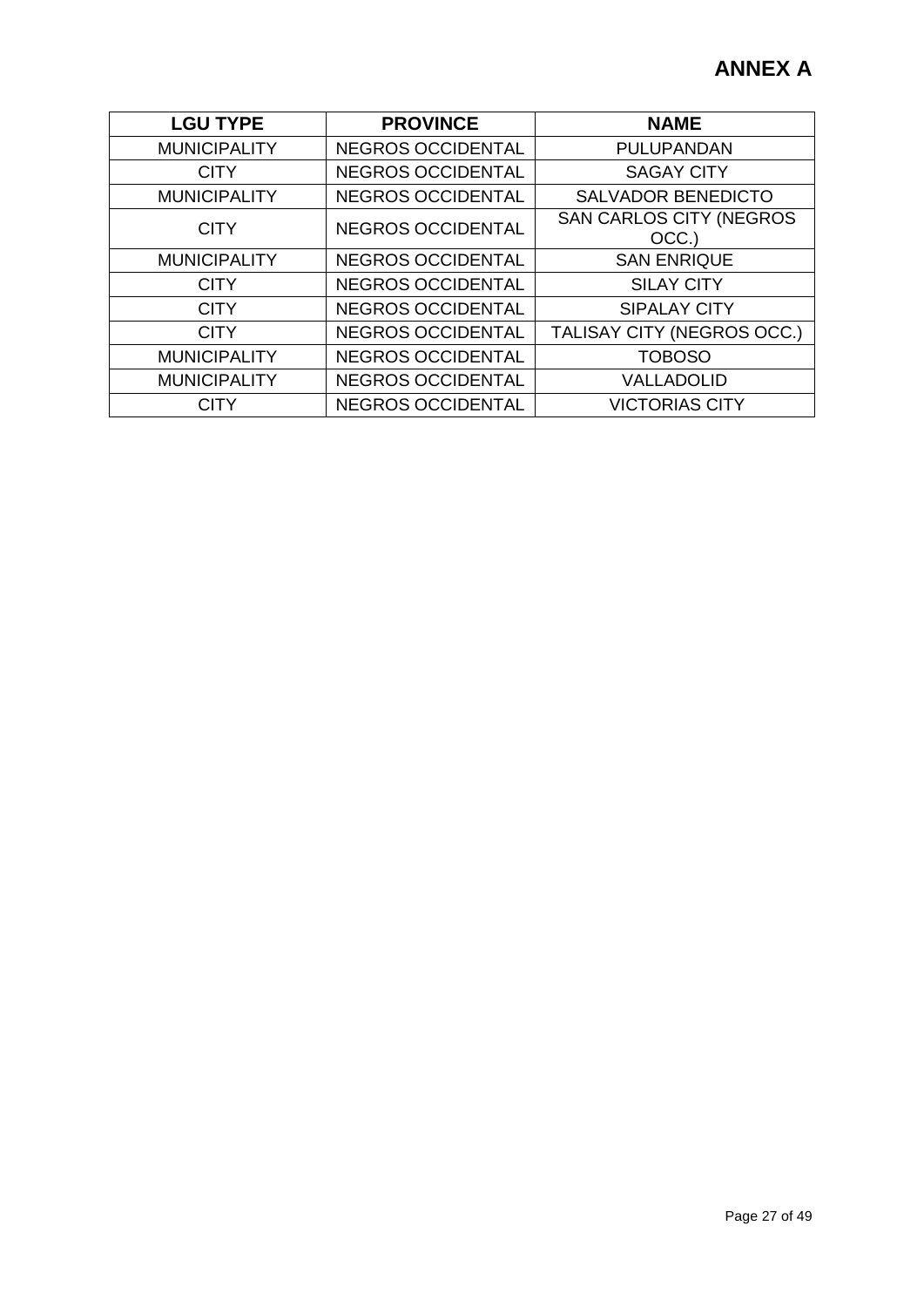# **REGION VII**

| <b>LGU TYPE</b>     | <b>PROVINCE</b> | <b>NAME</b>                        |
|---------------------|-----------------|------------------------------------|
| <b>PROVINCE</b>     | <b>BOHOL</b>    | <b>BOHOL</b>                       |
| <b>MUNICIPALITY</b> | <b>BOHOL</b>    | <b>ALBURQUERQUE</b>                |
| <b>MUNICIPALITY</b> | <b>BOHOL</b>    | <b>ALICIA</b>                      |
| <b>MUNICIPALITY</b> | <b>BOHOL</b>    | <b>ANDA</b>                        |
| <b>MUNICIPALITY</b> | <b>BOHOL</b>    | <b>ANTEQUERA</b>                   |
| <b>MUNICIPALITY</b> | <b>BOHOL</b>    | <b>BACLAYON</b>                    |
| <b>MUNICIPALITY</b> | <b>BOHOL</b>    | <b>BALILIHAN</b>                   |
| <b>MUNICIPALITY</b> | <b>BOHOL</b>    | <b>BATUAN</b>                      |
| <b>MUNICIPALITY</b> | <b>BOHOL</b>    | <b>BIEN UNIDO</b>                  |
| <b>MUNICIPALITY</b> | <b>BOHOL</b>    | <b>BILAR</b>                       |
| <b>MUNICIPALITY</b> | <b>BOHOL</b>    | <b>BUENAVISTA</b>                  |
| <b>MUNICIPALITY</b> | <b>BOHOL</b>    | <b>CALAPE</b>                      |
| <b>MUNICIPALITY</b> | <b>BOHOL</b>    | <b>CANDIJAY</b>                    |
| <b>MUNICIPALITY</b> | <b>BOHOL</b>    | <b>CARMEN</b>                      |
| <b>MUNICIPALITY</b> | <b>BOHOL</b>    | <b>CATIGBIAN</b>                   |
| <b>MUNICIPALITY</b> | <b>BOHOL</b>    | <b>CLARIN</b>                      |
| <b>MUNICIPALITY</b> | <b>BOHOL</b>    | <b>CORELLA</b>                     |
| <b>MUNICIPALITY</b> | <b>BOHOL</b>    | <b>CORTES</b>                      |
| <b>MUNICIPALITY</b> | <b>BOHOL</b>    | <b>DAGOHOY</b>                     |
| <b>MUNICIPALITY</b> | <b>BOHOL</b>    | <b>DANAO</b>                       |
| <b>MUNICIPALITY</b> | <b>BOHOL</b>    | <b>DAUIS</b>                       |
| <b>MUNICIPALITY</b> | <b>BOHOL</b>    | <b>DIMIAO</b>                      |
| <b>MUNICIPALITY</b> | <b>BOHOL</b>    | <b>DUERO</b>                       |
| <b>MUNICIPALITY</b> | <b>BOHOL</b>    | <b>GARCIA HERNANDEZ</b>            |
| <b>MUNICIPALITY</b> | <b>BOHOL</b>    | <b>GETAFE</b>                      |
| <b>MUNICIPALITY</b> | <b>BOHOL</b>    | <b>GUINDULMAN</b>                  |
| <b>MUNICIPALITY</b> | <b>BOHOL</b>    | <b>INABANGA</b>                    |
| <b>MUNICIPALITY</b> | <b>BOHOL</b>    | <b>JAGNA</b>                       |
| <b>MUNICIPALITY</b> | <b>BOHOL</b>    | <b>LILA</b>                        |
| <b>MUNICIPALITY</b> | <b>BOHOL</b>    | <b>LOAY</b>                        |
| <b>MUNICIPALITY</b> | <b>BOHOL</b>    | <b>LOBOC</b>                       |
| <b>MUNICIPALITY</b> | <b>BOHOL</b>    | <b>LOON</b>                        |
| <b>MUNICIPALITY</b> | <b>BOHOL</b>    | <b>MABINI</b>                      |
| <b>MUNICIPALITY</b> | <b>BOHOL</b>    | <b>MARIBOJOC</b>                   |
| <b>MUNICIPALITY</b> | <b>BOHOL</b>    | <b>PANGLAO</b>                     |
| <b>MUNICIPALITY</b> | <b>BOHOL</b>    | <b>PILAR</b>                       |
| <b>MUNICIPALITY</b> | <b>BOHOL</b>    | PRES. CARLOS P. GARCIA<br>(PITOGO) |
| <b>MUNICIPALITY</b> | <b>BOHOL</b>    | SAGBAYAN (BORJA)                   |
| <b>MUNICIPALITY</b> | <b>BOHOL</b>    | <b>SAN ISIDRO</b>                  |
| <b>MUNICIPALITY</b> | <b>BOHOL</b>    | <b>SAN MIGUEL</b>                  |
| <b>MUNICIPALITY</b> | <b>BOHOL</b>    | <b>SEVILLA</b>                     |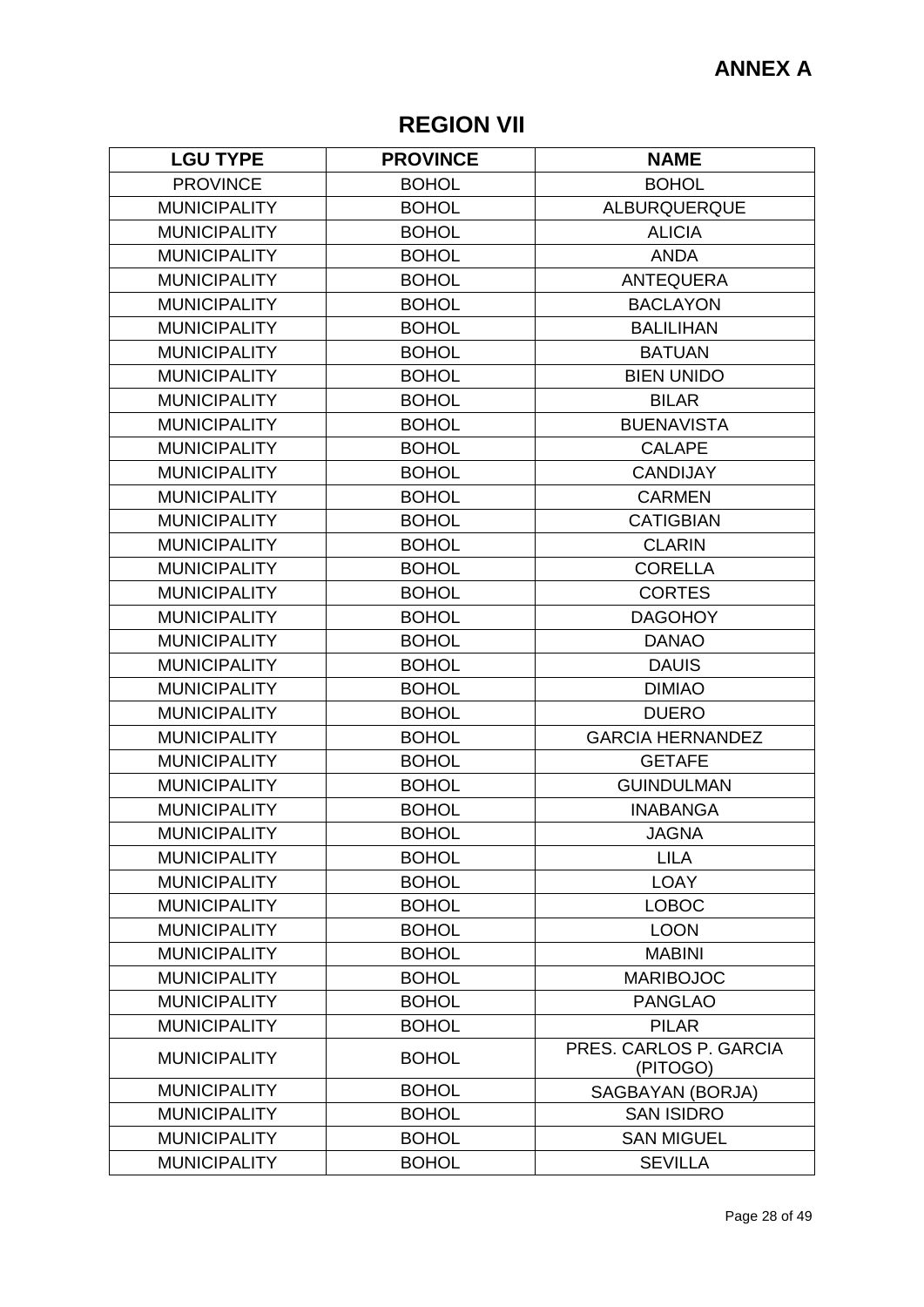| <b>LGU TYPE</b>     | <b>PROVINCE</b> | <b>NAME</b>             |
|---------------------|-----------------|-------------------------|
| <b>MUNICIPALITY</b> | <b>BOHOL</b>    | <b>SIERRA BULLONES</b>  |
| <b>MUNICIPALITY</b> | <b>BOHOL</b>    | <b>SIKATUNA</b>         |
| <b>CITY</b>         | <b>BOHOL</b>    | <b>TAGBILARAN CITY</b>  |
| <b>MUNICIPALITY</b> | <b>BOHOL</b>    | <b>TALIBON</b>          |
| <b>MUNICIPALITY</b> | <b>BOHOL</b>    | <b>TRINIDAD</b>         |
| <b>MUNICIPALITY</b> | <b>BOHOL</b>    | <b>TUBIGON</b>          |
| <b>MUNICIPALITY</b> | <b>BOHOL</b>    | <b>UBAY</b>             |
| <b>MUNICIPALITY</b> | <b>BOHOL</b>    | <b>VALENCIA</b>         |
| <b>PROVINCE</b>     | <b>CEBU</b>     | <b>CEBU</b>             |
| <b>MUNICIPALITY</b> | <b>CEBU</b>     | <b>ALCANTARA</b>        |
| <b>MUNICIPALITY</b> | <b>CEBU</b>     | <b>ALCOY</b>            |
| <b>MUNICIPALITY</b> | <b>CEBU</b>     | <b>ALEGRIA</b>          |
| <b>MUNICIPALITY</b> | <b>CEBU</b>     | <b>ALOGUINSAN</b>       |
| <b>MUNICIPALITY</b> | <b>CEBU</b>     | <b>ARGAO</b>            |
| <b>MUNICIPALITY</b> | <b>CEBU</b>     | <b>ASTURIAS</b>         |
| <b>MUNICIPALITY</b> | <b>CEBU</b>     | <b>BADIAN</b>           |
| <b>MUNICIPALITY</b> | <b>CEBU</b>     | <b>BALAMBAN</b>         |
| <b>MUNICIPALITY</b> | <b>CEBU</b>     | <b>BANTAYAN</b>         |
| <b>MUNICIPALITY</b> | <b>CEBU</b>     | <b>BARILI</b>           |
| <b>CITY</b>         | <b>CEBU</b>     | <b>BOGO CITY</b>        |
| <b>MUNICIPALITY</b> | <b>CEBU</b>     | <b>BOLJOON</b>          |
| <b>MUNICIPALITY</b> | <b>CEBU</b>     | <b>BORBON</b>           |
| <b>CITY</b>         | <b>CEBU</b>     | <b>CARCAR CITY</b>      |
| <b>MUNICIPALITY</b> | <b>CEBU</b>     | <b>CARMEN</b>           |
| <b>MUNICIPALITY</b> | <b>CEBU</b>     | <b>CATMON</b>           |
| <b>CITY</b>         | <b>CEBU</b>     | <b>CEBU CITY</b>        |
| <b>MUNICIPALITY</b> | <b>CEBU</b>     | <b>COMPOSTELA</b>       |
| <b>MUNICIPALITY</b> | <b>CEBU</b>     | <b>CONSOLACION</b>      |
| <b>MUNICIPALITY</b> | <b>CEBU</b>     | <b>CORDOVA</b>          |
| <b>MUNICIPALITY</b> | <b>CEBU</b>     | <b>DAANBANTAYAN</b>     |
| <b>MUNICIPALITY</b> | <b>CEBU</b>     | <b>DALAGUETE</b>        |
| <b>CITY</b>         | <b>CEBU</b>     | <b>DANAO CITY</b>       |
| <b>MUNICIPALITY</b> | <b>CEBU</b>     | <b>DUMANJUG</b>         |
| <b>MUNICIPALITY</b> | <b>CEBU</b>     | <b>GINATILAN</b>        |
| <b>CITY</b>         | <b>CEBU</b>     | LAPU-LAPU CITY (OPON)   |
| <b>MUNICIPALITY</b> | <b>CEBU</b>     | <b>LILOAN</b>           |
| <b>MUNICIPALITY</b> | <b>CEBU</b>     | <b>MADRIDEJOS</b>       |
| <b>MUNICIPALITY</b> | <b>CEBU</b>     | <b>MALABUYOC</b>        |
| <b>CITY</b>         | <b>CEBU</b>     | <b>MANDAUE CITY</b>     |
| <b>MUNICIPALITY</b> | <b>CEBU</b>     | <b>MEDELLIN</b>         |
| <b>MUNICIPALITY</b> | <b>CEBU</b>     | <b>MINGLANILLA</b>      |
| <b>MUNICIPALITY</b> | <b>CEBU</b>     | <b>MOALBOAL</b>         |
| <b>CITY</b>         | <b>CEBU</b>     | <b>NAGA CITY (CEBU)</b> |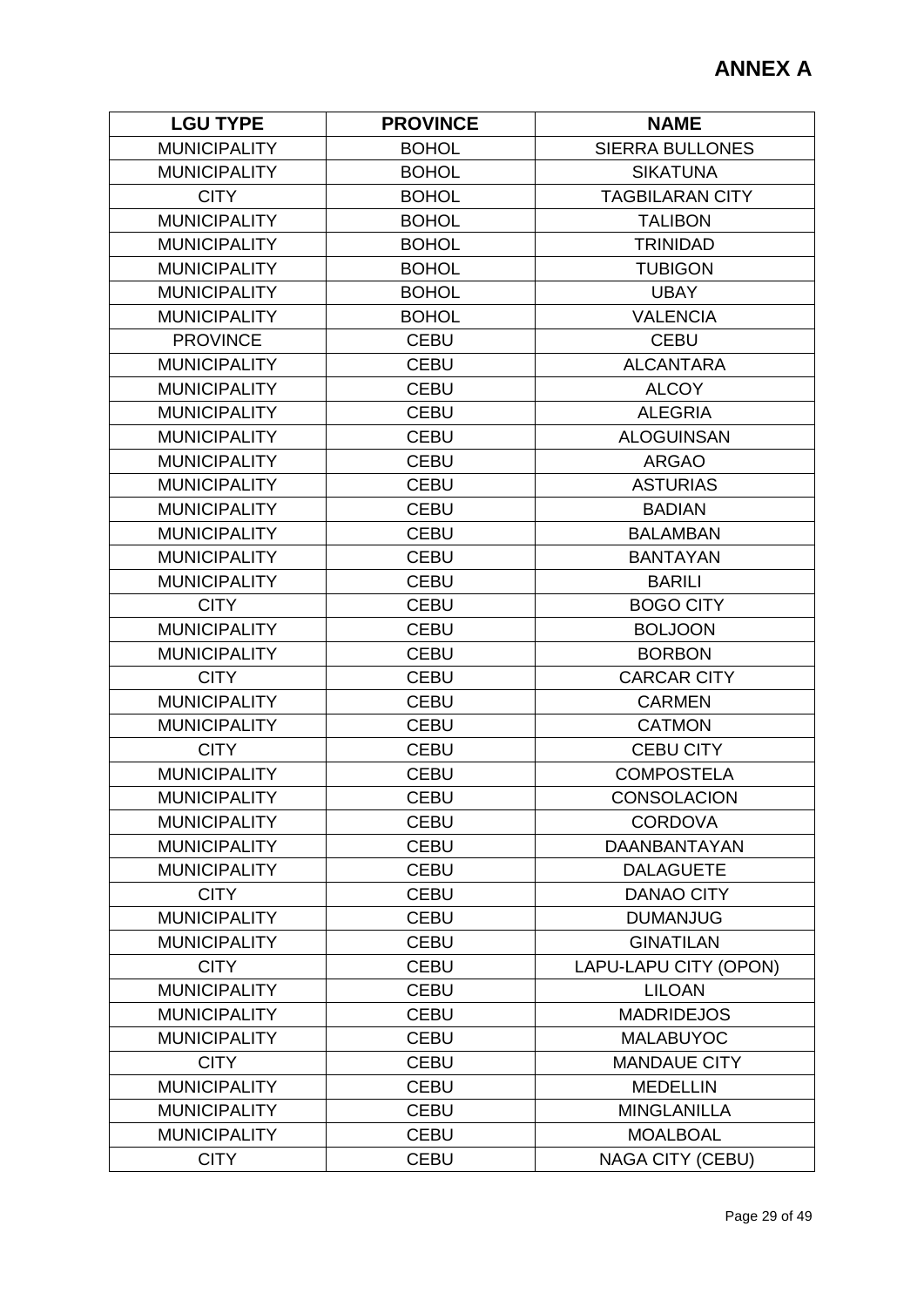| <b>LGU TYPE</b>     | <b>PROVINCE</b>        | <b>NAME</b>                  |
|---------------------|------------------------|------------------------------|
| <b>MUNICIPALITY</b> | <b>CEBU</b>            | <b>OSLOB</b>                 |
| <b>MUNICIPALITY</b> | <b>CEBU</b>            | <b>PILAR</b>                 |
| <b>MUNICIPALITY</b> | <b>CEBU</b>            | PINAMUNGAHAN                 |
| <b>MUNICIPALITY</b> | <b>CEBU</b>            | <b>PORO</b>                  |
| <b>MUNICIPALITY</b> | <b>CEBU</b>            | <b>RONDA</b>                 |
| <b>MUNICIPALITY</b> | <b>CEBU</b>            | <b>SAMBOAN</b>               |
| <b>MUNICIPALITY</b> | <b>CEBU</b>            | <b>SAN FERNANDO</b>          |
| <b>MUNICIPALITY</b> | <b>CEBU</b>            | <b>SAN FRANCISCO</b>         |
| <b>MUNICIPALITY</b> | <b>CEBU</b>            | <b>SAN REMIGIO</b>           |
| <b>MUNICIPALITY</b> | <b>CEBU</b>            | <b>SANTA FE</b>              |
| <b>MUNICIPALITY</b> | <b>CEBU</b>            | <b>SANTANDER</b>             |
| <b>MUNICIPALITY</b> | <b>CEBU</b>            | <b>SIBONGA</b>               |
| <b>MUNICIPALITY</b> | <b>CEBU</b>            | <b>SOGOD</b>                 |
| <b>MUNICIPALITY</b> | <b>CEBU</b>            | <b>TABOGON</b>               |
| <b>MUNICIPALITY</b> | <b>CEBU</b>            | <b>TABUELAN</b>              |
| <b>CITY</b>         | <b>CEBU</b>            | TALISAY CITY (CEBU)          |
| <b>CITY</b>         | <b>CEBU</b>            | <b>TOLEDO CITY</b>           |
| <b>MUNICIPALITY</b> | <b>CEBU</b>            | <b>TUBURAN</b>               |
| <b>MUNICIPALITY</b> | <b>CEBU</b>            | <b>TUDELA</b>                |
| <b>PROVINCE</b>     | <b>NEGROS ORIENTAL</b> | <b>NEGROS ORIENTAL</b>       |
| <b>MUNICIPALITY</b> | <b>NEGROS ORIENTAL</b> | AMLAN (AYUQUITAN)            |
| <b>MUNICIPALITY</b> | <b>NEGROS ORIENTAL</b> | <b>AYUNGON</b>               |
| <b>MUNICIPALITY</b> | <b>NEGROS ORIENTAL</b> | <b>BACONG</b>                |
| <b>CITY</b>         | <b>NEGROS ORIENTAL</b> | <b>BAIS CITY</b>             |
| <b>MUNICIPALITY</b> | <b>NEGROS ORIENTAL</b> | <b>BASAY</b>                 |
| <b>CITY</b>         | <b>NEGROS ORIENTAL</b> | <b>BAYAWAN CITY (TULONG)</b> |
| <b>MUNICIPALITY</b> | <b>NEGROS ORIENTAL</b> | <b>BINDOY (PAYABON)</b>      |
| <b>CITY</b>         | <b>NEGROS ORIENTAL</b> | <b>CANLAON CITY</b>          |
| <b>MUNICIPALITY</b> | <b>NEGROS ORIENTAL</b> | <b>DAUIN</b>                 |
| <b>CITY</b>         | <b>NEGROS ORIENTAL</b> | <b>DUMAGUETE CITY</b>        |
| <b>CITY</b>         | <b>NEGROS ORIENTAL</b> | <b>GUIHULNGAN CITY</b>       |
| <b>MUNICIPALITY</b> | <b>NEGROS ORIENTAL</b> | <b>JIMALALUD</b>             |
| <b>MUNICIPALITY</b> | <b>NEGROS ORIENTAL</b> | <b>LA LIBERTAD</b>           |
| <b>MUNICIPALITY</b> | <b>NEGROS ORIENTAL</b> | <b>MABINAY</b>               |
| <b>MUNICIPALITY</b> | <b>NEGROS ORIENTAL</b> | <b>MANJUYOD</b>              |
| <b>MUNICIPALITY</b> | <b>NEGROS ORIENTAL</b> | <b>PAMPLONA</b>              |
| <b>MUNICIPALITY</b> | <b>NEGROS ORIENTAL</b> | <b>SAN JOSE</b>              |
| <b>MUNICIPALITY</b> | <b>NEGROS ORIENTAL</b> | <b>SANTA CATALINA</b>        |
| <b>MUNICIPALITY</b> | <b>NEGROS ORIENTAL</b> | <b>SIATON</b>                |
| <b>MUNICIPALITY</b> | <b>NEGROS ORIENTAL</b> | <b>SIBULAN</b>               |
| <b>CITY</b>         | <b>NEGROS ORIENTAL</b> | <b>TANJAY CITY</b>           |
| <b>MUNICIPALITY</b> | <b>NEGROS ORIENTAL</b> | <b>TAYASAN</b>               |
| <b>MUNICIPALITY</b> | <b>NEGROS ORIENTAL</b> | VALENCIA (LUZURRIAGA)        |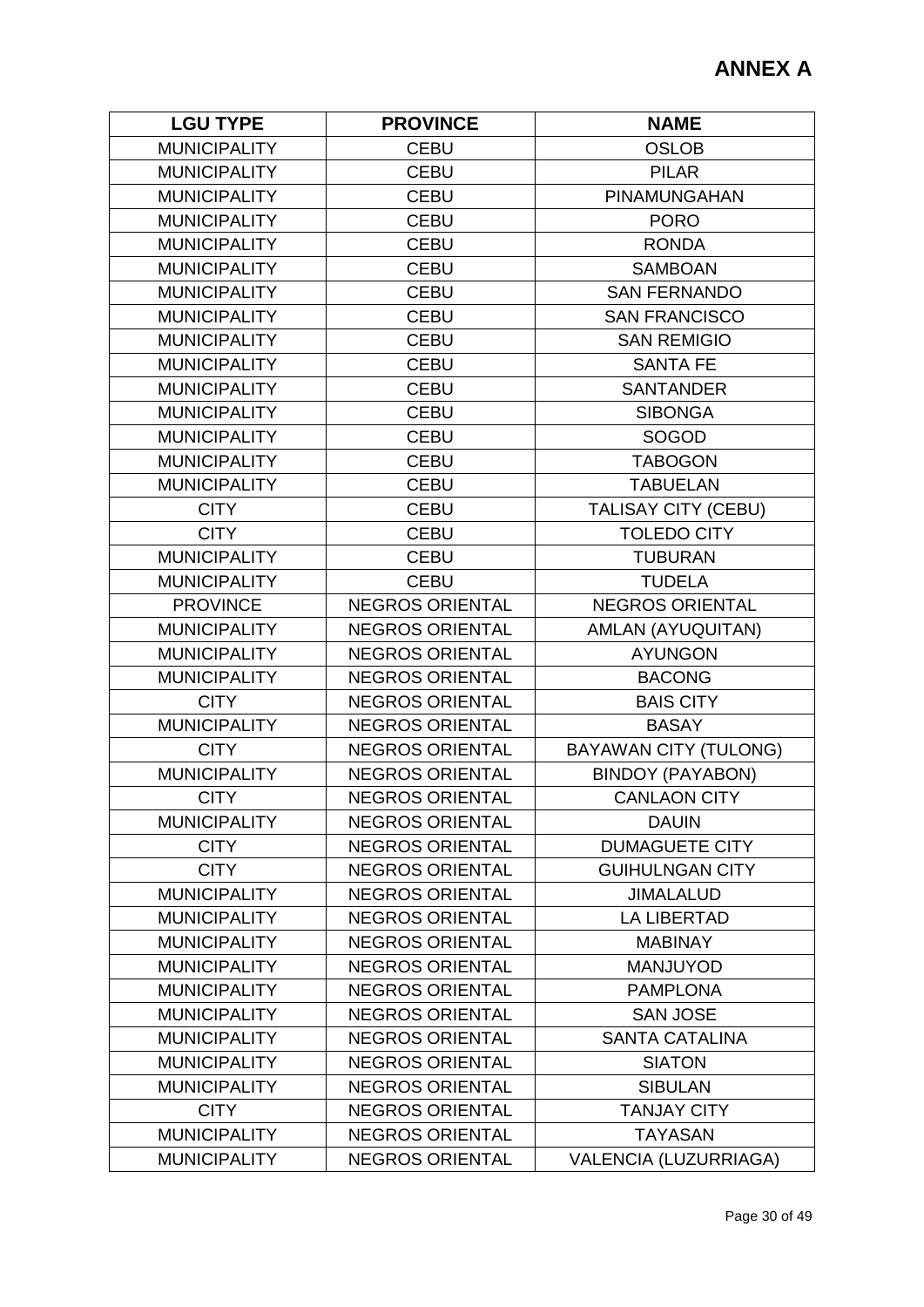| <b>LGU TYPE</b>     | <b>PROVINCE</b>        | <b>NAME</b>               |
|---------------------|------------------------|---------------------------|
| <b>MUNICIPALITY</b> | <b>NEGROS ORIENTAL</b> | <b>VALLEHERMOSO</b>       |
| <b>MUNICIPALITY</b> | <b>NEGROS ORIENTAL</b> | ZAMBOANGUITA              |
| <b>PROVINCE</b>     | <b>SIQUIJOR</b>        | <b>SIQUIJOR</b>           |
| <b>MUNICIPALITY</b> | <b>SIQUIJOR</b>        | <b>ENRIQUE VILLANUEVA</b> |
| <b>MUNICIPALITY</b> | <b>SIQUIJOR</b>        | <b>LARENA</b>             |
| <b>MUNICIPALITY</b> | <b>SIQUIJOR</b>        | LAZI                      |
| <b>MUNICIPALITY</b> | <b>SIQUIJOR</b>        | <b>MARIA</b>              |
| <b>MUNICIPALITY</b> | <b>SIQUIJOR</b>        | <b>SAN JUAN</b>           |
| <b>MUNICIPALITY</b> | <b>SIQUIJOR</b>        | <b>SIQUIJOR</b>           |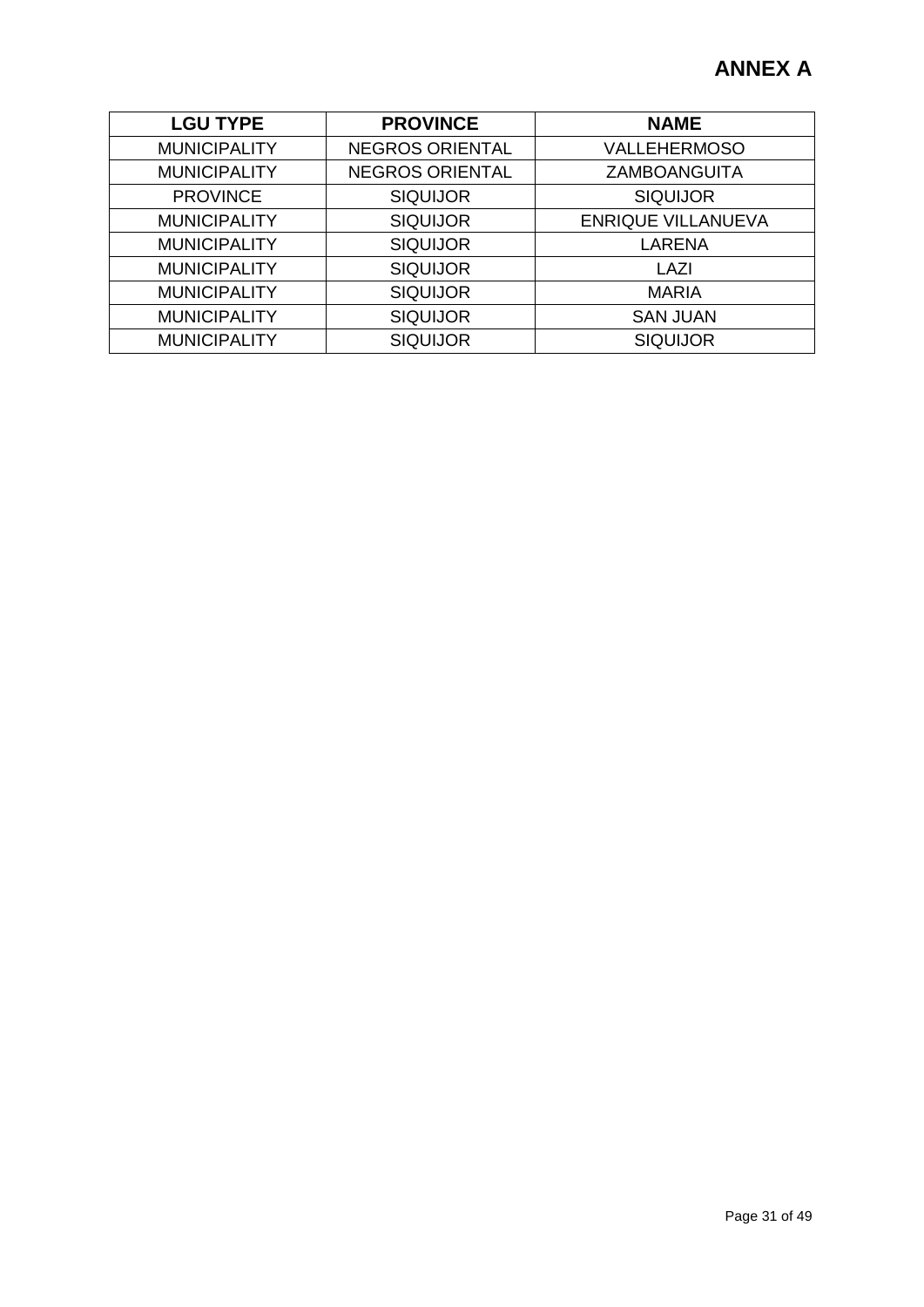## **REGION VIII**

| <b>LGU TYPE</b>     | <b>PROVINCE</b>      | <b>NAME</b>              |
|---------------------|----------------------|--------------------------|
| <b>PROVINCE</b>     | <b>BILIRAN</b>       | <b>BILIRAN</b>           |
| <b>MUNICIPALITY</b> | <b>BILIRAN</b>       | <b>ALMERIA</b>           |
| <b>MUNICIPALITY</b> | <b>BILIRAN</b>       | <b>BILIRAN</b>           |
| <b>MUNICIPALITY</b> | <b>BILIRAN</b>       | <b>CABUCGAYAN</b>        |
| <b>MUNICIPALITY</b> | <b>BILIRAN</b>       | <b>CAIBIRAN</b>          |
| <b>MUNICIPALITY</b> | <b>BILIRAN</b>       | <b>CULABA</b>            |
| <b>MUNICIPALITY</b> | <b>BILIRAN</b>       | <b>KAWAYAN</b>           |
| <b>MUNICIPALITY</b> | <b>BILIRAN</b>       | <b>MARIPIPI</b>          |
| <b>MUNICIPALITY</b> | <b>BILIRAN</b>       | <b>NAVAL</b>             |
| <b>PROVINCE</b>     | <b>EASTERN SAMAR</b> | <b>EASTERN SAMAR</b>     |
| <b>MUNICIPALITY</b> | <b>EASTERN SAMAR</b> | <b>ARTECHE</b>           |
| <b>MUNICIPALITY</b> | <b>EASTERN SAMAR</b> | <b>BALANGIGA</b>         |
| <b>MUNICIPALITY</b> | <b>EASTERN SAMAR</b> | <b>BALANGKAYAN</b>       |
| <b>CITY</b>         | <b>EASTERN SAMAR</b> | <b>BORONGAN CITY</b>     |
| <b>MUNICIPALITY</b> | <b>EASTERN SAMAR</b> | <b>CAN-AVID</b>          |
| <b>MUNICIPALITY</b> | <b>EASTERN SAMAR</b> | <b>DOLORES</b>           |
| <b>MUNICIPALITY</b> | <b>EASTERN SAMAR</b> | <b>GENERAL MACARTHUR</b> |
| <b>MUNICIPALITY</b> | <b>EASTERN SAMAR</b> | <b>GIPORLOS</b>          |
| <b>MUNICIPALITY</b> | <b>EASTERN SAMAR</b> | <b>GUIUAN</b>            |
| <b>MUNICIPALITY</b> | <b>EASTERN SAMAR</b> | <b>HERNANI</b>           |
| <b>MUNICIPALITY</b> | <b>EASTERN SAMAR</b> | <b>JIPAPAD</b>           |
| <b>MUNICIPALITY</b> | <b>EASTERN SAMAR</b> | <b>LAWAAN</b>            |
| <b>MUNICIPALITY</b> | <b>EASTERN SAMAR</b> | <b>LLORENTE</b>          |
| <b>MUNICIPALITY</b> | <b>EASTERN SAMAR</b> | <b>MASLOG</b>            |
| <b>MUNICIPALITY</b> | <b>EASTERN SAMAR</b> | <b>MAYDOLONG</b>         |
| <b>MUNICIPALITY</b> | <b>EASTERN SAMAR</b> | <b>MERCEDES</b>          |
| <b>MUNICIPALITY</b> | <b>EASTERN SAMAR</b> | <b>ORAS</b>              |
| <b>MUNICIPALITY</b> | <b>EASTERN SAMAR</b> | QUINAPONDAN              |
| <b>MUNICIPALITY</b> | <b>EASTERN SAMAR</b> | <b>SALCEDO</b>           |
| <b>MUNICIPALITY</b> | <b>EASTERN SAMAR</b> | <b>SAN JULIAN</b>        |
| <b>MUNICIPALITY</b> | <b>EASTERN SAMAR</b> | <b>SAN POLICARPIO</b>    |
| <b>MUNICIPALITY</b> | <b>EASTERN SAMAR</b> | <b>SULAT</b>             |
| <b>MUNICIPALITY</b> | <b>EASTERN SAMAR</b> | <b>TAFT</b>              |
| <b>PROVINCE</b>     | <b>LEYTE</b>         | <b>LEYTE</b>             |
| <b>MUNICIPALITY</b> | <b>LEYTE</b>         | <b>ABUYOG</b>            |
| <b>MUNICIPALITY</b> | <b>LEYTE</b>         | <b>ALANGALANG</b>        |
| <b>MUNICIPALITY</b> | <b>LEYTE</b>         | <b>ALBUERA</b>           |
| <b>MUNICIPALITY</b> | <b>LEYTE</b>         | <b>BABATNGON</b>         |
| <b>MUNICIPALITY</b> | <b>LEYTE</b>         | <b>BARUGO</b>            |
| <b>MUNICIPALITY</b> | <b>LEYTE</b>         | <b>BATO</b>              |
| <b>CITY</b>         | <b>LEYTE</b>         | <b>BAYBAY CITY</b>       |
| <b>MUNICIPALITY</b> | <b>LEYTE</b>         | <b>BURAUEN</b>           |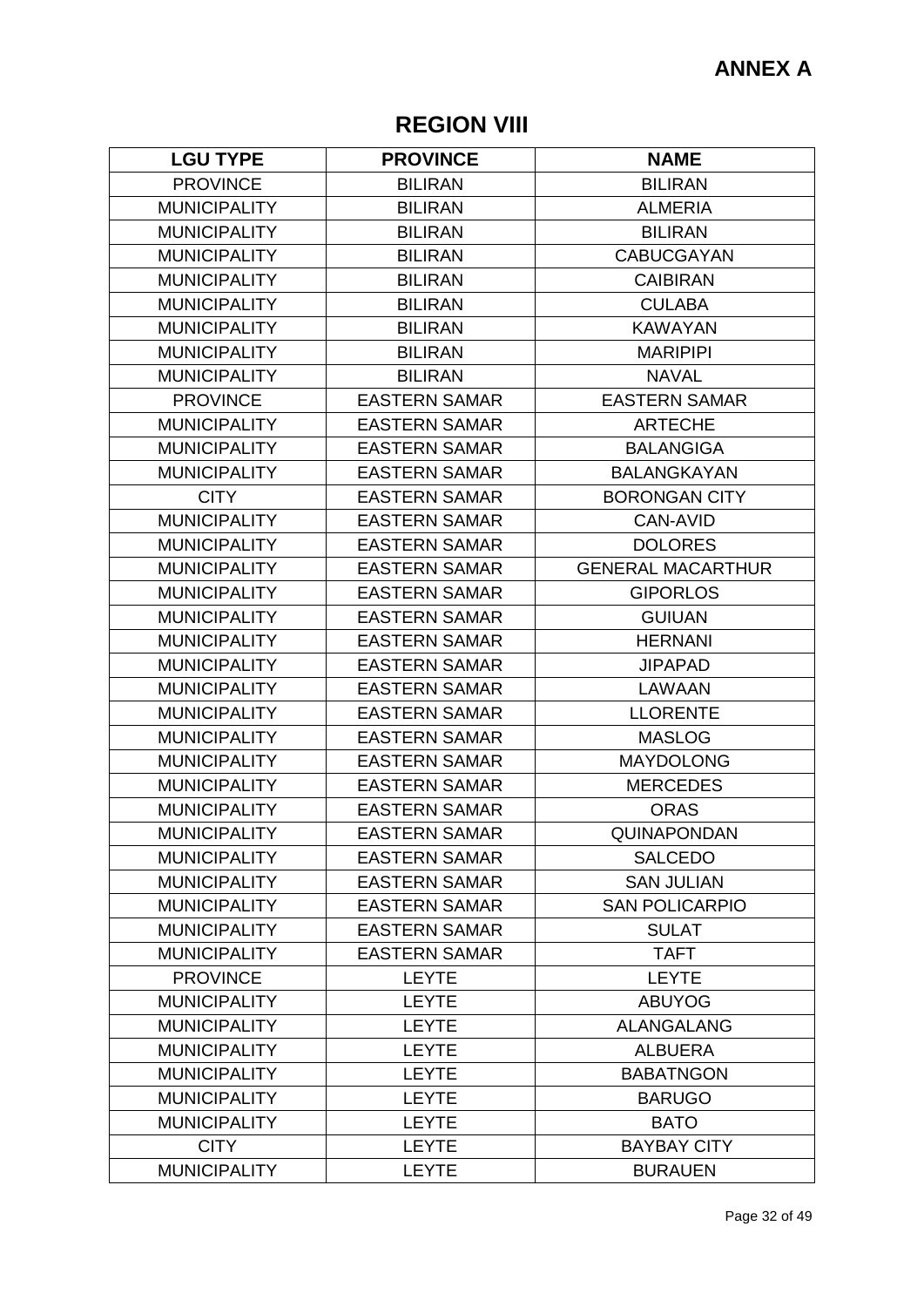| <b>LEYTE</b><br><b>MUNICIPALITY</b><br><b>CALUBIAN</b><br><b>MUNICIPALITY</b><br><b>LEYTE</b><br><b>CAPOOCAN</b><br><b>MUNICIPALITY</b><br><b>LEYTE</b><br><b>CARIGARA</b><br><b>MUNICIPALITY</b><br><b>LEYTE</b><br><b>DAGAMI</b><br><b>MUNICIPALITY</b><br><b>LEYTE</b><br><b>DULAG</b><br><b>MUNICIPALITY</b><br><b>LEYTE</b><br><b>HILONGOS</b><br><b>MUNICIPALITY</b><br><b>LEYTE</b><br><b>HINDANG</b><br><b>MUNICIPALITY</b><br><b>LEYTE</b><br><b>INOPACAN</b><br><b>MUNICIPALITY</b><br><b>LEYTE</b><br><b>ISABEL</b><br><b>MUNICIPALITY</b><br><b>LEYTE</b><br><b>JARO</b><br><b>MUNICIPALITY</b><br><b>LEYTE</b><br><b>JAVIER (BUGHO)</b><br><b>MUNICIPALITY</b><br><b>LEYTE</b><br><b>JULITA</b><br><b>MUNICIPALITY</b><br><b>LEYTE</b><br><b>KANANGA</b><br><b>MUNICIPALITY</b><br><b>LEYTE</b><br>LA PAZ<br><b>MUNICIPALITY</b><br><b>LEYTE</b><br><b>LEYTE</b><br><b>MUNICIPALITY</b><br><b>LEYTE</b><br><b>MACARTHUR</b><br><b>MUNICIPALITY</b><br><b>LEYTE</b><br><b>MAHAPLAG</b><br><b>MUNICIPALITY</b><br><b>LEYTE</b><br>MATAG-OB<br><b>MUNICIPALITY</b><br><b>LEYTE</b><br><b>MATALOM</b><br><b>MUNICIPALITY</b><br><b>LEYTE</b><br><b>MAYORGA</b><br><b>MUNICIPALITY</b><br><b>LEYTE</b><br><b>MERIDA</b><br><b>CITY</b><br><b>LEYTE</b><br><b>ORMOC CITY</b><br><b>MUNICIPALITY</b><br><b>LEYTE</b><br><b>PALO</b><br><b>MUNICIPALITY</b><br><b>LEYTE</b><br><b>PALOMPON</b><br><b>MUNICIPALITY</b><br><b>LEYTE</b><br><b>PASTRANA</b><br><b>MUNICIPALITY</b><br><b>LEYTE</b><br><b>SAN ISIDRO</b><br><b>MUNICIPALITY</b><br><b>LEYTE</b><br><b>SAN MIGUEL</b><br><b>MUNICIPALITY</b><br><b>LEYTE</b><br><b>SANTA FE</b><br><b>MUNICIPALITY</b><br><b>LEYTE</b><br><b>TABANGO</b><br><b>MUNICIPALITY</b><br><b>LEYTE</b><br><b>TABONTABON</b><br><b>LEYTE</b><br><b>CITY</b><br><b>TACLOBAN CITY</b><br><b>MUNICIPALITY</b><br><b>LEYTE</b><br><b>TANAUAN</b><br><b>MUNICIPALITY</b><br><b>LEYTE</b><br><b>TOLOSA</b><br><b>LEYTE</b><br><b>TUNGA</b><br><b>MUNICIPALITY</b><br><b>MUNICIPALITY</b><br><b>LEYTE</b><br><b>VILLABA</b><br><b>PROVINCE</b><br><b>NORTHERN SAMAR</b><br><b>NORTHERN SAMAR</b><br><b>MUNICIPALITY</b><br><b>NORTHERN SAMAR</b><br><b>ALLEN</b><br><b>MUNICIPALITY</b><br><b>BIRI</b><br><b>NORTHERN SAMAR</b><br><b>MUNICIPALITY</b><br><b>NORTHERN SAMAR</b><br><b>BOBON</b><br><b>MUNICIPALITY</b><br><b>NORTHERN SAMAR</b><br><b>CAPUL</b><br><b>MUNICIPALITY</b><br><b>NORTHERN SAMAR</b><br><b>CATARMAN</b><br><b>MUNICIPALITY</b><br><b>NORTHERN SAMAR</b><br><b>CATUBIG</b><br><b>MUNICIPALITY</b><br><b>NORTHERN SAMAR</b> | <b>LGU TYPE</b> | <b>PROVINCE</b> | <b>NAME</b>  |
|---------------------------------------------------------------------------------------------------------------------------------------------------------------------------------------------------------------------------------------------------------------------------------------------------------------------------------------------------------------------------------------------------------------------------------------------------------------------------------------------------------------------------------------------------------------------------------------------------------------------------------------------------------------------------------------------------------------------------------------------------------------------------------------------------------------------------------------------------------------------------------------------------------------------------------------------------------------------------------------------------------------------------------------------------------------------------------------------------------------------------------------------------------------------------------------------------------------------------------------------------------------------------------------------------------------------------------------------------------------------------------------------------------------------------------------------------------------------------------------------------------------------------------------------------------------------------------------------------------------------------------------------------------------------------------------------------------------------------------------------------------------------------------------------------------------------------------------------------------------------------------------------------------------------------------------------------------------------------------------------------------------------------------------------------------------------------------------------------------------------------------------------------------------------------------------------------------------------------------------------------------------------------------------------------------------------------------------------------------------------------------------------------------------------------------------------------------------------------------------------------------------------------------------------------------------------------------------|-----------------|-----------------|--------------|
|                                                                                                                                                                                                                                                                                                                                                                                                                                                                                                                                                                                                                                                                                                                                                                                                                                                                                                                                                                                                                                                                                                                                                                                                                                                                                                                                                                                                                                                                                                                                                                                                                                                                                                                                                                                                                                                                                                                                                                                                                                                                                                                                                                                                                                                                                                                                                                                                                                                                                                                                                                                       |                 |                 |              |
|                                                                                                                                                                                                                                                                                                                                                                                                                                                                                                                                                                                                                                                                                                                                                                                                                                                                                                                                                                                                                                                                                                                                                                                                                                                                                                                                                                                                                                                                                                                                                                                                                                                                                                                                                                                                                                                                                                                                                                                                                                                                                                                                                                                                                                                                                                                                                                                                                                                                                                                                                                                       |                 |                 |              |
|                                                                                                                                                                                                                                                                                                                                                                                                                                                                                                                                                                                                                                                                                                                                                                                                                                                                                                                                                                                                                                                                                                                                                                                                                                                                                                                                                                                                                                                                                                                                                                                                                                                                                                                                                                                                                                                                                                                                                                                                                                                                                                                                                                                                                                                                                                                                                                                                                                                                                                                                                                                       |                 |                 |              |
|                                                                                                                                                                                                                                                                                                                                                                                                                                                                                                                                                                                                                                                                                                                                                                                                                                                                                                                                                                                                                                                                                                                                                                                                                                                                                                                                                                                                                                                                                                                                                                                                                                                                                                                                                                                                                                                                                                                                                                                                                                                                                                                                                                                                                                                                                                                                                                                                                                                                                                                                                                                       |                 |                 |              |
|                                                                                                                                                                                                                                                                                                                                                                                                                                                                                                                                                                                                                                                                                                                                                                                                                                                                                                                                                                                                                                                                                                                                                                                                                                                                                                                                                                                                                                                                                                                                                                                                                                                                                                                                                                                                                                                                                                                                                                                                                                                                                                                                                                                                                                                                                                                                                                                                                                                                                                                                                                                       |                 |                 |              |
|                                                                                                                                                                                                                                                                                                                                                                                                                                                                                                                                                                                                                                                                                                                                                                                                                                                                                                                                                                                                                                                                                                                                                                                                                                                                                                                                                                                                                                                                                                                                                                                                                                                                                                                                                                                                                                                                                                                                                                                                                                                                                                                                                                                                                                                                                                                                                                                                                                                                                                                                                                                       |                 |                 |              |
|                                                                                                                                                                                                                                                                                                                                                                                                                                                                                                                                                                                                                                                                                                                                                                                                                                                                                                                                                                                                                                                                                                                                                                                                                                                                                                                                                                                                                                                                                                                                                                                                                                                                                                                                                                                                                                                                                                                                                                                                                                                                                                                                                                                                                                                                                                                                                                                                                                                                                                                                                                                       |                 |                 |              |
|                                                                                                                                                                                                                                                                                                                                                                                                                                                                                                                                                                                                                                                                                                                                                                                                                                                                                                                                                                                                                                                                                                                                                                                                                                                                                                                                                                                                                                                                                                                                                                                                                                                                                                                                                                                                                                                                                                                                                                                                                                                                                                                                                                                                                                                                                                                                                                                                                                                                                                                                                                                       |                 |                 |              |
|                                                                                                                                                                                                                                                                                                                                                                                                                                                                                                                                                                                                                                                                                                                                                                                                                                                                                                                                                                                                                                                                                                                                                                                                                                                                                                                                                                                                                                                                                                                                                                                                                                                                                                                                                                                                                                                                                                                                                                                                                                                                                                                                                                                                                                                                                                                                                                                                                                                                                                                                                                                       |                 |                 |              |
|                                                                                                                                                                                                                                                                                                                                                                                                                                                                                                                                                                                                                                                                                                                                                                                                                                                                                                                                                                                                                                                                                                                                                                                                                                                                                                                                                                                                                                                                                                                                                                                                                                                                                                                                                                                                                                                                                                                                                                                                                                                                                                                                                                                                                                                                                                                                                                                                                                                                                                                                                                                       |                 |                 |              |
|                                                                                                                                                                                                                                                                                                                                                                                                                                                                                                                                                                                                                                                                                                                                                                                                                                                                                                                                                                                                                                                                                                                                                                                                                                                                                                                                                                                                                                                                                                                                                                                                                                                                                                                                                                                                                                                                                                                                                                                                                                                                                                                                                                                                                                                                                                                                                                                                                                                                                                                                                                                       |                 |                 |              |
|                                                                                                                                                                                                                                                                                                                                                                                                                                                                                                                                                                                                                                                                                                                                                                                                                                                                                                                                                                                                                                                                                                                                                                                                                                                                                                                                                                                                                                                                                                                                                                                                                                                                                                                                                                                                                                                                                                                                                                                                                                                                                                                                                                                                                                                                                                                                                                                                                                                                                                                                                                                       |                 |                 |              |
|                                                                                                                                                                                                                                                                                                                                                                                                                                                                                                                                                                                                                                                                                                                                                                                                                                                                                                                                                                                                                                                                                                                                                                                                                                                                                                                                                                                                                                                                                                                                                                                                                                                                                                                                                                                                                                                                                                                                                                                                                                                                                                                                                                                                                                                                                                                                                                                                                                                                                                                                                                                       |                 |                 |              |
|                                                                                                                                                                                                                                                                                                                                                                                                                                                                                                                                                                                                                                                                                                                                                                                                                                                                                                                                                                                                                                                                                                                                                                                                                                                                                                                                                                                                                                                                                                                                                                                                                                                                                                                                                                                                                                                                                                                                                                                                                                                                                                                                                                                                                                                                                                                                                                                                                                                                                                                                                                                       |                 |                 |              |
|                                                                                                                                                                                                                                                                                                                                                                                                                                                                                                                                                                                                                                                                                                                                                                                                                                                                                                                                                                                                                                                                                                                                                                                                                                                                                                                                                                                                                                                                                                                                                                                                                                                                                                                                                                                                                                                                                                                                                                                                                                                                                                                                                                                                                                                                                                                                                                                                                                                                                                                                                                                       |                 |                 |              |
|                                                                                                                                                                                                                                                                                                                                                                                                                                                                                                                                                                                                                                                                                                                                                                                                                                                                                                                                                                                                                                                                                                                                                                                                                                                                                                                                                                                                                                                                                                                                                                                                                                                                                                                                                                                                                                                                                                                                                                                                                                                                                                                                                                                                                                                                                                                                                                                                                                                                                                                                                                                       |                 |                 |              |
|                                                                                                                                                                                                                                                                                                                                                                                                                                                                                                                                                                                                                                                                                                                                                                                                                                                                                                                                                                                                                                                                                                                                                                                                                                                                                                                                                                                                                                                                                                                                                                                                                                                                                                                                                                                                                                                                                                                                                                                                                                                                                                                                                                                                                                                                                                                                                                                                                                                                                                                                                                                       |                 |                 |              |
|                                                                                                                                                                                                                                                                                                                                                                                                                                                                                                                                                                                                                                                                                                                                                                                                                                                                                                                                                                                                                                                                                                                                                                                                                                                                                                                                                                                                                                                                                                                                                                                                                                                                                                                                                                                                                                                                                                                                                                                                                                                                                                                                                                                                                                                                                                                                                                                                                                                                                                                                                                                       |                 |                 |              |
|                                                                                                                                                                                                                                                                                                                                                                                                                                                                                                                                                                                                                                                                                                                                                                                                                                                                                                                                                                                                                                                                                                                                                                                                                                                                                                                                                                                                                                                                                                                                                                                                                                                                                                                                                                                                                                                                                                                                                                                                                                                                                                                                                                                                                                                                                                                                                                                                                                                                                                                                                                                       |                 |                 |              |
|                                                                                                                                                                                                                                                                                                                                                                                                                                                                                                                                                                                                                                                                                                                                                                                                                                                                                                                                                                                                                                                                                                                                                                                                                                                                                                                                                                                                                                                                                                                                                                                                                                                                                                                                                                                                                                                                                                                                                                                                                                                                                                                                                                                                                                                                                                                                                                                                                                                                                                                                                                                       |                 |                 |              |
|                                                                                                                                                                                                                                                                                                                                                                                                                                                                                                                                                                                                                                                                                                                                                                                                                                                                                                                                                                                                                                                                                                                                                                                                                                                                                                                                                                                                                                                                                                                                                                                                                                                                                                                                                                                                                                                                                                                                                                                                                                                                                                                                                                                                                                                                                                                                                                                                                                                                                                                                                                                       |                 |                 |              |
|                                                                                                                                                                                                                                                                                                                                                                                                                                                                                                                                                                                                                                                                                                                                                                                                                                                                                                                                                                                                                                                                                                                                                                                                                                                                                                                                                                                                                                                                                                                                                                                                                                                                                                                                                                                                                                                                                                                                                                                                                                                                                                                                                                                                                                                                                                                                                                                                                                                                                                                                                                                       |                 |                 |              |
|                                                                                                                                                                                                                                                                                                                                                                                                                                                                                                                                                                                                                                                                                                                                                                                                                                                                                                                                                                                                                                                                                                                                                                                                                                                                                                                                                                                                                                                                                                                                                                                                                                                                                                                                                                                                                                                                                                                                                                                                                                                                                                                                                                                                                                                                                                                                                                                                                                                                                                                                                                                       |                 |                 |              |
|                                                                                                                                                                                                                                                                                                                                                                                                                                                                                                                                                                                                                                                                                                                                                                                                                                                                                                                                                                                                                                                                                                                                                                                                                                                                                                                                                                                                                                                                                                                                                                                                                                                                                                                                                                                                                                                                                                                                                                                                                                                                                                                                                                                                                                                                                                                                                                                                                                                                                                                                                                                       |                 |                 |              |
|                                                                                                                                                                                                                                                                                                                                                                                                                                                                                                                                                                                                                                                                                                                                                                                                                                                                                                                                                                                                                                                                                                                                                                                                                                                                                                                                                                                                                                                                                                                                                                                                                                                                                                                                                                                                                                                                                                                                                                                                                                                                                                                                                                                                                                                                                                                                                                                                                                                                                                                                                                                       |                 |                 |              |
|                                                                                                                                                                                                                                                                                                                                                                                                                                                                                                                                                                                                                                                                                                                                                                                                                                                                                                                                                                                                                                                                                                                                                                                                                                                                                                                                                                                                                                                                                                                                                                                                                                                                                                                                                                                                                                                                                                                                                                                                                                                                                                                                                                                                                                                                                                                                                                                                                                                                                                                                                                                       |                 |                 |              |
|                                                                                                                                                                                                                                                                                                                                                                                                                                                                                                                                                                                                                                                                                                                                                                                                                                                                                                                                                                                                                                                                                                                                                                                                                                                                                                                                                                                                                                                                                                                                                                                                                                                                                                                                                                                                                                                                                                                                                                                                                                                                                                                                                                                                                                                                                                                                                                                                                                                                                                                                                                                       |                 |                 |              |
|                                                                                                                                                                                                                                                                                                                                                                                                                                                                                                                                                                                                                                                                                                                                                                                                                                                                                                                                                                                                                                                                                                                                                                                                                                                                                                                                                                                                                                                                                                                                                                                                                                                                                                                                                                                                                                                                                                                                                                                                                                                                                                                                                                                                                                                                                                                                                                                                                                                                                                                                                                                       |                 |                 |              |
|                                                                                                                                                                                                                                                                                                                                                                                                                                                                                                                                                                                                                                                                                                                                                                                                                                                                                                                                                                                                                                                                                                                                                                                                                                                                                                                                                                                                                                                                                                                                                                                                                                                                                                                                                                                                                                                                                                                                                                                                                                                                                                                                                                                                                                                                                                                                                                                                                                                                                                                                                                                       |                 |                 |              |
|                                                                                                                                                                                                                                                                                                                                                                                                                                                                                                                                                                                                                                                                                                                                                                                                                                                                                                                                                                                                                                                                                                                                                                                                                                                                                                                                                                                                                                                                                                                                                                                                                                                                                                                                                                                                                                                                                                                                                                                                                                                                                                                                                                                                                                                                                                                                                                                                                                                                                                                                                                                       |                 |                 |              |
|                                                                                                                                                                                                                                                                                                                                                                                                                                                                                                                                                                                                                                                                                                                                                                                                                                                                                                                                                                                                                                                                                                                                                                                                                                                                                                                                                                                                                                                                                                                                                                                                                                                                                                                                                                                                                                                                                                                                                                                                                                                                                                                                                                                                                                                                                                                                                                                                                                                                                                                                                                                       |                 |                 |              |
|                                                                                                                                                                                                                                                                                                                                                                                                                                                                                                                                                                                                                                                                                                                                                                                                                                                                                                                                                                                                                                                                                                                                                                                                                                                                                                                                                                                                                                                                                                                                                                                                                                                                                                                                                                                                                                                                                                                                                                                                                                                                                                                                                                                                                                                                                                                                                                                                                                                                                                                                                                                       |                 |                 |              |
|                                                                                                                                                                                                                                                                                                                                                                                                                                                                                                                                                                                                                                                                                                                                                                                                                                                                                                                                                                                                                                                                                                                                                                                                                                                                                                                                                                                                                                                                                                                                                                                                                                                                                                                                                                                                                                                                                                                                                                                                                                                                                                                                                                                                                                                                                                                                                                                                                                                                                                                                                                                       |                 |                 |              |
|                                                                                                                                                                                                                                                                                                                                                                                                                                                                                                                                                                                                                                                                                                                                                                                                                                                                                                                                                                                                                                                                                                                                                                                                                                                                                                                                                                                                                                                                                                                                                                                                                                                                                                                                                                                                                                                                                                                                                                                                                                                                                                                                                                                                                                                                                                                                                                                                                                                                                                                                                                                       |                 |                 |              |
|                                                                                                                                                                                                                                                                                                                                                                                                                                                                                                                                                                                                                                                                                                                                                                                                                                                                                                                                                                                                                                                                                                                                                                                                                                                                                                                                                                                                                                                                                                                                                                                                                                                                                                                                                                                                                                                                                                                                                                                                                                                                                                                                                                                                                                                                                                                                                                                                                                                                                                                                                                                       |                 |                 |              |
|                                                                                                                                                                                                                                                                                                                                                                                                                                                                                                                                                                                                                                                                                                                                                                                                                                                                                                                                                                                                                                                                                                                                                                                                                                                                                                                                                                                                                                                                                                                                                                                                                                                                                                                                                                                                                                                                                                                                                                                                                                                                                                                                                                                                                                                                                                                                                                                                                                                                                                                                                                                       |                 |                 |              |
|                                                                                                                                                                                                                                                                                                                                                                                                                                                                                                                                                                                                                                                                                                                                                                                                                                                                                                                                                                                                                                                                                                                                                                                                                                                                                                                                                                                                                                                                                                                                                                                                                                                                                                                                                                                                                                                                                                                                                                                                                                                                                                                                                                                                                                                                                                                                                                                                                                                                                                                                                                                       |                 |                 |              |
|                                                                                                                                                                                                                                                                                                                                                                                                                                                                                                                                                                                                                                                                                                                                                                                                                                                                                                                                                                                                                                                                                                                                                                                                                                                                                                                                                                                                                                                                                                                                                                                                                                                                                                                                                                                                                                                                                                                                                                                                                                                                                                                                                                                                                                                                                                                                                                                                                                                                                                                                                                                       |                 |                 |              |
|                                                                                                                                                                                                                                                                                                                                                                                                                                                                                                                                                                                                                                                                                                                                                                                                                                                                                                                                                                                                                                                                                                                                                                                                                                                                                                                                                                                                                                                                                                                                                                                                                                                                                                                                                                                                                                                                                                                                                                                                                                                                                                                                                                                                                                                                                                                                                                                                                                                                                                                                                                                       |                 |                 |              |
|                                                                                                                                                                                                                                                                                                                                                                                                                                                                                                                                                                                                                                                                                                                                                                                                                                                                                                                                                                                                                                                                                                                                                                                                                                                                                                                                                                                                                                                                                                                                                                                                                                                                                                                                                                                                                                                                                                                                                                                                                                                                                                                                                                                                                                                                                                                                                                                                                                                                                                                                                                                       |                 |                 |              |
|                                                                                                                                                                                                                                                                                                                                                                                                                                                                                                                                                                                                                                                                                                                                                                                                                                                                                                                                                                                                                                                                                                                                                                                                                                                                                                                                                                                                                                                                                                                                                                                                                                                                                                                                                                                                                                                                                                                                                                                                                                                                                                                                                                                                                                                                                                                                                                                                                                                                                                                                                                                       |                 |                 |              |
|                                                                                                                                                                                                                                                                                                                                                                                                                                                                                                                                                                                                                                                                                                                                                                                                                                                                                                                                                                                                                                                                                                                                                                                                                                                                                                                                                                                                                                                                                                                                                                                                                                                                                                                                                                                                                                                                                                                                                                                                                                                                                                                                                                                                                                                                                                                                                                                                                                                                                                                                                                                       |                 |                 |              |
|                                                                                                                                                                                                                                                                                                                                                                                                                                                                                                                                                                                                                                                                                                                                                                                                                                                                                                                                                                                                                                                                                                                                                                                                                                                                                                                                                                                                                                                                                                                                                                                                                                                                                                                                                                                                                                                                                                                                                                                                                                                                                                                                                                                                                                                                                                                                                                                                                                                                                                                                                                                       |                 |                 | <b>GAMAY</b> |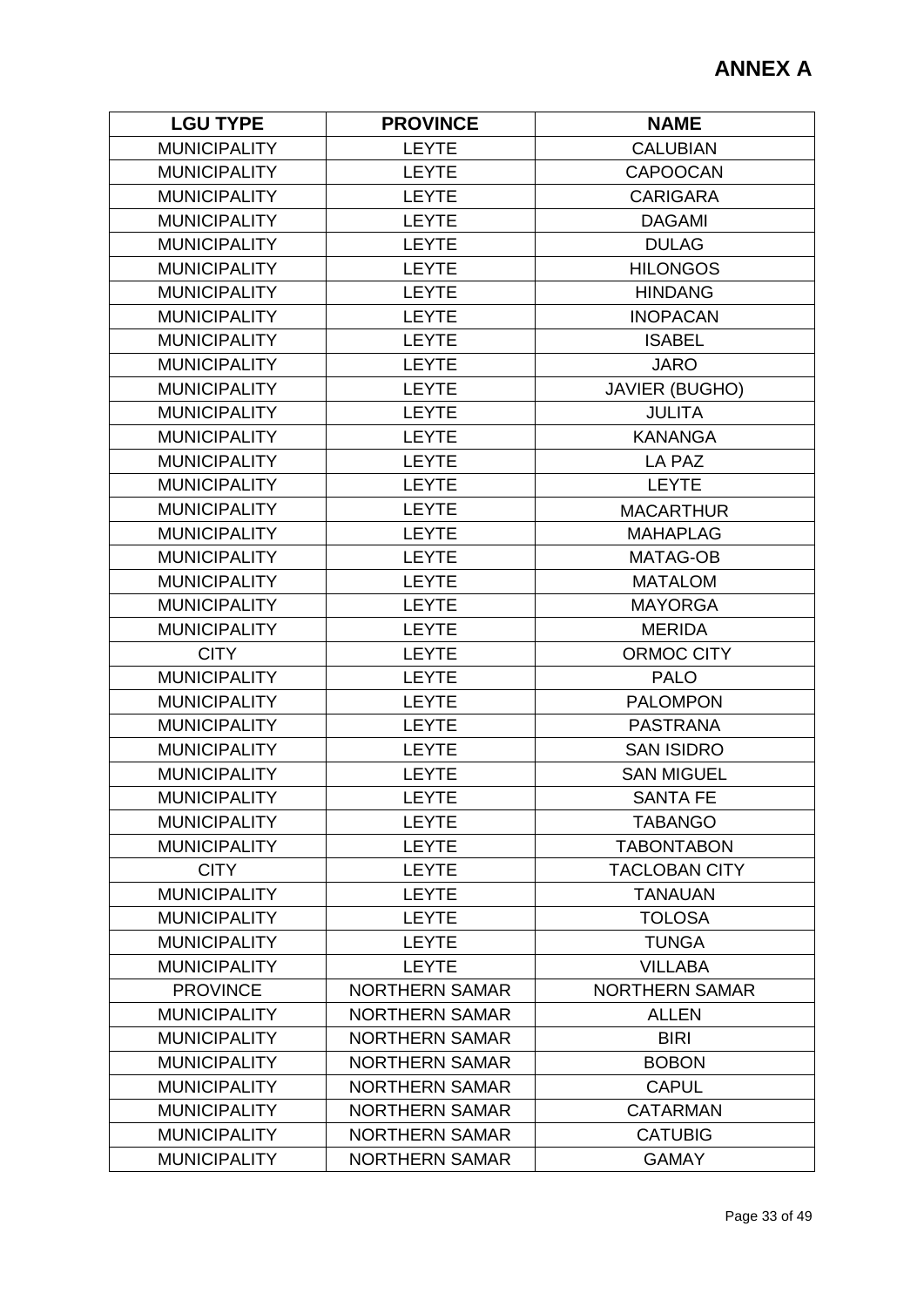| <b>LGU TYPE</b>     | <b>PROVINCE</b>              | <b>NAME</b>                  |
|---------------------|------------------------------|------------------------------|
| <b>MUNICIPALITY</b> | <b>NORTHERN SAMAR</b>        | <b>LAOANG</b>                |
| <b>MUNICIPALITY</b> | <b>NORTHERN SAMAR</b>        | <b>LAPINIG</b>               |
| <b>MUNICIPALITY</b> | <b>NORTHERN SAMAR</b>        | <b>LAS NAVAS</b>             |
| <b>MUNICIPALITY</b> | <b>NORTHERN SAMAR</b>        | <b>LAVEZARES</b>             |
| <b>MUNICIPALITY</b> | <b>NORTHERN SAMAR</b>        | LOPE DE VEGA                 |
| <b>MUNICIPALITY</b> | <b>NORTHERN SAMAR</b>        | <b>MAPANAS</b>               |
| <b>MUNICIPALITY</b> | <b>NORTHERN SAMAR</b>        | <b>MONDRAGON</b>             |
| <b>MUNICIPALITY</b> | <b>NORTHERN SAMAR</b>        | <b>PALAPAG</b>               |
| <b>MUNICIPALITY</b> | <b>NORTHERN SAMAR</b>        | <b>PAMBUJAN</b>              |
| <b>MUNICIPALITY</b> | <b>NORTHERN SAMAR</b>        | <b>ROSARIO</b>               |
| <b>MUNICIPALITY</b> | <b>NORTHERN SAMAR</b>        | <b>SAN ANTONIO</b>           |
| <b>MUNICIPALITY</b> | <b>NORTHERN SAMAR</b>        | <b>SAN ISIDRO</b>            |
| <b>MUNICIPALITY</b> | <b>NORTHERN SAMAR</b>        | <b>SAN JOSE</b>              |
| <b>MUNICIPALITY</b> | <b>NORTHERN SAMAR</b>        | <b>SAN ROQUE</b>             |
| <b>MUNICIPALITY</b> | <b>NORTHERN SAMAR</b>        | <b>SAN VICENTE</b>           |
| <b>MUNICIPALITY</b> | <b>NORTHERN SAMAR</b>        | <b>SILVINO LOBOS</b>         |
| <b>MUNICIPALITY</b> | <b>NORTHERN SAMAR</b>        | <b>VICTORIA</b>              |
| <b>PROVINCE</b>     | <b>SOUTHERN LEYTE</b>        | <b>SOUTHERN LEYTE</b>        |
| <b>MUNICIPALITY</b> | <b>SOUTHERN LEYTE</b>        | <b>ANAHAWAN</b>              |
| <b>MUNICIPALITY</b> | <b>SOUTHERN LEYTE</b>        | <b>BONTOC</b>                |
| <b>MUNICIPALITY</b> | <b>SOUTHERN LEYTE</b>        | <b>HINUNANGAN</b>            |
| <b>MUNICIPALITY</b> | <b>SOUTHERN LEYTE</b>        | <b>HINUNDAYAN</b>            |
| <b>MUNICIPALITY</b> | <b>SOUTHERN LEYTE</b>        | <b>LIBAGON</b>               |
| <b>MUNICIPALITY</b> | SOUTHERN LEYTE               | <b>LILOAN</b>                |
| <b>MUNICIPALITY</b> | <b>SOUTHERN LEYTE</b>        | <b>LIMASAWA</b>              |
| <b>CITY</b>         | <b>SOUTHERN LEYTE</b>        | <b>MAASIN CITY</b>           |
| <b>MUNICIPALITY</b> | <b>SOUTHERN LEYTE</b>        | <b>MACROHON</b>              |
| <b>MUNICIPALITY</b> | <b>SOUTHERN LEYTE</b>        | <b>MALITBOG</b>              |
| <b>MUNICIPALITY</b> | <b>SOUTHERN LEYTE</b>        | <b>PADRE BURGOS</b>          |
| <b>MUNICIPALITY</b> | <b>SOUTHERN LEYTE</b>        | <b>PINTUYAN</b>              |
| <b>MUNICIPALITY</b> | <b>SOUTHERN LEYTE</b>        | <b>SAINT BERNARD</b>         |
| <b>MUNICIPALITY</b> | <b>SOUTHERN LEYTE</b>        | <b>SAN FRANCISCO</b>         |
| <b>MUNICIPALITY</b> | SOUTHERN LEYTE               | <b>SAN JUAN (CABALIAN)</b>   |
| <b>MUNICIPALITY</b> | <b>SOUTHERN LEYTE</b>        | <b>SAN RICARDO</b>           |
| <b>MUNICIPALITY</b> | <b>SOUTHERN LEYTE</b>        | <b>SILAGO</b>                |
| <b>MUNICIPALITY</b> | <b>SOUTHERN LEYTE</b>        | <b>SOGOD</b>                 |
| <b>MUNICIPALITY</b> | <b>SOUTHERN LEYTE</b>        | <b>TOMAS OPPUS</b>           |
| <b>PROVINCE</b>     | <b>WESTERN SAMAR (SAMAR)</b> | <b>WESTERN SAMAR (SAMAR)</b> |
| <b>MUNICIPALITY</b> | <b>WESTERN SAMAR (SAMAR)</b> | <b>ALMAGRO</b>               |
| <b>MUNICIPALITY</b> | <b>WESTERN SAMAR (SAMAR)</b> | <b>BASEY</b>                 |
| <b>CITY</b>         | <b>WESTERN SAMAR (SAMAR)</b> | <b>CALBAYOG CITY</b>         |
| <b>MUNICIPALITY</b> | <b>WESTERN SAMAR (SAMAR)</b> | <b>CALBIGA</b>               |
| <b>CITY</b>         | <b>WESTERN SAMAR (SAMAR)</b> | <b>CATBALOGAN CITY</b>       |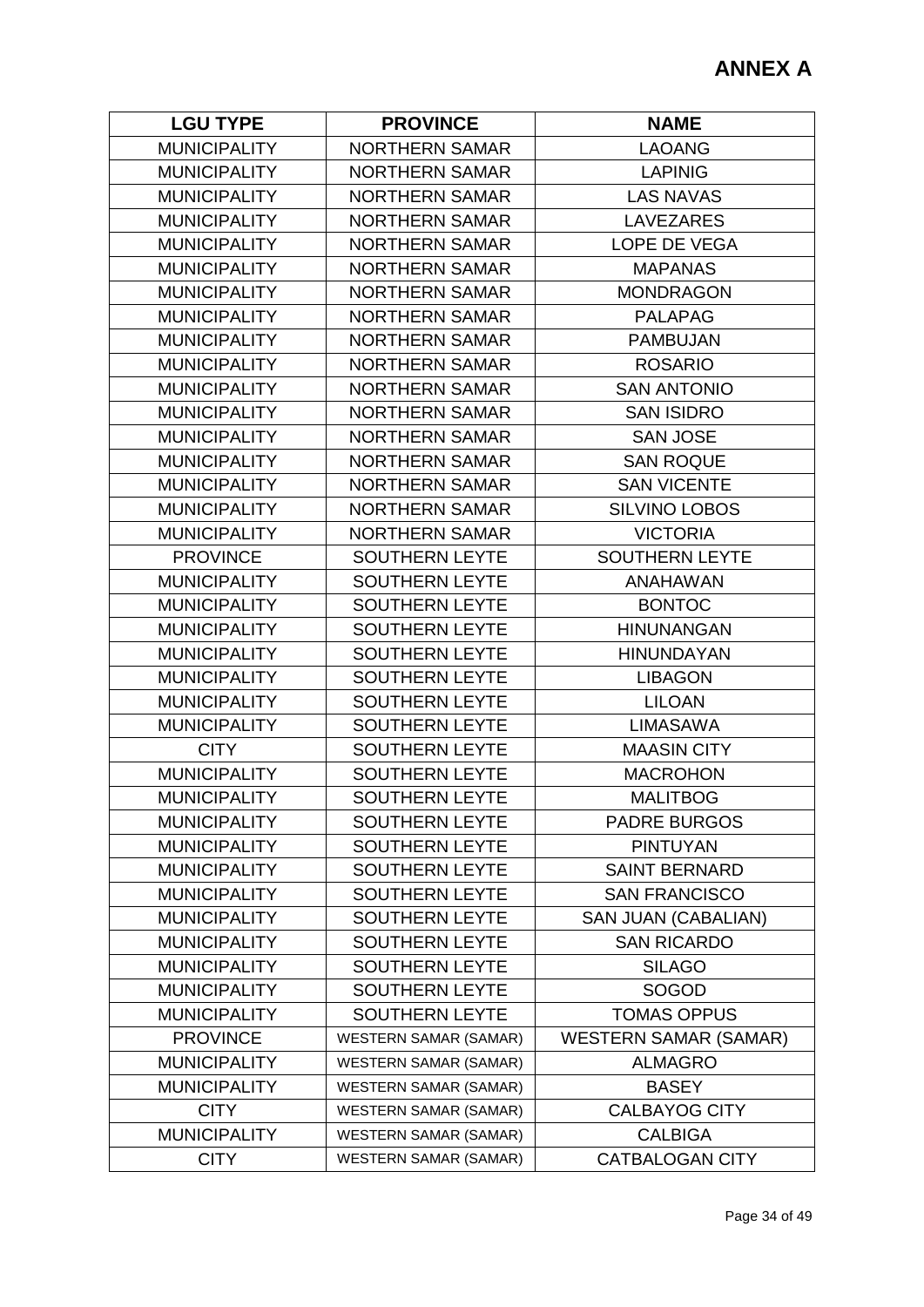| <b>LGU TYPE</b>     | <b>PROVINCE</b>              | <b>NAME</b>             |
|---------------------|------------------------------|-------------------------|
| <b>MUNICIPALITY</b> | <b>WESTERN SAMAR (SAMAR)</b> | <b>DARAM</b>            |
| <b>MUNICIPALITY</b> | <b>WESTERN SAMAR (SAMAR)</b> | <b>GANDARA</b>          |
| <b>MUNICIPALITY</b> | <b>WESTERN SAMAR (SAMAR)</b> | <b>HINABANGAN</b>       |
| <b>MUNICIPALITY</b> | <b>WESTERN SAMAR (SAMAR)</b> | <b>JIABONG</b>          |
| <b>MUNICIPALITY</b> | <b>WESTERN SAMAR (SAMAR)</b> | <b>MARABUT</b>          |
| <b>MUNICIPALITY</b> | <b>WESTERN SAMAR (SAMAR)</b> | <b>MATUGUINAO</b>       |
| <b>MUNICIPALITY</b> | <b>WESTERN SAMAR (SAMAR)</b> | <b>MOTIONG</b>          |
| <b>MUNICIPALITY</b> | <b>WESTERN SAMAR (SAMAR)</b> | PAGSANGHAN              |
| <b>MUNICIPALITY</b> | <b>WESTERN SAMAR (SAMAR)</b> | PARANAS (WRIGHT)        |
| <b>MUNICIPALITY</b> | <b>WESTERN SAMAR (SAMAR)</b> | <b>PINABACDAO</b>       |
| <b>MUNICIPALITY</b> | <b>WESTERN SAMAR (SAMAR)</b> | <b>SAN JORGE</b>        |
| <b>MUNICIPALITY</b> | <b>WESTERN SAMAR (SAMAR)</b> | <b>SAN JOSE DE BUAN</b> |
| <b>MUNICIPALITY</b> | <b>WESTERN SAMAR (SAMAR)</b> | <b>SAN SEBASTIAN</b>    |
| <b>MUNICIPALITY</b> | <b>WESTERN SAMAR (SAMAR)</b> | <b>SANTA MARGARITA</b>  |
| <b>MUNICIPALITY</b> | <b>WESTERN SAMAR (SAMAR)</b> | <b>SANTA RITA</b>       |
| <b>MUNICIPALITY</b> | <b>WESTERN SAMAR (SAMAR)</b> | SANTO NIÑO              |
| <b>MUNICIPALITY</b> | <b>WESTERN SAMAR (SAMAR)</b> | <b>TAGAPUL-AN</b>       |
| <b>MUNICIPALITY</b> | <b>WESTERN SAMAR (SAMAR)</b> | <b>TALALORA</b>         |
| <b>MUNICIPALITY</b> | <b>WESTERN SAMAR (SAMAR)</b> | <b>TARANGNAN</b>        |
| <b>MUNICIPALITY</b> | <b>WESTERN SAMAR (SAMAR)</b> | <b>VILLAREAL</b>        |
| <b>MUNICIPALITY</b> | <b>WESTERN SAMAR (SAMAR)</b> | <b>ZUMARRAGA</b>        |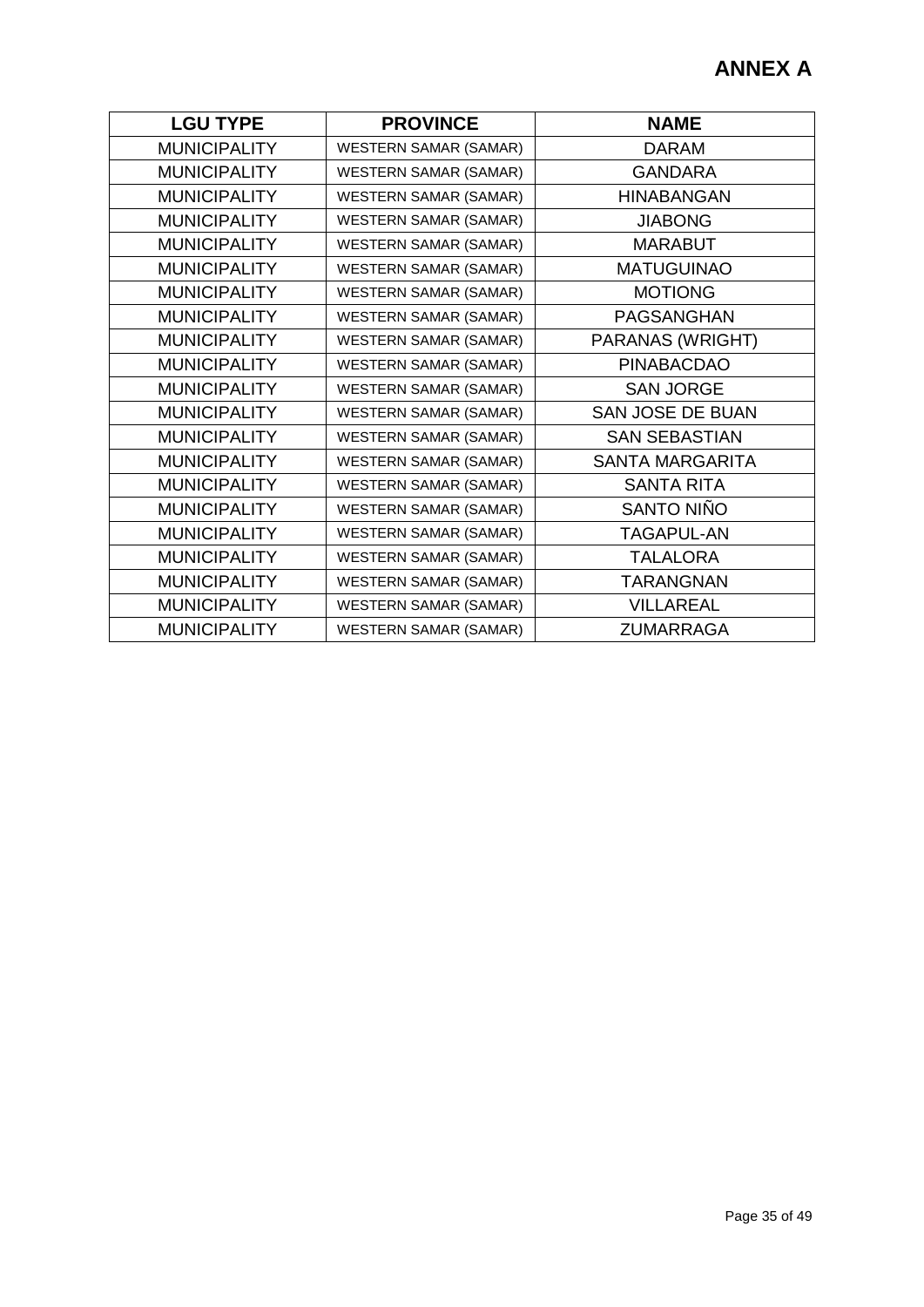# **REGION IX**

| <b>LGU TYPE</b>     | <b>PROVINCE</b>  | <b>NAME</b>                                |
|---------------------|------------------|--------------------------------------------|
| <b>PROVINCE</b>     | <b>BASILAN</b>   | <b>BASILAN</b>                             |
| <b>MUNICIPALITY</b> | <b>BASILAN</b>   | <b>AKBAR</b>                               |
| <b>MUNICIPALITY</b> | <b>BASILAN</b>   | AL-BARKA                                   |
| <b>MUNICIPALITY</b> | <b>BASILAN</b>   | <b>HADJI MOHAMMAD AJUL</b>                 |
| <b>MUNICIPALITY</b> | <b>BASILAN</b>   | <b>HADJI MUHTAMAD</b>                      |
| <b>CITY</b>         | <b>BASILAN</b>   | <b>LAMITAN CITY</b>                        |
| <b>MUNICIPALITY</b> | <b>BASILAN</b>   | <b>LANTAWAN</b>                            |
| <b>MUNICIPALITY</b> | <b>BASILAN</b>   | <b>MALUSO</b>                              |
| <b>MUNICIPALITY</b> | <b>BASILAN</b>   | <b>SUMISIP</b>                             |
| <b>MUNICIPALITY</b> | <b>BASILAN</b>   | <b>TABUAN-LASA</b>                         |
| <b>MUNICIPALITY</b> | <b>BASILAN</b>   | <b>TIPO-TIPO</b>                           |
| <b>MUNICIPALITY</b> | <b>BASILAN</b>   | <b>TUBURAN</b>                             |
| <b>MUNICIPALITY</b> | <b>BASILAN</b>   | <b>UNGKAYA PUKAN</b>                       |
| <b>PROVINCE</b>     | <b>SULU</b>      | <b>SULU</b>                                |
| <b>MUNICIPALITY</b> | <b>SULU</b>      | <b>HADJI PANGLIMA TAHIL</b><br>(MARUNGGAS) |
| <b>MUNICIPALITY</b> | <b>SULU</b>      | <b>INDANAN</b>                             |
| <b>MUNICIPALITY</b> | <b>SULU</b>      | <b>JOLO</b>                                |
| <b>MUNICIPALITY</b> | <b>SULU</b>      | <b>KALINGALAN CALUANG</b>                  |
| <b>MUNICIPALITY</b> | <b>SULU</b>      | <b>LUGUS</b>                               |
| <b>MUNICIPALITY</b> | <b>SULU</b>      | <b>LUUK</b>                                |
| <b>MUNICIPALITY</b> | <b>SULU</b>      | <b>MAIMBUNG</b>                            |
| <b>MUNICIPALITY</b> | <b>SULU</b>      | <b>OMAR</b>                                |
| <b>MUNICIPALITY</b> | <b>SULU</b>      | <b>OLD PANAMAO</b>                         |
| <b>MUNICIPALITY</b> | <b>SULU</b>      | <b>PANDAMI</b>                             |
| <b>MUNICIPALITY</b> | <b>SULU</b>      | PANGLIMA ESTINO (NEW<br>PANAMAO)           |
| <b>MUNICIPALITY</b> | <b>SULU</b>      | <b>PANGUTARAN</b>                          |
| <b>MUNICIPALITY</b> | <b>SULU</b>      | <b>PARANG</b>                              |
| <b>MUNICIPALITY</b> | <b>SULU</b>      | <b>PATA</b>                                |
| <b>MUNICIPALITY</b> | <b>SULU</b>      | <b>PATIKUL</b>                             |
| <b>MUNICIPALITY</b> | <b>SULU</b>      | <b>SIASI</b>                               |
| <b>MUNICIPALITY</b> | <b>SULU</b>      | <b>TALIPAO</b>                             |
| <b>MUNICIPALITY</b> | <b>SULU</b>      | <b>TAPUL</b>                               |
| <b>MUNICIPALITY</b> | <b>SULU</b>      | <b>TONGKIL</b>                             |
| <b>PROVINCE</b>     | <b>TAWI-TAWI</b> | <b>TAWI-TAWI</b>                           |
| <b>MUNICIPALITY</b> | <b>TAWI-TAWI</b> | <b>BONGAO</b>                              |
| <b>MUNICIPALITY</b> | <b>TAWI-TAWI</b> | <b>LANGUYAN</b>                            |
| <b>MUNICIPALITY</b> | <b>TAWI-TAWI</b> | <b>MAPUN (CAGAYAN DE TAWI-</b><br>TAWI)    |
| <b>MUNICIPALITY</b> | <b>TAWI-TAWI</b> | PANGLIMA SUGALA<br>(BALIMBING)             |
| <b>MUNICIPALITY</b> | <b>TAWI-TAWI</b> | SAPA-SAPA                                  |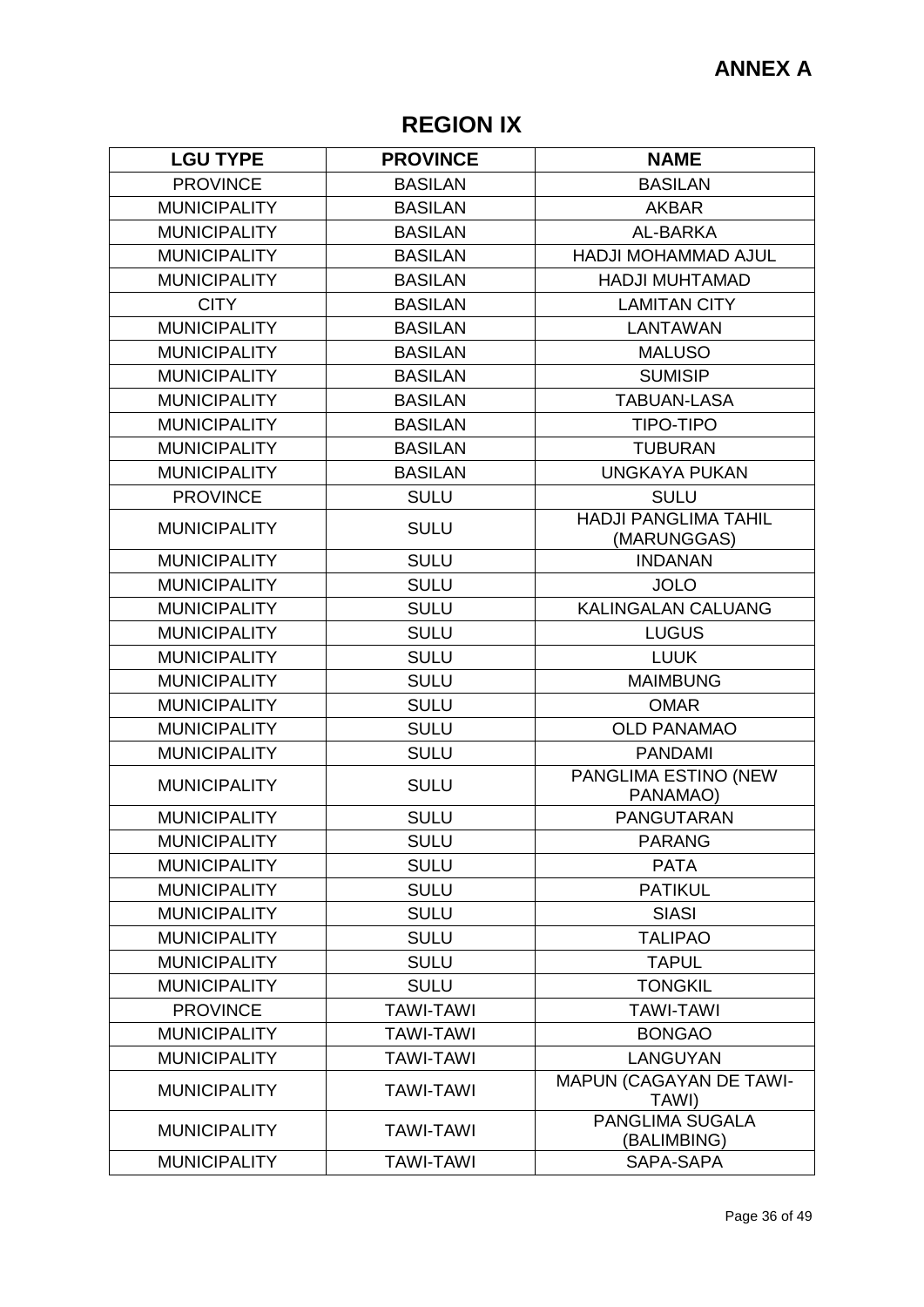| <b>LGU TYPE</b>     | <b>PROVINCE</b>            | <b>NAME</b>                |
|---------------------|----------------------------|----------------------------|
| <b>MUNICIPALITY</b> | <b>TAWI-TAWI</b>           | <b>SIBUTU</b>              |
| <b>MUNICIPALITY</b> | <b>TAWI-TAWI</b>           | <b>SIMUNUL</b>             |
| <b>MUNICIPALITY</b> | <b>TAWI-TAWI</b>           | <b>SITANGKAI</b>           |
| <b>MUNICIPALITY</b> | <b>TAWI-TAWI</b>           | <b>SOUTH UBIAN</b>         |
| <b>MUNICIPALITY</b> | <b>TAWI-TAWI</b>           | <b>TANDUBAS</b>            |
| <b>MUNICIPALITY</b> | <b>TAWI-TAWI</b>           | <b>TURTLE ISLANDS</b>      |
| <b>PROVINCE</b>     | ZAMBOANGA DEL NORTE        | ZAMBOANGA DEL NORTE        |
| <b>MUNICIPALITY</b> | ZAMBOANGA DEL NORTE        | BACUNGAN (LEON T. POSTIGO) |
| <b>MUNICIPALITY</b> | ZAMBOANGA DEL NORTE        | <b>BALIGUIAN</b>           |
| <b>CITY</b>         | ZAMBOANGA DEL NORTE        | <b>DAPITAN CITY</b>        |
| <b>CITY</b>         | ZAMBOANGA DEL NORTE        | <b>DIPOLOG CITY</b>        |
| <b>MUNICIPALITY</b> | ZAMBOANGA DEL NORTE        | <b>GODOD</b>               |
| <b>MUNICIPALITY</b> | ZAMBOANGA DEL NORTE        | <b>GUTALAC</b>             |
| <b>MUNICIPALITY</b> | ZAMBOANGA DEL NORTE        | <b>JOSE DALMAN (PONOT)</b> |
| <b>MUNICIPALITY</b> | ZAMBOANGA DEL NORTE        | <b>KALAWIT</b>             |
| <b>MUNICIPALITY</b> | ZAMBOANGA DEL NORTE        | <b>KATIPUNAN</b>           |
| <b>MUNICIPALITY</b> | ZAMBOANGA DEL NORTE        | <b>LA LIBERTAD</b>         |
| <b>MUNICIPALITY</b> | ZAMBOANGA DEL NORTE        | <b>LABASON</b>             |
| <b>MUNICIPALITY</b> | ZAMBOANGA DEL NORTE        | <b>LILOY</b>               |
| <b>MUNICIPALITY</b> | ZAMBOANGA DEL NORTE        | <b>MANUKAN</b>             |
| <b>MUNICIPALITY</b> | ZAMBOANGA DEL NORTE        | <b>MUTIA</b>               |
| <b>MUNICIPALITY</b> | ZAMBOANGA DEL NORTE        | PIÑAN (NEW PIÑAN)          |
| <b>MUNICIPALITY</b> | ZAMBOANGA DEL NORTE        | <b>POLANCO</b>             |
| <b>MUNICIPALITY</b> | ZAMBOANGA DEL NORTE        | PRES. MANUEL A. ROXAS      |
| <b>MUNICIPALITY</b> | ZAMBOANGA DEL NORTE        | <b>RIZAL</b>               |
| <b>MUNICIPALITY</b> | ZAMBOANGA DEL NORTE        | <b>SALUG</b>               |
| <b>MUNICIPALITY</b> | ZAMBOANGA DEL NORTE        | SERGIO OSMEÑA SR.          |
| <b>MUNICIPALITY</b> | ZAMBOANGA DEL NORTE        | <b>SIAYAN</b>              |
| <b>MUNICIPALITY</b> | ZAMBOANGA DEL NORTE        | <b>SIBUCO</b>              |
| <b>MUNICIPALITY</b> | <b>ZAMBOANGA DEL NORTE</b> | <b>SIBUTAD</b>             |
| <b>MUNICIPALITY</b> | ZAMBOANGA DEL NORTE        | <b>SINDANGAN</b>           |
| <b>MUNICIPALITY</b> | ZAMBOANGA DEL NORTE        | <b>SIOCON</b>              |
| <b>MUNICIPALITY</b> | ZAMBOANGA DEL NORTE        | <b>SIRAWAI</b>             |
| <b>MUNICIPALITY</b> | <b>ZAMBOANGA DEL NORTE</b> | <b>TAMPILISAN</b>          |
| <b>PROVINCE</b>     | <b>ZAMBOANGA DEL SUR</b>   | ZAMBOANGA DEL SUR          |
| <b>MUNICIPALITY</b> | ZAMBOANGA DEL SUR          | <b>AURORA</b>              |
| <b>MUNICIPALITY</b> | ZAMBOANGA DEL SUR          | <b>BAYOG</b>               |
| <b>MUNICIPALITY</b> | <b>ZAMBOANGA DEL SUR</b>   | <b>DIMATALING</b>          |
| <b>MUNICIPALITY</b> | ZAMBOANGA DEL SUR          | <b>DINAS</b>               |
| <b>MUNICIPALITY</b> | <b>ZAMBOANGA DEL SUR</b>   | <b>DUMALINAO</b>           |
| <b>MUNICIPALITY</b> | ZAMBOANGA DEL SUR          | <b>DUMINGAG</b>            |
| <b>MUNICIPALITY</b> | ZAMBOANGA DEL SUR          | <b>GUIPOS</b>              |
| <b>MUNICIPALITY</b> | ZAMBOANGA DEL SUR          | <b>JOSEFINA</b>            |
|                     |                            |                            |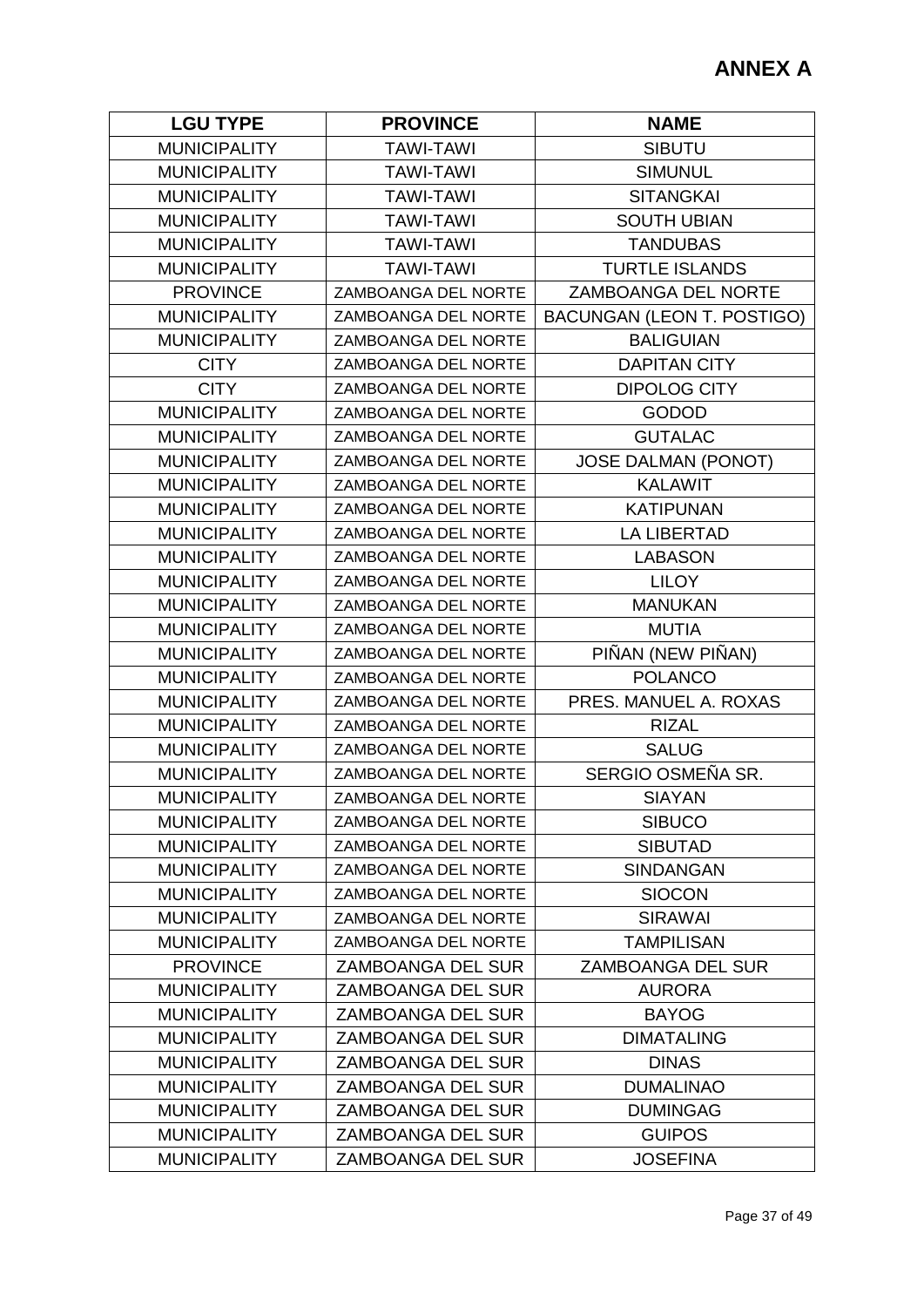| <b>LGU TYPE</b>     | <b>PROVINCE</b>          | <b>NAME</b>                     |
|---------------------|--------------------------|---------------------------------|
| <b>MUNICIPALITY</b> | ZAMBOANGA DEL SUR        | <b>KUMALARANG</b>               |
| <b>MUNICIPALITY</b> | <b>ZAMBOANGA DEL SUR</b> | <b>LABANGAN</b>                 |
| <b>MUNICIPALITY</b> | <b>ZAMBOANGA DEL SUR</b> | <b>LAKEWOOD</b>                 |
| <b>MUNICIPALITY</b> | <b>ZAMBOANGA DEL SUR</b> | <b>LAPUYAN</b>                  |
| <b>MUNICIPALITY</b> | <b>ZAMBOANGA DEL SUR</b> | <b>MAHAYAG</b>                  |
| <b>MUNICIPALITY</b> | <b>ZAMBOANGA DEL SUR</b> | <b>MARGOSATUBIG</b>             |
| <b>MUNICIPALITY</b> | ZAMBOANGA DEL SUR        | <b>MIDSALIP</b>                 |
| <b>MUNICIPALITY</b> | <b>ZAMBOANGA DEL SUR</b> | <b>MOLAVE</b>                   |
| <b>CITY</b>         | <b>ZAMBOANGA DEL SUR</b> | <b>PAGADIAN CITY</b>            |
| <b>MUNICIPALITY</b> | <b>ZAMBOANGA DEL SUR</b> | <b>PITOGO</b>                   |
| <b>MUNICIPALITY</b> | ZAMBOANGA DEL SUR        | RAMON MAGSAYSAY(LIARGO)         |
| <b>MUNICIPALITY</b> | <b>ZAMBOANGA DEL SUR</b> | <b>SAN MIGUEL</b>               |
| <b>MUNICIPALITY</b> | <b>ZAMBOANGA DEL SUR</b> | <b>SAN PABLO</b>                |
| <b>MUNICIPALITY</b> | <b>ZAMBOANGA DEL SUR</b> | SOMINOT (DON MARIANO<br>MARCOS) |
| <b>MUNICIPALITY</b> | ZAMBOANGA DEL SUR        | <b>TABINA</b>                   |
| <b>MUNICIPALITY</b> | <b>ZAMBOANGA DEL SUR</b> | <b>TAMBULIG</b>                 |
| <b>MUNICIPALITY</b> | <b>ZAMBOANGA DEL SUR</b> | <b>TIGBAO</b>                   |
| <b>MUNICIPALITY</b> | ZAMBOANGA DEL SUR        | <b>TUKURAN</b>                  |
| <b>MUNICIPALITY</b> | <b>ZAMBOANGA DEL SUR</b> | <b>VINCENZO A. SAGUN</b>        |
| <b>CITY</b>         | ZAMBOANGA DEL SUR        | <b>ZAMBOANGA CITY</b>           |
| <b>PROVINCE</b>     | <b>ZAMBOANGA SIBUGAY</b> | ZAMBOANGA SIBUGAY               |
| <b>MUNICIPALITY</b> | <b>ZAMBOANGA SIBUGAY</b> | <b>ALICIA</b>                   |
| <b>MUNICIPALITY</b> | <b>ZAMBOANGA SIBUGAY</b> | <b>BUUG</b>                     |
| <b>MUNICIPALITY</b> | <b>ZAMBOANGA SIBUGAY</b> | <b>DIPLAHAN</b>                 |
| <b>MUNICIPALITY</b> | <b>ZAMBOANGA SIBUGAY</b> | <b>IMELDA</b>                   |
| <b>MUNICIPALITY</b> | <b>ZAMBOANGA SIBUGAY</b> | <b>IPIL</b>                     |
| <b>MUNICIPALITY</b> | <b>ZAMBOANGA SIBUGAY</b> | <b>KABASALAN</b>                |
| <b>MUNICIPALITY</b> | <b>ZAMBOANGA SIBUGAY</b> | <b>MABUHAY</b>                  |
| <b>MUNICIPALITY</b> | <b>ZAMBOANGA SIBUGAY</b> | <b>MALANGAS</b>                 |
| <b>MUNICIPALITY</b> | <b>ZAMBOANGA SIBUGAY</b> | <b>NAGA</b>                     |
| <b>MUNICIPALITY</b> | ZAMBOANGA SIBUGAY        | <b>OLUTANGA</b>                 |
| <b>MUNICIPALITY</b> | <b>ZAMBOANGA SIBUGAY</b> | <b>PAYAO</b>                    |
| <b>MUNICIPALITY</b> | <b>ZAMBOANGA SIBUGAY</b> | <b>ROSELLER LIM</b>             |
| <b>MUNICIPALITY</b> | <b>ZAMBOANGA SIBUGAY</b> | <b>SIAY</b>                     |
| <b>MUNICIPALITY</b> | ZAMBOANGA SIBUGAY        | <b>TALUSAN</b>                  |
| <b>MUNICIPALITY</b> | <b>ZAMBOANGA SIBUGAY</b> | <b>TITAY</b>                    |
| <b>MUNICIPALITY</b> | ZAMBOANGA SIBUGAY        | <b>TUNGAWAN</b>                 |
| <b>CITY</b>         |                          | <b>ISABELA (BASILAN) CITY</b>   |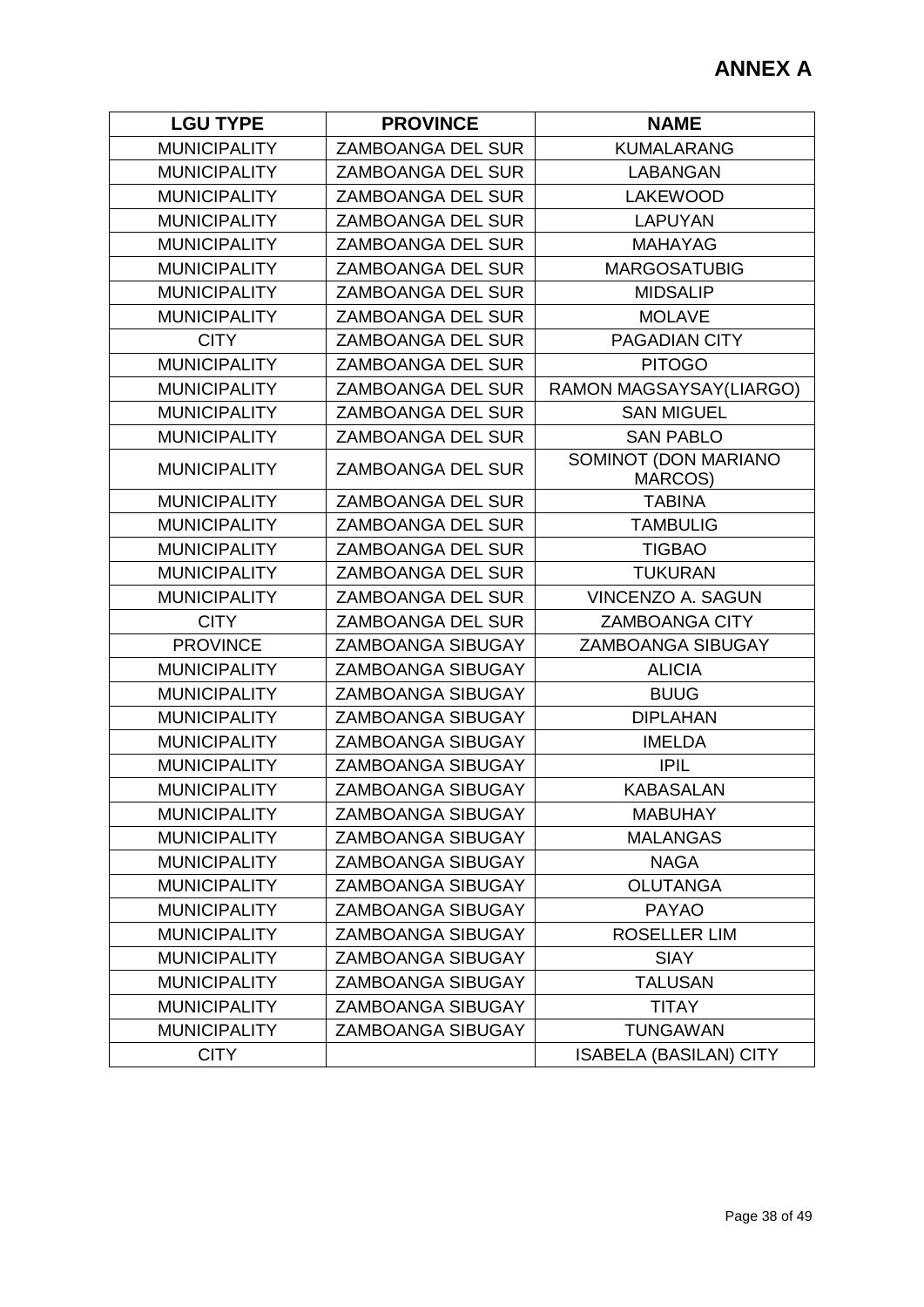# **REGION X**

| <b>LGU TYPE</b>     | <b>PROVINCE</b>        | <b>NAME</b>            |
|---------------------|------------------------|------------------------|
| <b>PROVINCE</b>     | <b>BUKIDNON</b>        | <b>BUKIDNON</b>        |
| <b>MUNICIPALITY</b> | <b>BUKIDNON</b>        | <b>BAUNGON</b>         |
| <b>MUNICIPALITY</b> | <b>BUKIDNON</b>        | <b>CABANGLASAN</b>     |
| <b>MUNICIPALITY</b> | <b>BUKIDNON</b>        | <b>DAMULOG</b>         |
| <b>MUNICIPALITY</b> | <b>BUKIDNON</b>        | <b>DANGCAGAN</b>       |
| <b>MUNICIPALITY</b> | <b>BUKIDNON</b>        | <b>DON CARLOS</b>      |
| <b>MUNICIPALITY</b> | <b>BUKIDNON</b>        | <b>IMPASUG-ONG</b>     |
| <b>MUNICIPALITY</b> | <b>BUKIDNON</b>        | <b>KADINGILAN</b>      |
| <b>MUNICIPALITY</b> | <b>BUKIDNON</b>        | <b>KALILANGAN</b>      |
| <b>MUNICIPALITY</b> | <b>BUKIDNON</b>        | <b>KIBAWE</b>          |
| <b>MUNICIPALITY</b> | <b>BUKIDNON</b>        | <b>KITAOTAO</b>        |
| <b>MUNICIPALITY</b> | <b>BUKIDNON</b>        | <b>LANTAPAN</b>        |
| <b>MUNICIPALITY</b> | <b>BUKIDNON</b>        | <b>LIBONA</b>          |
| <b>CITY</b>         | <b>BUKIDNON</b>        | <b>MALAYBALAY CITY</b> |
| <b>MUNICIPALITY</b> | <b>BUKIDNON</b>        | <b>MALITBOG</b>        |
| <b>MUNICIPALITY</b> | <b>BUKIDNON</b>        | <b>MANOLO FORTICH</b>  |
| <b>MUNICIPALITY</b> | <b>BUKIDNON</b>        | <b>MARAMAG</b>         |
| <b>MUNICIPALITY</b> | <b>BUKIDNON</b>        | <b>PANGANTUCAN</b>     |
| <b>MUNICIPALITY</b> | <b>BUKIDNON</b>        | <b>QUEZON</b>          |
| <b>MUNICIPALITY</b> | <b>BUKIDNON</b>        | <b>SAN FERNANDO</b>    |
| <b>MUNICIPALITY</b> | <b>BUKIDNON</b>        | <b>SUMILAO</b>         |
| <b>MUNICIPALITY</b> | <b>BUKIDNON</b>        | <b>TALAKAG</b>         |
| <b>CITY</b>         | <b>BUKIDNON</b>        | <b>VALENCIA CITY</b>   |
| <b>PROVINCE</b>     | <b>CAMIGUIN</b>        | <b>CAMIGUIN</b>        |
| <b>MUNICIPALITY</b> | <b>CAMIGUIN</b>        | <b>CATARMAN</b>        |
| <b>MUNICIPALITY</b> | <b>CAMIGUIN</b>        | <b>GUINSILIBAN</b>     |
| <b>MUNICIPALITY</b> | <b>CAMIGUIN</b>        | <b>MAHINOG</b>         |
| <b>MUNICIPALITY</b> | <b>CAMIGUIN</b>        | <b>MAMBAJAO</b>        |
| <b>MUNICIPALITY</b> | <b>CAMIGUIN</b>        | <b>SAGAY</b>           |
| <b>PROVINCE</b>     | <b>LANAO DEL NORTE</b> | <b>LANAO DEL NORTE</b> |
| <b>MUNICIPALITY</b> | <b>LANAO DEL NORTE</b> | <b>BACOLOD</b>         |
| <b>MUNICIPALITY</b> | <b>LANAO DEL NORTE</b> | <b>BALOI</b>           |
| <b>MUNICIPALITY</b> | <b>LANAO DEL NORTE</b> | <b>BAROY</b>           |
| <b>CITY</b>         | <b>LANAO DEL NORTE</b> | <b>ILIGAN CITY</b>     |
| <b>MUNICIPALITY</b> | <b>LANAO DEL NORTE</b> | <b>KAPATAGAN</b>       |
| <b>MUNICIPALITY</b> | <b>LANAO DEL NORTE</b> | <b>KAUSWAGAN</b>       |
| <b>MUNICIPALITY</b> | <b>LANAO DEL NORTE</b> | <b>KOLAMBUGAN</b>      |
| <b>MUNICIPALITY</b> | <b>LANAO DEL NORTE</b> | <b>LALA</b>            |
| <b>MUNICIPALITY</b> | <b>LANAO DEL NORTE</b> | <b>LINAMON</b>         |
| <b>MUNICIPALITY</b> | <b>LANAO DEL NORTE</b> | <b>MAGSAYSAY</b>       |
| <b>MUNICIPALITY</b> | <b>LANAO DEL NORTE</b> | <b>MAIGO</b>           |
| <b>MUNICIPALITY</b> | <b>LANAO DEL NORTE</b> | <b>MATUNGAO</b>        |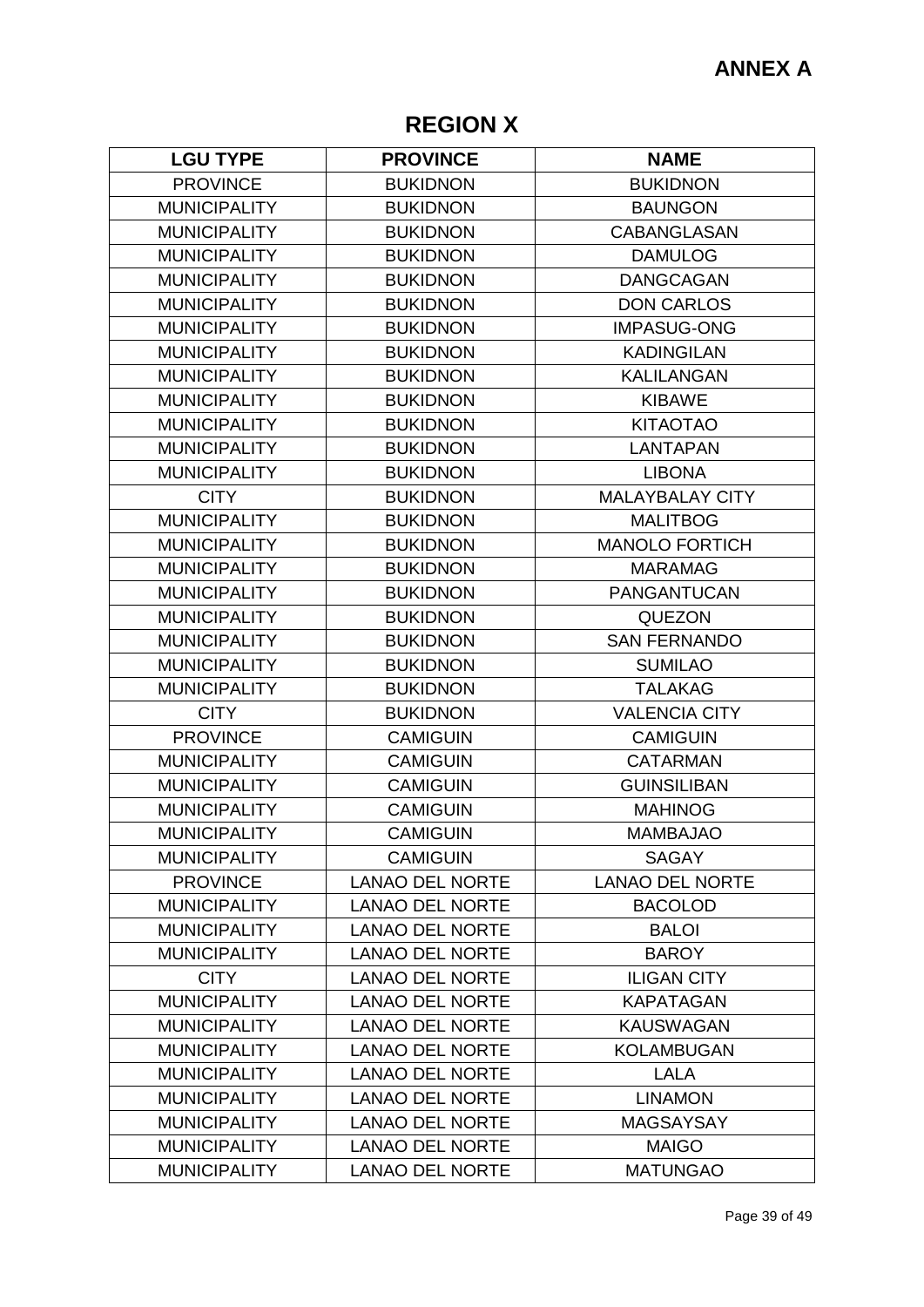| <b>LGU TYPE</b>     | <b>PROVINCE</b>           | <b>NAME</b>                                       |
|---------------------|---------------------------|---------------------------------------------------|
| <b>MUNICIPALITY</b> | <b>LANAO DEL NORTE</b>    | <b>MUNAI</b>                                      |
| <b>MUNICIPALITY</b> | <b>LANAO DEL NORTE</b>    | <b>NUNUNGAN</b>                                   |
| <b>MUNICIPALITY</b> | <b>LANAO DEL NORTE</b>    | PANTAO RAGAT                                      |
| <b>MUNICIPALITY</b> | <b>LANAO DEL NORTE</b>    | <b>PANTAR</b>                                     |
| <b>MUNICIPALITY</b> | <b>LANAO DEL NORTE</b>    | POONA PIAGAPO                                     |
| <b>MUNICIPALITY</b> | <b>LANAO DEL NORTE</b>    | <b>SALVADOR</b>                                   |
| <b>MUNICIPALITY</b> | <b>LANAO DEL NORTE</b>    | <b>SAPAD</b>                                      |
| <b>MUNICIPALITY</b> | <b>LANAO DEL NORTE</b>    | <b>SULTAN NAGA DIMAPORO</b><br>(KAROMATAN)        |
| <b>MUNICIPALITY</b> | <b>LANAO DEL NORTE</b>    | <b>TAGOLOAN</b>                                   |
| <b>MUNICIPALITY</b> | <b>LANAO DEL NORTE</b>    | <b>TANGCAL</b>                                    |
| <b>MUNICIPALITY</b> | <b>LANAO DEL NORTE</b>    | <b>TUBOD</b>                                      |
| <b>PROVINCE</b>     | <b>MISAMIS OCCIDENTAL</b> | <b>MISAMIS OCCIDENTAL</b>                         |
| <b>MUNICIPALITY</b> | <b>MISAMIS OCCIDENTAL</b> | <b>ALORAN</b>                                     |
| <b>MUNICIPALITY</b> | <b>MISAMIS OCCIDENTAL</b> | <b>BALIANGAO</b>                                  |
| <b>MUNICIPALITY</b> | MISAMIS OCCIDENTAL        | <b>BONIFACIO</b>                                  |
| <b>MUNICIPALITY</b> | <b>MISAMIS OCCIDENTAL</b> | <b>CALAMBA</b>                                    |
| <b>MUNICIPALITY</b> | MISAMIS OCCIDENTAL        | <b>CLARIN</b>                                     |
| <b>MUNICIPALITY</b> | <b>MISAMIS OCCIDENTAL</b> | <b>CONCEPCION</b>                                 |
| <b>MUNICIPALITY</b> | <b>MISAMIS OCCIDENTAL</b> | DON VICTORIANO CHIONGBIAN<br>(DON MARIANO MARCOS) |
| <b>MUNICIPALITY</b> | <b>MISAMIS OCCIDENTAL</b> | <b>JIMENEZ</b>                                    |
| <b>MUNICIPALITY</b> | <b>MISAMIS OCCIDENTAL</b> | LOPEZ JAENA                                       |
| <b>CITY</b>         | <b>MISAMIS OCCIDENTAL</b> | <b>OROQUIETA CITY</b>                             |
| <b>CITY</b>         | <b>MISAMIS OCCIDENTAL</b> | <b>OZAMIS CITY</b>                                |
| <b>MUNICIPALITY</b> | <b>MISAMIS OCCIDENTAL</b> | <b>PANAON</b>                                     |
| <b>MUNICIPALITY</b> | <b>MISAMIS OCCIDENTAL</b> | <b>PLARIDEL</b>                                   |
| <b>MUNICIPALITY</b> | <b>MISAMIS OCCIDENTAL</b> | <b>SAPANG DALAGA</b>                              |
| <b>MUNICIPALITY</b> | <b>MISAMIS OCCIDENTAL</b> | <b>SINACABAN</b>                                  |
| <b>CITY</b>         | <b>MISAMIS OCCIDENTAL</b> | <b>TANGUB CITY</b>                                |
| <b>MUNICIPALITY</b> | MISAMIS OCCIDENTAL        | <b>TUDELA</b>                                     |
| <b>PROVINCE</b>     | <b>MISAMIS ORIENTAL</b>   | <b>MISAMIS ORIENTAL</b>                           |
| <b>MUNICIPALITY</b> | <b>MISAMIS ORIENTAL</b>   | <b>ALUBIJID</b>                                   |
| <b>MUNICIPALITY</b> | <b>MISAMIS ORIENTAL</b>   | <b>BALINGASAG</b>                                 |
| <b>MUNICIPALITY</b> | <b>MISAMIS ORIENTAL</b>   | <b>BALINGOAN</b>                                  |
| <b>MUNICIPALITY</b> | <b>MISAMIS ORIENTAL</b>   | <b>BINUANGAN</b>                                  |
| <b>CITY</b>         | <b>MISAMIS ORIENTAL</b>   | CAGAYAN DE ORO CITY                               |
| <b>MUNICIPALITY</b> | <b>MISAMIS ORIENTAL</b>   | <b>CLAVERIA</b>                                   |
| <b>CITY</b>         | <b>MISAMIS ORIENTAL</b>   | <b>EL SALVADOR CITY</b>                           |
| <b>CITY</b>         | <b>MISAMIS ORIENTAL</b>   | <b>GINGOOG CITY</b>                               |
| <b>MUNICIPALITY</b> | <b>MISAMIS ORIENTAL</b>   | <b>GITAGUM</b>                                    |
| <b>MUNICIPALITY</b> | <b>MISAMIS ORIENTAL</b>   | <b>INITAO</b>                                     |
| <b>MUNICIPALITY</b> | <b>MISAMIS ORIENTAL</b>   | <b>JASAAN</b>                                     |
| <b>MUNICIPALITY</b> | <b>MISAMIS ORIENTAL</b>   | <b>KINOGUITAN</b>                                 |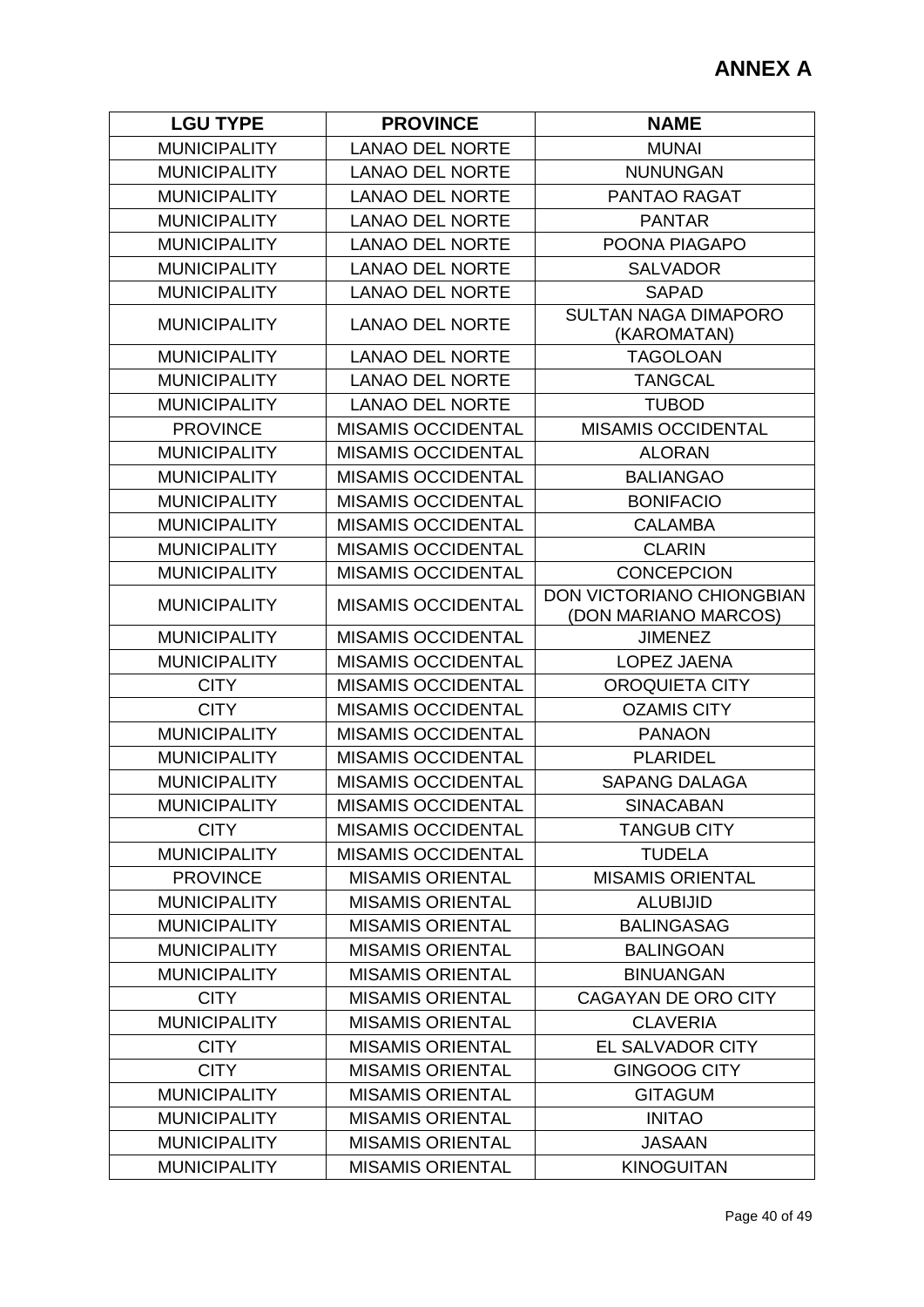| <b>LGU TYPE</b>     | <b>PROVINCE</b>         | <b>NAME</b>         |
|---------------------|-------------------------|---------------------|
| <b>MUNICIPALITY</b> | <b>MISAMIS ORIENTAL</b> | LAGONGLONG          |
| <b>MUNICIPALITY</b> | <b>MISAMIS ORIENTAL</b> | LAGUINDINGAN        |
| <b>MUNICIPALITY</b> | <b>MISAMIS ORIENTAL</b> | <b>LIBERTAD</b>     |
| <b>MUNICIPALITY</b> | <b>MISAMIS ORIENTAL</b> | <b>LUGAIT</b>       |
| <b>MUNICIPALITY</b> | <b>MISAMIS ORIENTAL</b> | MAGSAYSAY (LINUGOS) |
| <b>MUNICIPALITY</b> | <b>MISAMIS ORIENTAL</b> | <b>MANTICAO</b>     |
| <b>MUNICIPALITY</b> | <b>MISAMIS ORIENTAL</b> | <b>MEDINA</b>       |
| <b>MUNICIPALITY</b> | <b>MISAMIS ORIENTAL</b> | <b>NAAWAN</b>       |
| <b>MUNICIPALITY</b> | <b>MISAMIS ORIENTAL</b> | <b>OPOL</b>         |
| <b>MUNICIPALITY</b> | <b>MISAMIS ORIENTAL</b> | <b>SALAY</b>        |
| <b>MUNICIPALITY</b> | <b>MISAMIS ORIENTAL</b> | <b>SUGBONGCOGON</b> |
| <b>MUNICIPALITY</b> | <b>MISAMIS ORIENTAL</b> | <b>TAGOLOAN</b>     |
| <b>MUNICIPALITY</b> | <b>MISAMIS ORIENTAL</b> | <b>TALISAYAN</b>    |
| <b>MUNICIPALITY</b> | <b>MISAMIS ORIENTAL</b> | <b>VILLANUEVA</b>   |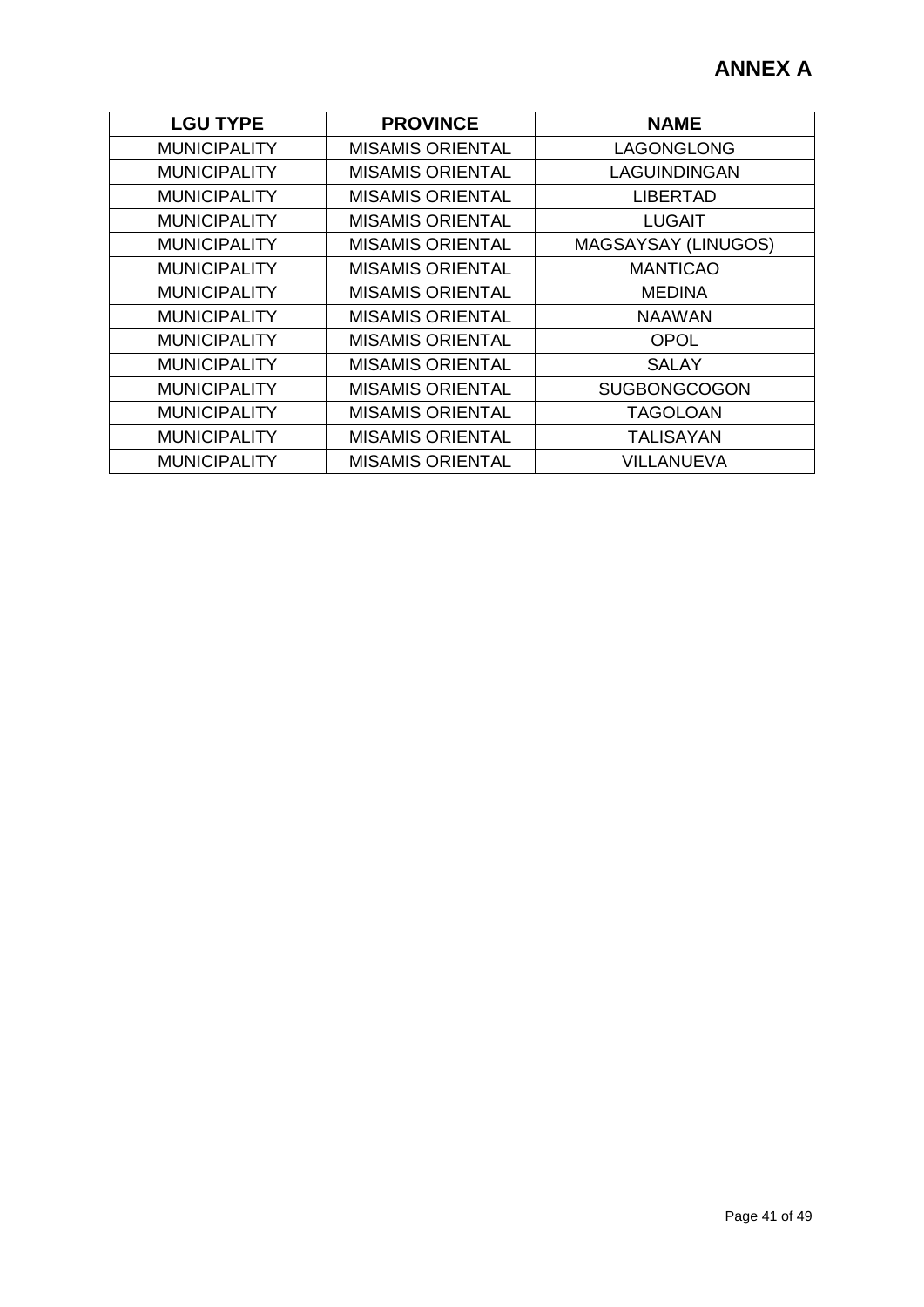# **REGION XI**

| <b>LGU TYPE</b>     | <b>PROVINCE</b>          | <b>NAME</b>                                  |
|---------------------|--------------------------|----------------------------------------------|
| <b>PROVINCE</b>     | <b>COMPOSTELA VALLEY</b> | <b>COMPOSTELA VALLEY</b>                     |
| <b>MUNICIPALITY</b> | <b>COMPOSTELA VALLEY</b> | <b>COMPOSTELA</b>                            |
| <b>MUNICIPALITY</b> | <b>COMPOSTELA VALLEY</b> | <b>LAAK (SAN VICENTE)</b>                    |
| <b>MUNICIPALITY</b> | <b>COMPOSTELA VALLEY</b> | MABINI (DOÑA ALICIA)                         |
| <b>MUNICIPALITY</b> | <b>COMPOSTELA VALLEY</b> | <b>MACO</b>                                  |
| <b>MUNICIPALITY</b> | <b>COMPOSTELA VALLEY</b> | MARAGUSAN (SAN MARIANO)                      |
| <b>MUNICIPALITY</b> | <b>COMPOSTELA VALLEY</b> | <b>MAWAB</b>                                 |
| <b>MUNICIPALITY</b> | <b>COMPOSTELA VALLEY</b> | <b>MONKAYO</b>                               |
| <b>MUNICIPALITY</b> | <b>COMPOSTELA VALLEY</b> | <b>MONTEVISTA</b>                            |
| <b>MUNICIPALITY</b> | <b>COMPOSTELA VALLEY</b> | <b>NABUNTURAN</b>                            |
| <b>MUNICIPALITY</b> | <b>COMPOSTELA VALLEY</b> | <b>NEW BATAAN</b>                            |
| <b>MUNICIPALITY</b> | <b>COMPOSTELA VALLEY</b> | <b>PANTUKAN</b>                              |
| <b>PROVINCE</b>     | DAVAO DEL NORTE          | DAVAO DEL NORTE                              |
| <b>MUNICIPALITY</b> | DAVAO DEL NORTE          | <b>ASUNCION (SAUG)</b>                       |
| <b>MUNICIPALITY</b> | DAVAO DEL NORTE          | <b>BRAULIO E. DUJALI</b>                     |
| <b>MUNICIPALITY</b> | DAVAO DEL NORTE          | <b>CARMEN</b>                                |
| <b>CITY</b>         | <b>DAVAO DEL NORTE</b>   | <b>ISLAND GARDEN CITY OF</b><br><b>SAMAL</b> |
| <b>MUNICIPALITY</b> | DAVAO DEL NORTE          | <b>KAPALONG</b>                              |
| <b>MUNICIPALITY</b> | DAVAO DEL NORTE          | <b>NEW CORELLA</b>                           |
| <b>CITY</b>         | DAVAO DEL NORTE          | PANABO CITY                                  |
| <b>MUNICIPALITY</b> | DAVAO DEL NORTE          | <b>SAN ISIDRO</b>                            |
| <b>MUNICIPALITY</b> | DAVAO DEL NORTE          | <b>SANTO TOMAS</b>                           |
| <b>CITY</b>         | DAVAO DEL NORTE          | <b>TAGUM CITY</b>                            |
| <b>MUNICIPALITY</b> | DAVAO DEL NORTE          | <b>TALAINGOD</b>                             |
| <b>PROVINCE</b>     | <b>DAVAO DEL SUR</b>     | <b>DAVAO DEL SUR</b>                         |
| <b>MUNICIPALITY</b> | <b>DAVAO DEL SUR</b>     | <b>BANSALAN</b>                              |
| <b>CITY</b>         | <b>DAVAO DEL SUR</b>     | <b>DAVAO CITY</b>                            |
| <b>CITY</b>         | DAVAO DEL SUR            | <b>DIGOS CITY</b>                            |
| <b>MUNICIPALITY</b> | DAVAO DEL SUR            | <b>HAGONOY</b>                               |
| <b>MUNICIPALITY</b> | DAVAO DEL SUR            | <b>KIBLAWAN</b>                              |
| <b>MUNICIPALITY</b> | <b>DAVAO DEL SUR</b>     | <b>MAGSAYSAY</b>                             |
| <b>MUNICIPALITY</b> | DAVAO DEL SUR            | <b>MALALAG</b>                               |
| <b>MUNICIPALITY</b> | <b>DAVAO DEL SUR</b>     | <b>MATANAO</b>                               |
| <b>MUNICIPALITY</b> | <b>DAVAO DEL SUR</b>     | <b>PADADA</b>                                |
| <b>MUNICIPALITY</b> | DAVAO DEL SUR            | <b>SANTA CRUZ</b>                            |
| <b>MUNICIPALITY</b> | DAVAO DEL SUR            | <b>SULOP</b>                                 |
| <b>PROVINCE</b>     | <b>DAVAO OCCIDENTAL</b>  | <b>DAVAO OCCIDENTAL</b>                      |
| <b>MUNICIPALITY</b> | DAVAO OCCIDENTAL         | <b>DON MARCELINO</b>                         |
| <b>MUNICIPALITY</b> | DAVAO OCCIDENTAL         | <b>JOSE ABAD SANTOS</b><br>(TRINIDAD)        |
| <b>MUNICIPALITY</b> | DAVAO OCCIDENTAL         | <b>MALITA</b>                                |
| <b>MUNICIPALITY</b> | <b>DAVAO OCCIDENTAL</b>  | <b>SANTA MARIA</b>                           |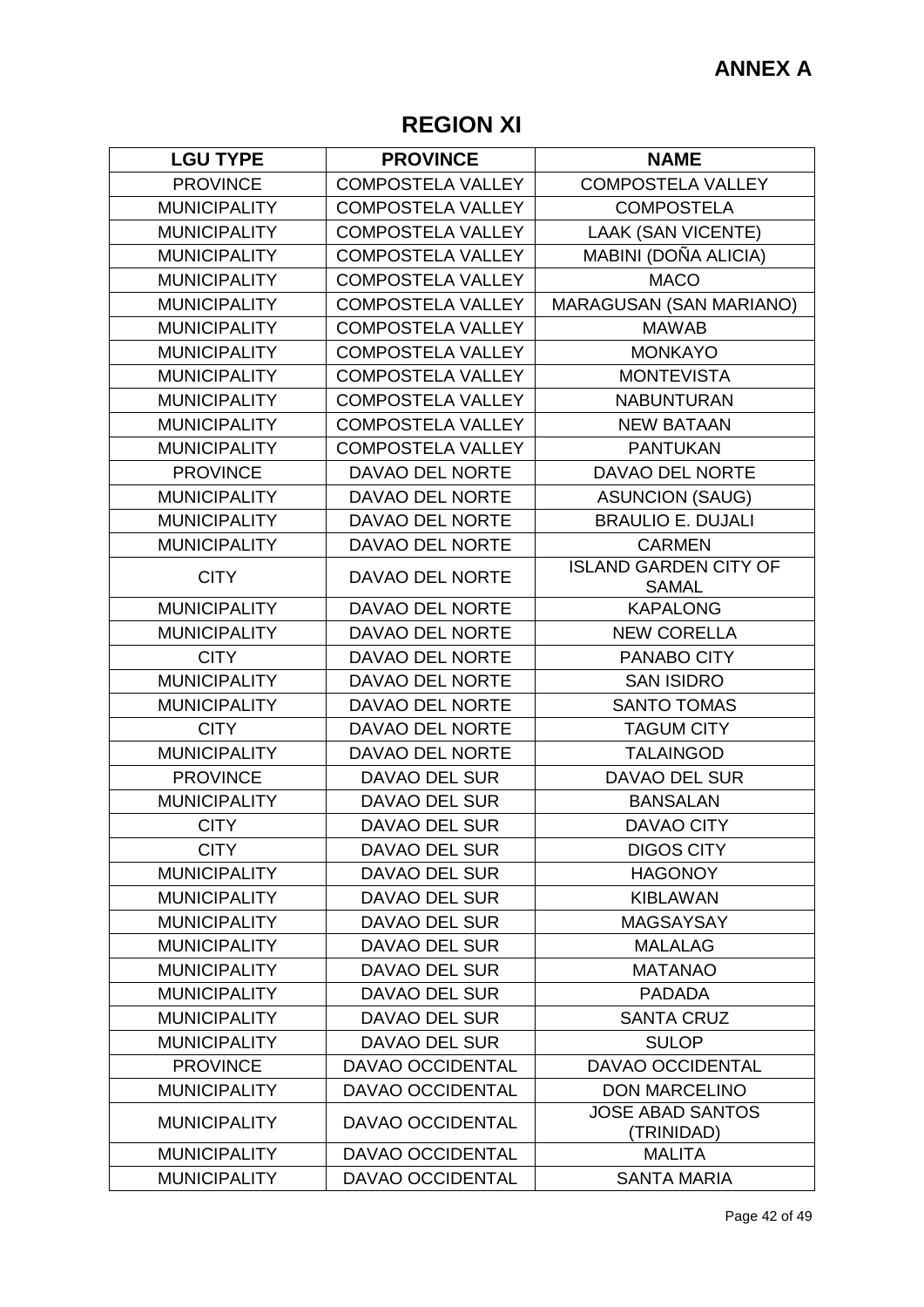| <b>LGU TYPE</b>     | <b>PROVINCE</b>       | <b>NAME</b>              |
|---------------------|-----------------------|--------------------------|
| <b>MUNICIPALITY</b> | DAVAO OCCIDENTAL      | <b>SARANGANI</b>         |
| <b>PROVINCE</b>     | <b>DAVAO ORIENTAL</b> | <b>DAVAO ORIENTAL</b>    |
| <b>MUNICIPALITY</b> | <b>DAVAO ORIENTAL</b> | <b>BAGANGA</b>           |
| <b>MUNICIPALITY</b> | <b>DAVAO ORIENTAL</b> | <b>BANAYBANAY</b>        |
| <b>MUNICIPALITY</b> | <b>DAVAO ORIENTAL</b> | <b>BOSTON</b>            |
| <b>MUNICIPALITY</b> | <b>DAVAO ORIENTAL</b> | <b>CARAGA</b>            |
| <b>MUNICIPALITY</b> | <b>DAVAO ORIENTAL</b> | <b>CATEEL</b>            |
| <b>MUNICIPALITY</b> | <b>DAVAO ORIENTAL</b> | <b>GOVERNOR GENEROSO</b> |
| <b>MUNICIPALITY</b> | <b>DAVAO ORIENTAL</b> | <b>LUPON</b>             |
| <b>MUNICIPALITY</b> | <b>DAVAO ORIENTAL</b> | <b>MANAY</b>             |
| <b>CITY</b>         | <b>DAVAO ORIENTAL</b> | <b>MATI CITY</b>         |
| <b>MUNICIPALITY</b> | <b>DAVAO ORIENTAL</b> | <b>SAN ISIDRO</b>        |
| <b>MUNICIPALITY</b> | <b>DAVAO ORIENTAL</b> | <b>TARRAGONA</b>         |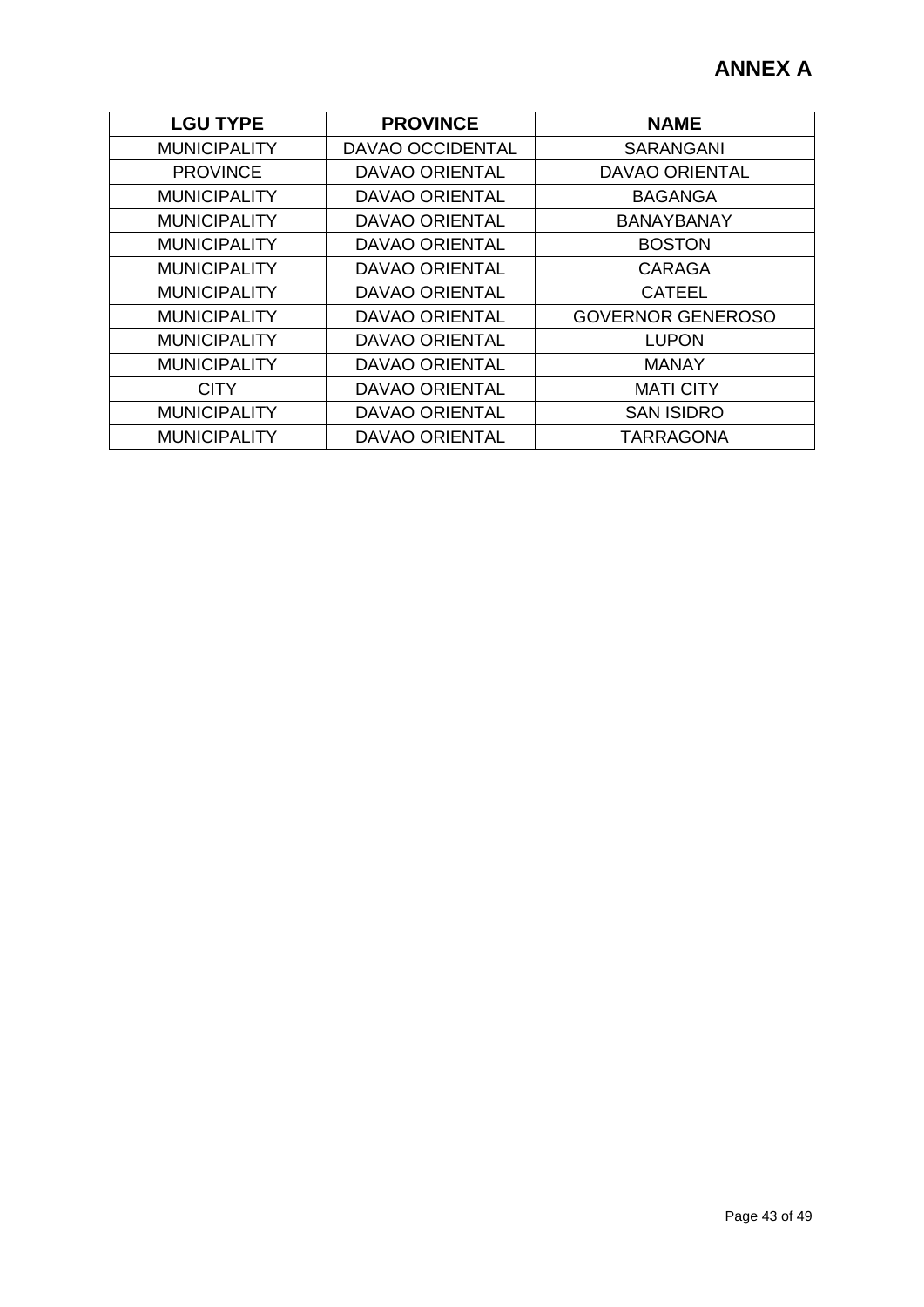## **REGION XII**

| <b>LGU TYPE</b>     | <b>PROVINCE</b>      | <b>NAME</b>                        |
|---------------------|----------------------|------------------------------------|
| <b>PROVINCE</b>     | <b>LANAO DEL SUR</b> | <b>LANAO DEL SUR</b>               |
| <b>MUNICIPALITY</b> | <b>LANAO DEL SUR</b> | BACOLOD-KALAWI (BACOLOD<br>GRANDE) |
| <b>MUNICIPALITY</b> | <b>LANAO DEL SUR</b> | <b>BALABAGAN</b>                   |
| <b>MUNICIPALITY</b> | <b>LANAO DEL SUR</b> | <b>BALINDONG (WATU)</b>            |
| <b>MUNICIPALITY</b> | <b>LANAO DEL SUR</b> | <b>BAYANG</b>                      |
| <b>MUNICIPALITY</b> | <b>LANAO DEL SUR</b> | <b>BINIDAYAN</b>                   |
| <b>MUNICIPALITY</b> | <b>LANAO DEL SUR</b> | <b>BUADIPOSO-BUNTONG</b>           |
| <b>MUNICIPALITY</b> | <b>LANAO DEL SUR</b> | <b>BUBONG</b>                      |
| <b>MUNICIPALITY</b> | <b>LANAO DEL SUR</b> | <b>BUMBARAN</b>                    |
| <b>MUNICIPALITY</b> | <b>LANAO DEL SUR</b> | <b>BUTIG</b>                       |
| <b>MUNICIPALITY</b> | <b>LANAO DEL SUR</b> | <b>CALANOGAS</b>                   |
| <b>MUNICIPALITY</b> | <b>LANAO DEL SUR</b> | DITSAAN-RAMAIN                     |
| <b>MUNICIPALITY</b> | <b>LANAO DEL SUR</b> | <b>GANASSI</b>                     |
| <b>MUNICIPALITY</b> | <b>LANAO DEL SUR</b> | <b>KAPAI</b>                       |
| <b>MUNICIPALITY</b> | <b>LANAO DEL SUR</b> | <b>KAPATAGAN</b>                   |
| <b>MUNICIPALITY</b> | <b>LANAO DEL SUR</b> | LUMBA-BAYABAO (MAGUING)            |
| <b>MUNICIPALITY</b> | <b>LANAO DEL SUR</b> | LUMBACA-UNAYAN                     |
| <b>MUNICIPALITY</b> | <b>LANAO DEL SUR</b> | <b>LUMBATAN</b>                    |
| <b>MUNICIPALITY</b> | <b>LANAO DEL SUR</b> | LUMBAYANAGUE                       |
| <b>MUNICIPALITY</b> | <b>LANAO DEL SUR</b> | <b>MADALUM</b>                     |
| <b>MUNICIPALITY</b> | <b>LANAO DEL SUR</b> | <b>MADAMBA</b>                     |
| <b>MUNICIPALITY</b> | <b>LANAO DEL SUR</b> | <b>MAGUING</b>                     |
| <b>MUNICIPALITY</b> | <b>LANAO DEL SUR</b> | <b>MALABANG</b>                    |
| <b>MUNICIPALITY</b> | <b>LANAO DEL SUR</b> | <b>MARANTAO</b>                    |
| <b>CITY</b>         | <b>LANAO DEL SUR</b> | <b>MARAWI CITY</b>                 |
| <b>MUNICIPALITY</b> | <b>LANAO DEL SUR</b> | <b>MAROGONG</b>                    |
| <b>MUNICIPALITY</b> | <b>LANAO DEL SUR</b> | <b>MASIU</b>                       |
| <b>MUNICIPALITY</b> | <b>LANAO DEL SUR</b> | <b>MULONDO</b>                     |
| <b>MUNICIPALITY</b> | <b>LANAO DEL SUR</b> | PAGAYAWAN (TATARIKAN)              |
| <b>MUNICIPALITY</b> | <b>LANAO DEL SUR</b> | <b>PIAGAPO</b>                     |
| <b>MUNICIPALITY</b> | <b>LANAO DEL SUR</b> | PICONG (SULTAN GUMANDER)           |
| <b>MUNICIPALITY</b> | <b>LANAO DEL SUR</b> | POONA BAYABAO (GATA)               |
| <b>MUNICIPALITY</b> | <b>LANAO DEL SUR</b> | <b>PUALAS</b>                      |
| <b>MUNICIPALITY</b> | <b>LANAO DEL SUR</b> | <b>SAGUIARAN</b>                   |
| <b>MUNICIPALITY</b> | <b>LANAO DEL SUR</b> | <b>SULTAN DUMALONDONG</b>          |
| <b>MUNICIPALITY</b> | <b>LANAO DEL SUR</b> | <b>TAGOLOAN II</b>                 |
| <b>MUNICIPALITY</b> | <b>LANAO DEL SUR</b> | <b>TAMPARAN</b>                    |
| <b>MUNICIPALITY</b> | <b>LANAO DEL SUR</b> | <b>TARAKA</b>                      |
| <b>MUNICIPALITY</b> | <b>LANAO DEL SUR</b> | <b>TUBARAN</b>                     |
| <b>MUNICIPALITY</b> | <b>LANAO DEL SUR</b> | <b>TUGAYA</b>                      |
| <b>MUNICIPALITY</b> | <b>LANAO DEL SUR</b> | <b>WAO</b>                         |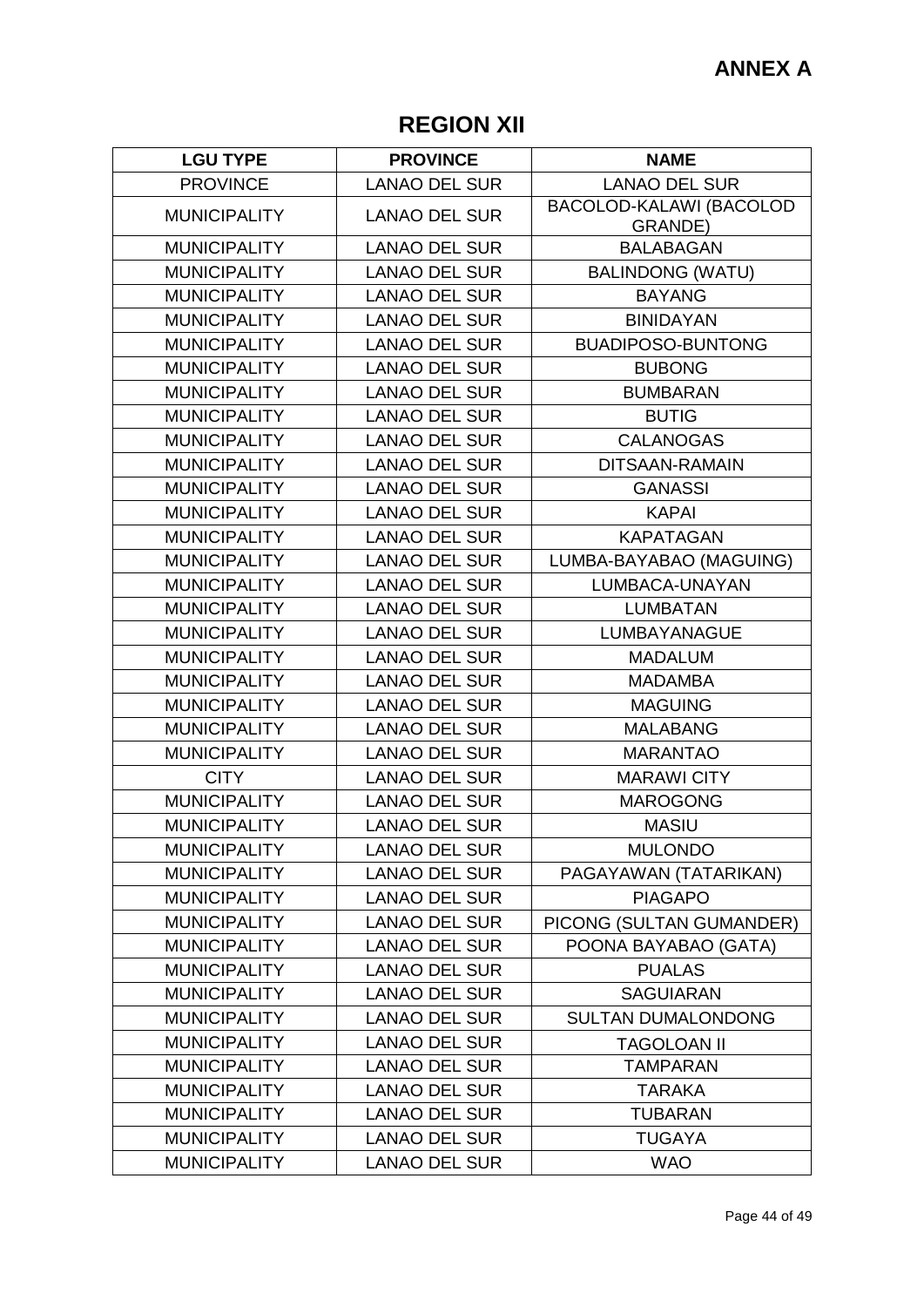| <b>LGU TYPE</b>     | <b>PROVINCE</b>       | <b>NAME</b>                              |
|---------------------|-----------------------|------------------------------------------|
| <b>PROVINCE</b>     | <b>MAGUINDANAO</b>    | <b>MAGUINDANAO</b>                       |
| <b>MUNICIPALITY</b> | <b>MAGUINDANAO</b>    | <b>AMPATUAN</b>                          |
| <b>MUNICIPALITY</b> | <b>MAGUINDANAO</b>    | <b>BARIRA</b>                            |
| <b>MUNICIPALITY</b> | <b>MAGUINDANAO</b>    | <b>BULDON</b>                            |
| <b>MUNICIPALITY</b> | <b>MAGUINDANAO</b>    | <b>BULUAN</b>                            |
| <b>MUNICIPALITY</b> | <b>MAGUINDANAO</b>    | <b>DATU ABDULLAH SANGKI</b>              |
| <b>MUNICIPALITY</b> | <b>MAGUINDANAO</b>    | DATU ANGGAL MIDTIMBANG                   |
| <b>MUNICIPALITY</b> | <b>MAGUINDANAO</b>    | DATU BLAH T. SINSUAT                     |
| <b>MUNICIPALITY</b> | <b>MAGUINDANAO</b>    | DATU HOFFER AMPATUAN                     |
| <b>MUNICIPALITY</b> | <b>MAGUINDANAO</b>    | <b>DATU MONTAWAL</b><br>(PAGAGAWAN)      |
| <b>MUNICIPALITY</b> | <b>MAGUINDANAO</b>    | DATU ODIN SINSUAT (DINAIG)               |
| <b>MUNICIPALITY</b> | <b>MAGUINDANAO</b>    | <b>DATU PAGLAS</b>                       |
| <b>MUNICIPALITY</b> | <b>MAGUINDANAO</b>    | <b>DATU PIANG</b>                        |
| <b>MUNICIPALITY</b> | <b>MAGUINDANAO</b>    | <b>DATU SALIBO</b>                       |
| <b>MUNICIPALITY</b> | <b>MAGUINDANAO</b>    | DATU SAUDI-AMPATUAN                      |
| <b>MUNICIPALITY</b> | <b>MAGUINDANAO</b>    | <b>DATU UNSAY</b>                        |
| <b>MUNICIPALITY</b> | <b>MAGUINDANAO</b>    | <b>GEN. S. K. PENDATUN</b>               |
| <b>MUNICIPALITY</b> | <b>MAGUINDANAO</b>    | <b>GUINDULUNGAN</b>                      |
| <b>MUNICIPALITY</b> | <b>MAGUINDANAO</b>    | <b>KABUNTALAN (TUMBAO)</b>               |
| <b>MUNICIPALITY</b> | <b>MAGUINDANAO</b>    | <b>MAMASAPANO</b>                        |
| <b>MUNICIPALITY</b> | <b>MAGUINDANAO</b>    | <b>MANGUDADATU</b>                       |
| <b>MUNICIPALITY</b> | <b>MAGUINDANAO</b>    | <b>MATANOG</b>                           |
| <b>MUNICIPALITY</b> | <b>MAGUINDANAO</b>    | NORTHERN KABUNTALAN                      |
| <b>MUNICIPALITY</b> | <b>MAGUINDANAO</b>    | PAGALUNGAN                               |
| <b>MUNICIPALITY</b> | <b>MAGUINDANAO</b>    | <b>PAGLAT</b>                            |
| <b>MUNICIPALITY</b> | <b>MAGUINDANAO</b>    | <b>PANDAG</b>                            |
| <b>MUNICIPALITY</b> | <b>MAGUINDANAO</b>    | <b>PARANG</b>                            |
| <b>MUNICIPALITY</b> | MAGUINDANAO           | RAJAH BUAYAN                             |
| <b>MUNICIPALITY</b> | <b>MAGUINDANAO</b>    | SHARIFF AGUAK (MAGANOY)                  |
| <b>MUNICIPALITY</b> | <b>MAGUINDANAO</b>    | SHARIFF SAYDONA MUSTAPHA                 |
| <b>MUNICIPALITY</b> | <b>MAGUINDANAO</b>    | <b>SOUTH UPI</b>                         |
| <b>MUNICIPALITY</b> | <b>MAGUINDANAO</b>    | <b>SULTAN KUDARAT (NULING)</b>           |
| <b>MUNICIPALITY</b> | <b>MAGUINDANAO</b>    | <b>SULTAN MASTURA</b>                    |
| <b>MUNICIPALITY</b> | <b>MAGUINDANAO</b>    | <b>SULTAN SA BARONGIS</b><br>(LAMBAYONG) |
| <b>MUNICIPALITY</b> | <b>MAGUINDANAO</b>    | <b>TALAYAN</b>                           |
| <b>MUNICIPALITY</b> | <b>MAGUINDANAO</b>    | <b>TALITAY</b>                           |
| <b>MUNICIPALITY</b> | <b>MAGUINDANAO</b>    | <b>UPI</b>                               |
| <b>PROVINCE</b>     | NORTH COTABATO        | NORTH COTABATO                           |
| <b>MUNICIPALITY</b> | <b>NORTH COTABATO</b> | <b>ALAMADA</b>                           |
| <b>MUNICIPALITY</b> | <b>NORTH COTABATO</b> | <b>ALEOSAN</b>                           |
| <b>MUNICIPALITY</b> | <b>NORTH COTABATO</b> | <b>ANTIPAS</b>                           |
| <b>MUNICIPALITY</b> | <b>NORTH COTABATO</b> | <b>ARAKAN</b>                            |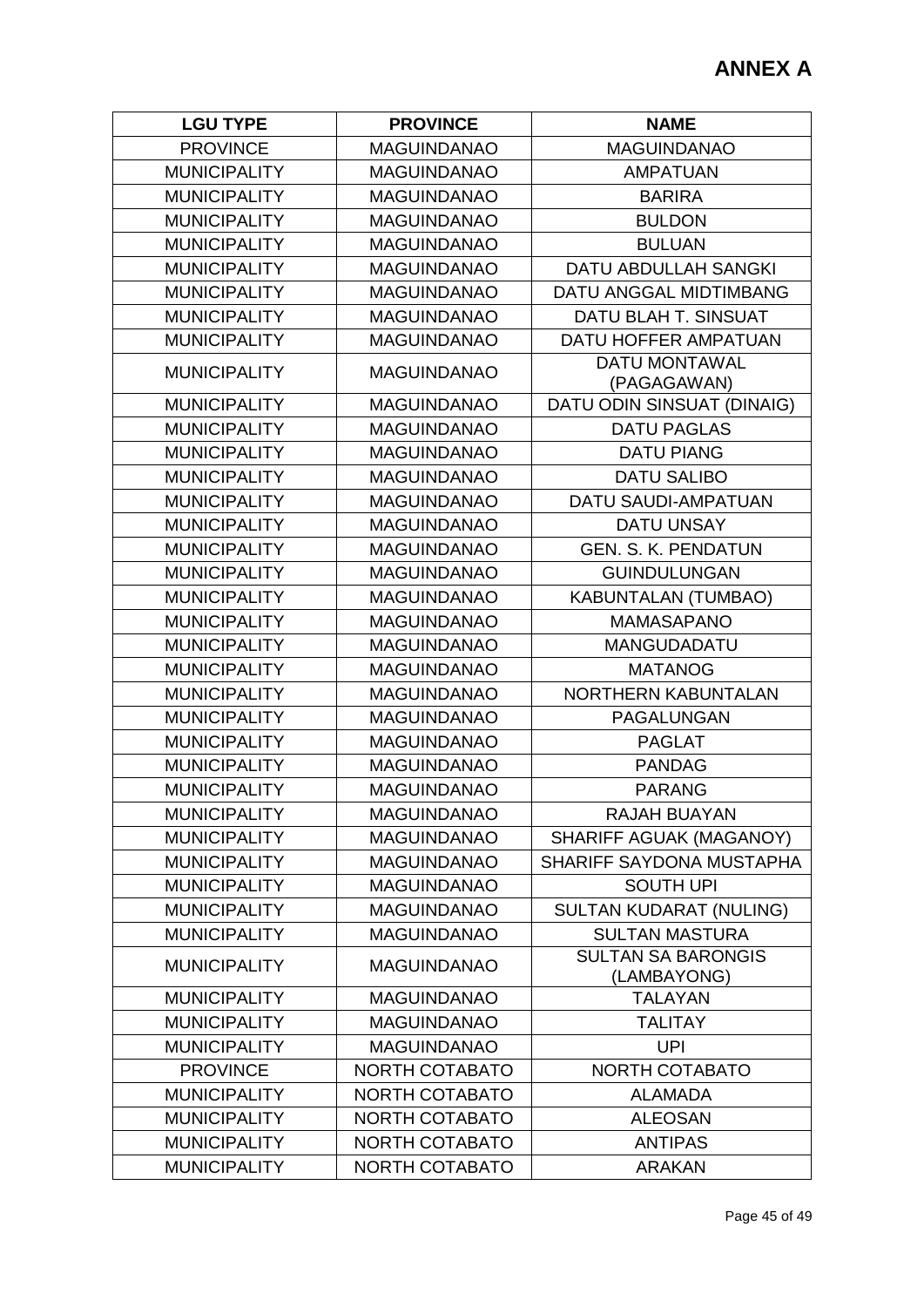| <b>LGU TYPE</b>     | <b>PROVINCE</b>       | <b>NAME</b>                               |
|---------------------|-----------------------|-------------------------------------------|
| <b>MUNICIPALITY</b> | <b>NORTH COTABATO</b> | <b>BANISILAN</b>                          |
| <b>MUNICIPALITY</b> | <b>NORTH COTABATO</b> | <b>CARMEN</b>                             |
| <b>CITY</b>         | <b>NORTH COTABATO</b> | <b>COTABATO CITY</b>                      |
| <b>MUNICIPALITY</b> | <b>NORTH COTABATO</b> | <b>KABACAN</b>                            |
| <b>CITY</b>         | <b>NORTH COTABATO</b> | <b>KIDAPAWAN CITY</b>                     |
| <b>MUNICIPALITY</b> | <b>NORTH COTABATO</b> | <b>LIBUNGAN</b>                           |
| <b>MUNICIPALITY</b> | <b>NORTH COTABATO</b> | <b>MAGPET</b>                             |
| <b>MUNICIPALITY</b> | NORTH COTABATO        | <b>MAKILALA</b>                           |
| <b>MUNICIPALITY</b> | <b>NORTH COTABATO</b> | <b>MATALAM</b>                            |
| <b>MUNICIPALITY</b> | NORTH COTABATO        | <b>MIDSAYAP</b>                           |
| <b>MUNICIPALITY</b> | <b>NORTH COTABATO</b> | <b>M'LANG</b>                             |
| <b>MUNICIPALITY</b> | <b>NORTH COTABATO</b> | <b>PIGKAWAYAN</b>                         |
| <b>MUNICIPALITY</b> | <b>NORTH COTABATO</b> | <b>PIKIT</b>                              |
| <b>MUNICIPALITY</b> | <b>NORTH COTABATO</b> | PRESIDENT ROXAS                           |
| <b>MUNICIPALITY</b> | NORTH COTABATO        | <b>TULUNAN</b>                            |
| <b>PROVINCE</b>     | <b>SARANGANI</b>      | <b>SARANGANI</b>                          |
| <b>MUNICIPALITY</b> | <b>SARANGANI</b>      | <b>ALABEL</b>                             |
| <b>MUNICIPALITY</b> | <b>SARANGANI</b>      | <b>GLAN</b>                               |
| <b>MUNICIPALITY</b> | <b>SARANGANI</b>      | <b>KIAMBA</b>                             |
| <b>MUNICIPALITY</b> | <b>SARANGANI</b>      | <b>MAASIM</b>                             |
| <b>MUNICIPALITY</b> | <b>SARANGANI</b>      | <b>MAITUM</b>                             |
| <b>MUNICIPALITY</b> | <b>SARANGANI</b>      | <b>MALAPATAN</b>                          |
| <b>MUNICIPALITY</b> | <b>SARANGANI</b>      | <b>MALUNGON</b>                           |
| <b>PROVINCE</b>     | <b>SOUTH COTABATO</b> | <b>SOUTH COTABATO</b>                     |
| <b>MUNICIPALITY</b> | <b>SOUTH COTABATO</b> | <b>BANGA</b>                              |
| <b>CITY</b>         | <b>SOUTH COTABATO</b> | <b>GENERAL SANTOS CITY</b><br>(DADIANGAS) |
| <b>CITY</b>         | <b>SOUTH COTABATO</b> | <b>KORONDAL CITY</b>                      |
| <b>MUNICIPALITY</b> | <b>SOUTH COTABATO</b> | <b>LAKE SEBU</b>                          |
| <b>MUNICIPALITY</b> | <b>SOUTH COTABATO</b> | <b>NORALA</b>                             |
| <b>MUNICIPALITY</b> | SOUTH COTABATO        | <b>POLOMOLOK</b>                          |
| <b>MUNICIPALITY</b> | <b>SOUTH COTABATO</b> | SANTO NIÑO                                |
| <b>MUNICIPALITY</b> | <b>SOUTH COTABATO</b> | <b>SURALLAH</b>                           |
| <b>MUNICIPALITY</b> | <b>SOUTH COTABATO</b> | <b>TAMPAKAN</b>                           |
| <b>MUNICIPALITY</b> | <b>SOUTH COTABATO</b> | <b>TANTANGAN</b>                          |
| <b>MUNICIPALITY</b> | <b>SOUTH COTABATO</b> | <b>T'BOLI</b>                             |
| <b>MUNICIPALITY</b> | <b>SOUTH COTABATO</b> | <b>TUPI</b>                               |
| <b>PROVINCE</b>     | <b>SULTAN KUDARAT</b> | <b>SULTAN KUDARAT</b>                     |
| <b>MUNICIPALITY</b> | <b>SULTAN KUDARAT</b> | <b>BAGUMBAYAN</b>                         |
| <b>MUNICIPALITY</b> | <b>SULTAN KUDARAT</b> | <b>COLUMBIO</b>                           |
| <b>MUNICIPALITY</b> | <b>SULTAN KUDARAT</b> | <b>ESPERANZA</b>                          |
| <b>MUNICIPALITY</b> | <b>SULTAN KUDARAT</b> | <b>ISULAN</b>                             |
| <b>MUNICIPALITY</b> | <b>SULTAN KUDARAT</b> | <b>KALAMANSIG</b>                         |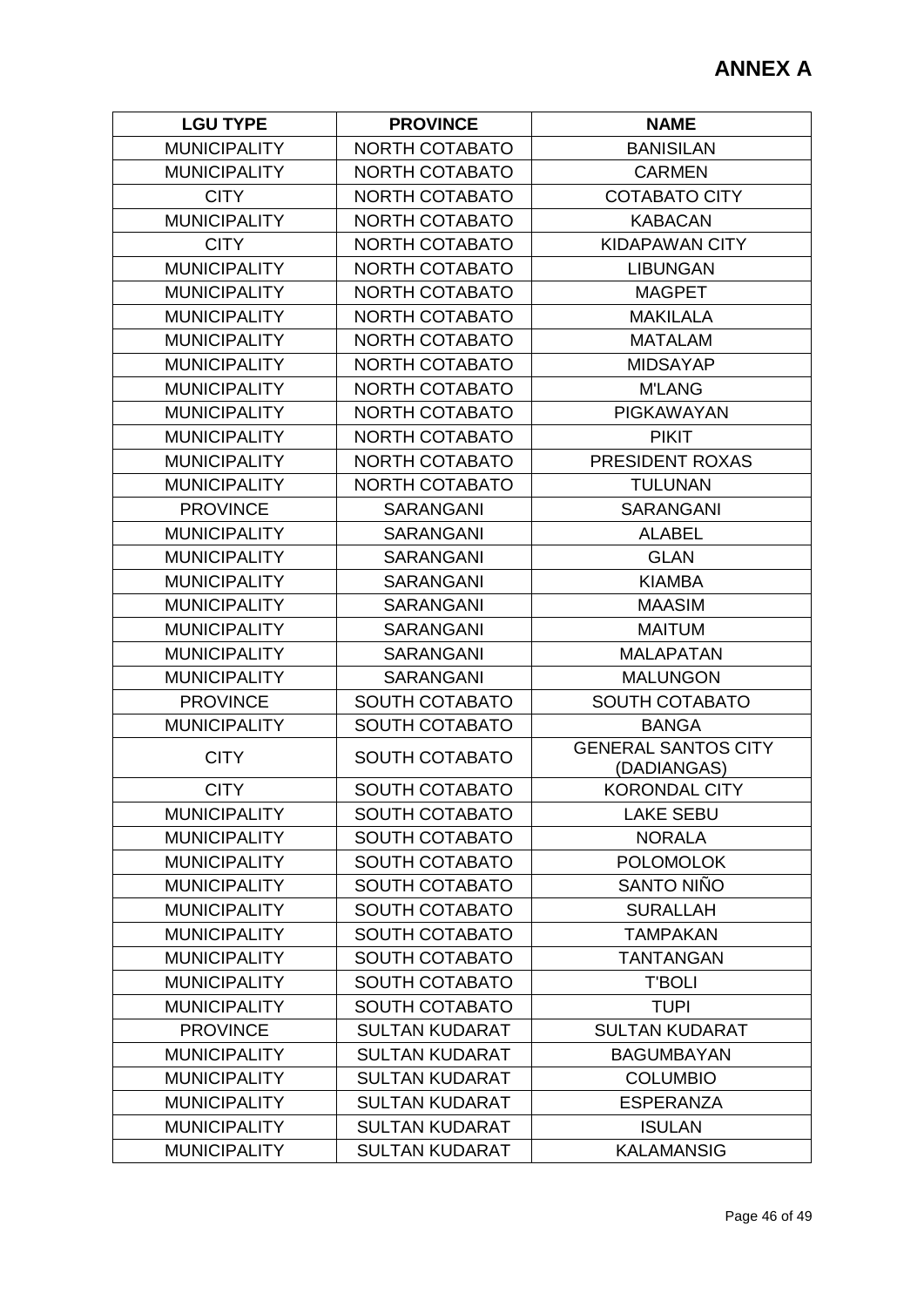| <b>LGU TYPE</b>     | <b>PROVINCE</b>       | <b>NAME</b>                          |
|---------------------|-----------------------|--------------------------------------|
| <b>MUNICIPALITY</b> | <b>SULTAN KUDARAT</b> | LAMBAYONG (MARIANO<br><b>MARCOS)</b> |
| <b>MUNICIPALITY</b> | <b>SULTAN KUDARAT</b> | <b>LEBAK</b>                         |
| <b>MUNICIPALITY</b> | <b>SULTAN KUDARAT</b> | <b>LUTAYAN</b>                       |
| <b>MUNICIPALITY</b> | <b>SULTAN KUDARAT</b> | <b>PALIMBANG</b>                     |
| <b>MUNICIPALITY</b> | <b>SULTAN KUDARAT</b> | PRESIDENT QUIRINO                    |
| <b>MUNICIPALITY</b> | <b>SULTAN KUDARAT</b> | <b>SEN. NINOY AQUINO</b>             |
| <b>CITY</b>         | <b>SULTAN KUDARAT</b> | <b>TACURONG CITY</b>                 |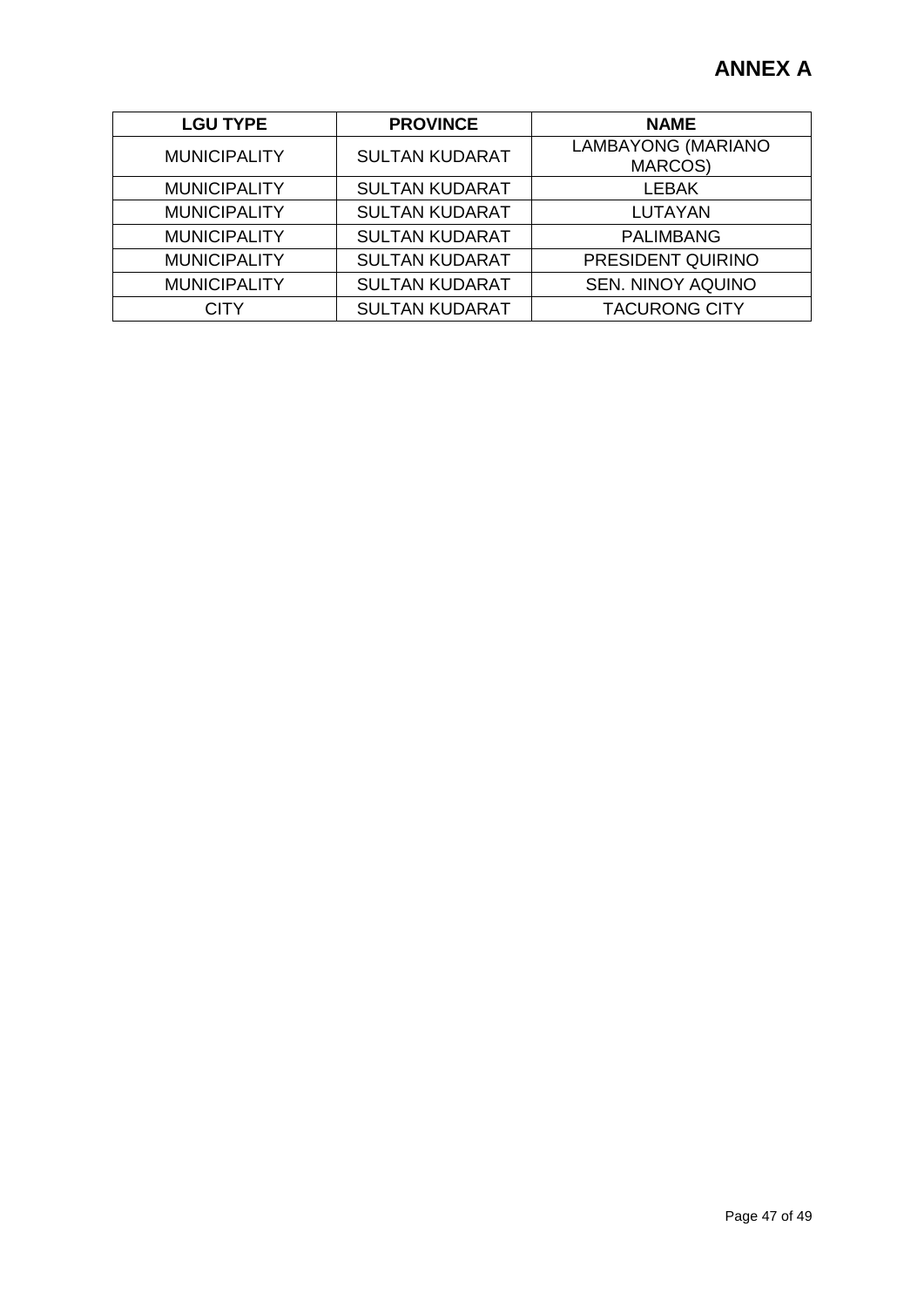# **REGION XIII (CARAGA)**

| <b>LGU TYPE</b>     | <b>PROVINCE</b>          | <b>NAME</b>                  |
|---------------------|--------------------------|------------------------------|
| <b>PROVINCE</b>     | <b>AGUSAN DEL NORTE</b>  | <b>AGUSAN DEL NORTE</b>      |
| <b>MUNICIPALITY</b> | <b>AGUSAN DEL NORTE</b>  | <b>BUENAVISTA</b>            |
| <b>CITY</b>         | <b>AGUSAN DEL NORTE</b>  | <b>BUTUAN CITY</b>           |
| <b>CITY</b>         | <b>AGUSAN DEL NORTE</b>  | <b>CABADBARAN CITY</b>       |
| <b>MUNICIPALITY</b> | <b>AGUSAN DEL NORTE</b>  | <b>CARMEN</b>                |
| <b>MUNICIPALITY</b> | <b>AGUSAN DEL NORTE</b>  | <b>JABONGA</b>               |
| <b>MUNICIPALITY</b> | <b>AGUSAN DEL NORTE</b>  | <b>KITCHARAO</b>             |
| <b>MUNICIPALITY</b> | <b>AGUSAN DEL NORTE</b>  | <b>LAS NIEVES</b>            |
| <b>MUNICIPALITY</b> | <b>AGUSAN DEL NORTE</b>  | <b>MAGALLANES</b>            |
| <b>MUNICIPALITY</b> | <b>AGUSAN DEL NORTE</b>  | <b>NASIPIT</b>               |
| <b>MUNICIPALITY</b> | <b>AGUSAN DEL NORTE</b>  | <b>REMEDIOS T. ROMUALDEZ</b> |
| <b>MUNICIPALITY</b> | <b>AGUSAN DEL NORTE</b>  | <b>SANTIAGO</b>              |
| <b>MUNICIPALITY</b> | <b>AGUSAN DEL NORTE</b>  | <b>TUBAY</b>                 |
| <b>PROVINCE</b>     | <b>AGUSAN DEL SUR</b>    | <b>AGUSAN DEL SUR</b>        |
| <b>CITY</b>         | <b>AGUSAN DEL SUR</b>    | <b>BAYUGAN CITY</b>          |
| <b>MUNICIPALITY</b> | <b>AGUSAN DEL SUR</b>    | <b>BUNAWAN</b>               |
| <b>MUNICIPALITY</b> | <b>AGUSAN DEL SUR</b>    | <b>ESPERANZA</b>             |
| <b>MUNICIPALITY</b> | <b>AGUSAN DEL SUR</b>    | LA PAZ                       |
| <b>MUNICIPALITY</b> | <b>AGUSAN DEL SUR</b>    | <b>LORETO</b>                |
| <b>MUNICIPALITY</b> | <b>AGUSAN DEL SUR</b>    | <b>PROSPERIDAD</b>           |
| <b>MUNICIPALITY</b> | <b>AGUSAN DEL SUR</b>    | <b>ROSARIO</b>               |
| <b>MUNICIPALITY</b> | <b>AGUSAN DEL SUR</b>    | <b>SAN FRANCISCO</b>         |
| <b>MUNICIPALITY</b> | <b>AGUSAN DEL SUR</b>    | <b>SAN LUIS</b>              |
| <b>MUNICIPALITY</b> | <b>AGUSAN DEL SUR</b>    | <b>SIBAGAT</b>               |
| <b>MUNICIPALITY</b> | <b>AGUSAN DEL SUR</b>    | <b>SANTA JOSEFA</b>          |
| <b>MUNICIPALITY</b> | <b>AGUSAN DEL SUR</b>    | <b>TALACOGON</b>             |
| <b>MUNICIPALITY</b> | <b>AGUSAN DEL SUR</b>    | <b>TRENTO</b>                |
| <b>MUNICIPALITY</b> | <b>AGUSAN DEL SUR</b>    | <b>VERUELA</b>               |
| <b>PROVINCE</b>     | <b>DINAGAT ISLAND</b>    | <b>DINAGAT ISLANDS</b>       |
| <b>MUNICIPALITY</b> | <b>DINAGAT ISLAND</b>    | <b>BASILISA (RIZAL)</b>      |
| <b>MUNICIPALITY</b> | <b>DINAGAT ISLAND</b>    | <b>CAGDIANAO</b>             |
| <b>MUNICIPALITY</b> | <b>DINAGAT ISLAND</b>    | <b>DINAGAT</b>               |
| <b>MUNICIPALITY</b> | <b>DINAGAT ISLAND</b>    | LIBJO (ALBOR)                |
| <b>MUNICIPALITY</b> | <b>DINAGAT ISLAND</b>    | <b>LORETO</b>                |
| <b>MUNICIPALITY</b> | <b>DINAGAT ISLAND</b>    | <b>SAN JOSE</b>              |
| <b>MUNICIPALITY</b> | <b>DINAGAT ISLAND</b>    | <b>TUBAJON</b>               |
| <b>PROVINCE</b>     | <b>SURIGAO DEL NORTE</b> | <b>SURIGAO DEL NORTE</b>     |
| <b>MUNICIPALITY</b> | <b>SURIGAO DEL NORTE</b> | <b>ALEGRIA</b>               |
| <b>MUNICIPALITY</b> | <b>SURIGAO DEL NORTE</b> | <b>BACUAG</b>                |
| <b>MUNICIPALITY</b> | <b>SURIGAO DEL NORTE</b> | <b>BURGOS</b>                |
| <b>MUNICIPALITY</b> | <b>SURIGAO DEL NORTE</b> | <b>CLAVER</b>                |
| <b>MUNICIPALITY</b> | <b>SURIGAO DEL NORTE</b> | <b>DAPA</b>                  |